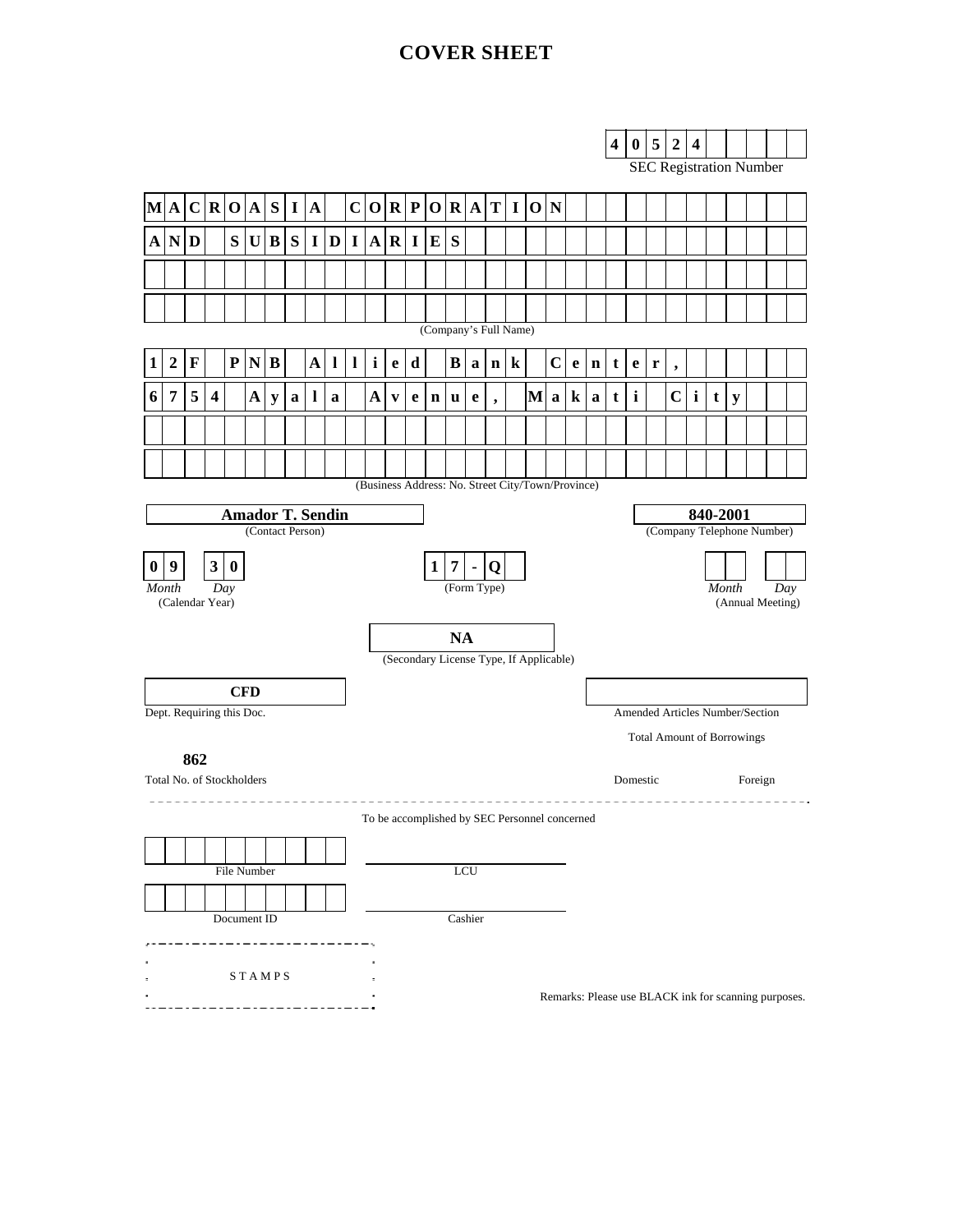#### **MACROASIA CORPORATION September 30, 2014**

#### **SEC Form 17‐Q QUARTERLY REPORT PURSUANT TO SECTION 17 OF THE SECURITIES REGULATION CODE AND SRC RULE 17(2)(b) THEREUNDER**

|    | 1. For the quarterly period ended September 30, 2014                                                                     |                                                                                                                                                                                                                                                                                                                  |
|----|--------------------------------------------------------------------------------------------------------------------------|------------------------------------------------------------------------------------------------------------------------------------------------------------------------------------------------------------------------------------------------------------------------------------------------------------------|
|    | 2. Commission Identification Number 40524                                                                                | 3. BIR tax Identification No. 004-666-098                                                                                                                                                                                                                                                                        |
|    | 4. Exact name of issuer as specified in its charter MACROASIA CORPORATION                                                |                                                                                                                                                                                                                                                                                                                  |
|    | 5. City of Makati, Metro Manila<br>6.<br>Province, Country or other jurisdiction<br>of incorporation or organization     | <b>Industry Classification Code</b>                                                                                                                                                                                                                                                                              |
|    | 7. 12 <sup>th</sup> Floor PNB Allied Bank Center, 6754 Ayala Avenue, Makati City<br>Address of Issuer's Principal office | 1226<br>Postal Code                                                                                                                                                                                                                                                                                              |
|    | (632) 840-2001<br>Issuer's telephone number including area code                                                          |                                                                                                                                                                                                                                                                                                                  |
| 9. | N/A                                                                                                                      |                                                                                                                                                                                                                                                                                                                  |
|    | a)<br>Title of Each Class                                                                                                | Securities registered pursuant to Sections 8 and 12 of the Code, or Sections 4 and 8 of the RSA<br>Number of Shares of Common Stock                                                                                                                                                                              |
|    |                                                                                                                          | Outstanding and Amount of Debt Outstanding                                                                                                                                                                                                                                                                       |
|    | Common Stock, P1 par value                                                                                               | 1,233,404,000 Outstanding shares                                                                                                                                                                                                                                                                                 |
|    | Are any or all of the securities listed on a Stock Exchange?<br>b)                                                       |                                                                                                                                                                                                                                                                                                                  |
|    | Yes $[X]$                                                                                                                | No [ ]                                                                                                                                                                                                                                                                                                           |
|    | Name of Stock Exchange                                                                                                   | <b>Class</b>                                                                                                                                                                                                                                                                                                     |
|    | <b>Philippine Stock Exchange</b>                                                                                         | <b>Common Stock</b>                                                                                                                                                                                                                                                                                              |
|    | 12. Indicate by check mark whether the registrant:<br>registrant was required to file such reports);                     | (a) has filed all reports required to be filed by Section 17 of the Code and RSA Rule 17 thereunder or<br>Sections 11 of the RSA and RSA Rule 11(a)-1 thereunder, and Sections 26 and 141 of the Corporation<br>Code of the Philippines, during the preceding twelve (12) months (or for such shorter period the |

Yes [ **X** ] No [ ]

b) has been subject to such filing requirements for the past 90 days.

Yes [**X**] No [ ]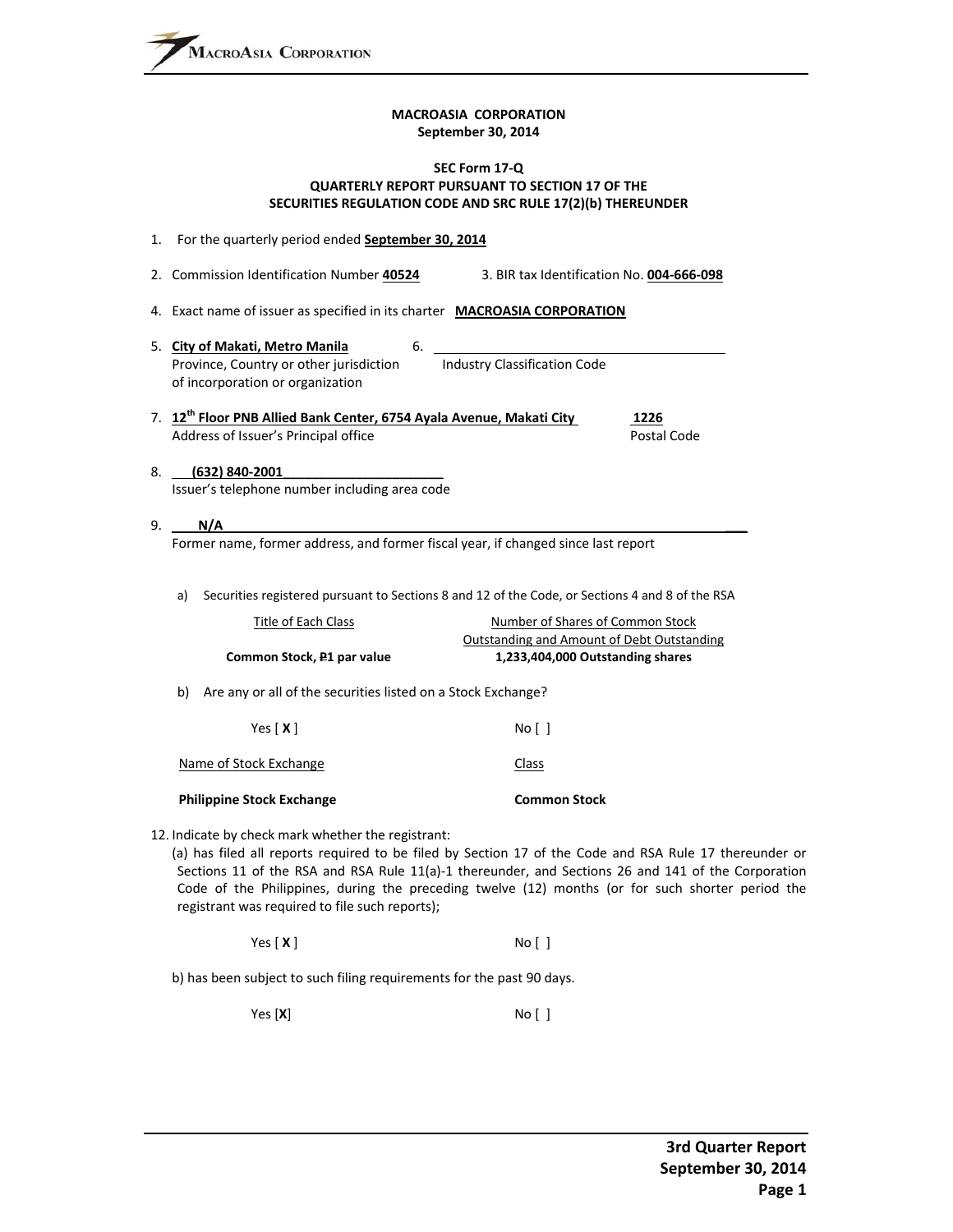# **MACROASIA CORPORATION AND SUBSIDIARIES**

# **Management's Discussion and Analysis of Financial Condition and Results of Operations**

**For the Third Quarter and Period Ended September 30, 2014**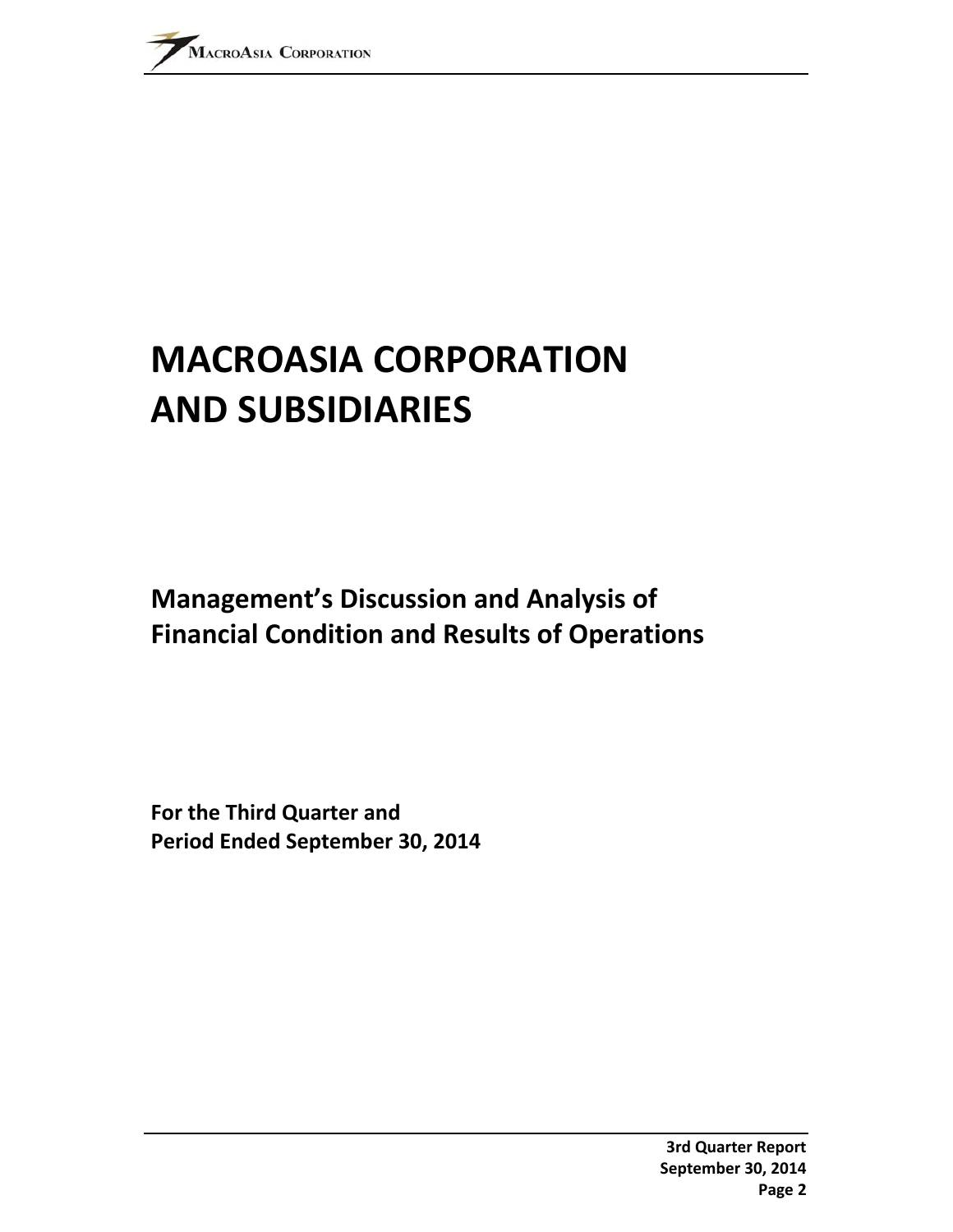## **PART I. FINANCIAL INFORMATION**

#### **ITEM 1. FINANCIAL STATEMENTS**

Our unaudited condensed consolidated financial statements include the accounts of MacroAsia Corporation and its subsidiaries, collectively referred to as the "the Group" in this report.

The unaudited condensed consolidated financial statements for the third quarter ended September 30, 2014 have been prepared in accordance with Philippine Accounting Standard 34, *Interim Financial Reporting.* Accordingly, the unaudited condensed consolidated financial statements which are filed as Annex 1 of this report, do not include all the information required by generally accepted accounting principles in the Philippines (Philippine GAAP) for complete financial statements as set forth in the Philippine Financial Reporting Standards (PFRS).

#### **ITEM 2. MANAGEMENT'S DISCUSSION AND ANALYSIS (MD&A) OF FINANCIAL CONDITION AND RESULTS OF OPERATIONS**

The main objective of this MD&A is to help the readers understand the dynamics of our Group's businesses and the key factors underlying our financial results. Hence, our MD&A is comprised of discussions about our core business units and our analysis of the results of their operations. This section also focuses on key statistics from the unaudited condensed consolidated financial statements and discusses known risks and uncertainties relating to the aviation industry in the Philippines where we operate during the stated reporting period. However, our MD&A should not be considered all inclusive, as it excludes unknown risks, uncertainties and changes that may occur in the general, economic, political and environmental conditions after the stated reporting period or after the date of this report.

Our MD&A should be read in conjunction with our unaudited condensed consolidated financial statements and the accompanying notes. All financial information is reported in Philippine peso  $(P)$ , unless otherwise stated.

Any references in this MD&A to "we, us, our, MacroAsia and Group" means the MacroAsia Group and references to the "Company" means MacroAsia Corporation, not including its subsidiaries.

Additional information about the Group which includes annual and quarterly reports can be found in our corporate website, *www.macroasiacorp.com*.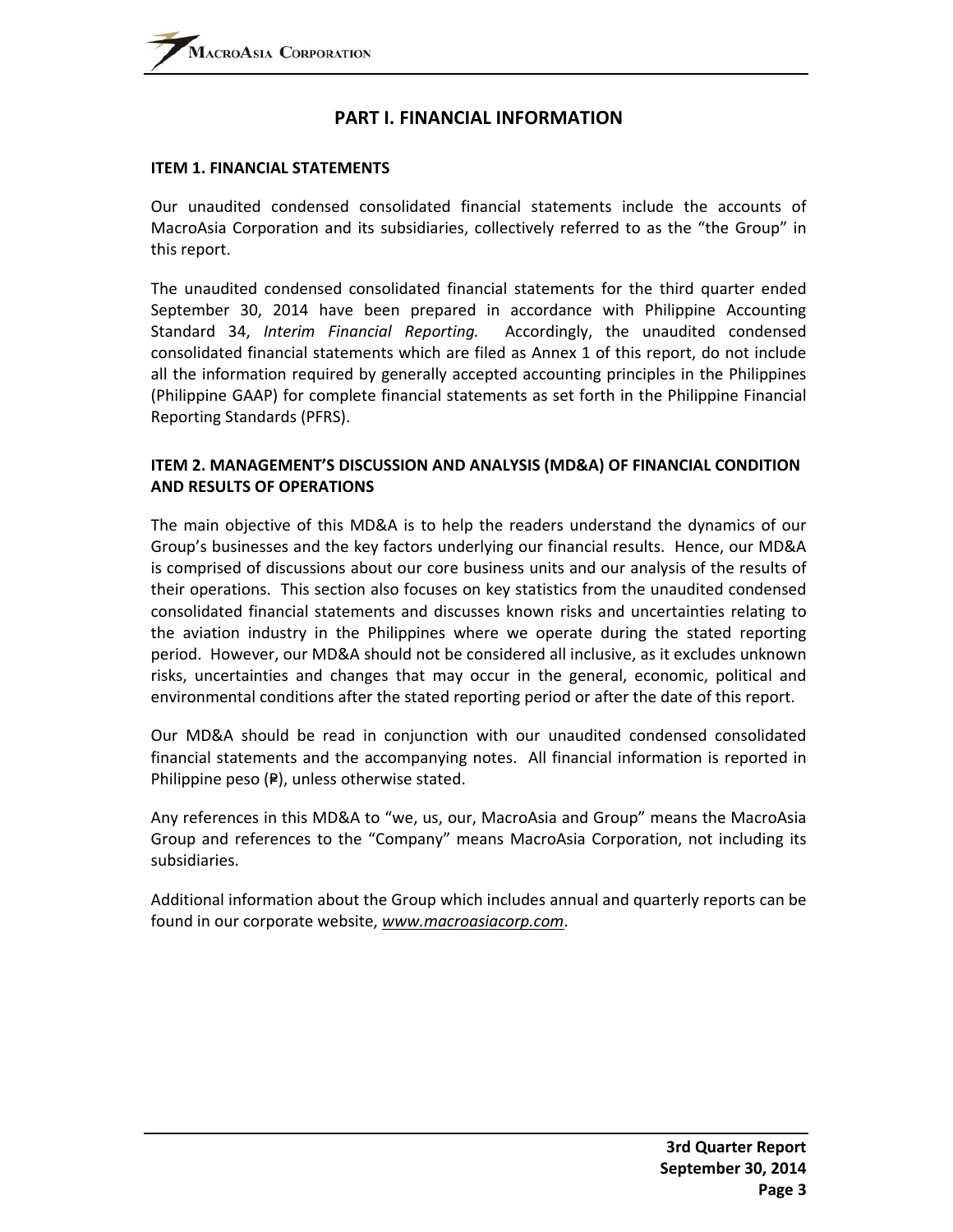#### **BUSINESS OVERVIEW**

#### **MacroAsia Corporation**

MacroAsia Corporation (the Company or MAC) is a publicly‐listed company, incorporated in the Philippines on February 16, 1970, under the name Infanta Mineral and Industrial Corporation to primarily engage in the business of geological exploration and development. On January 26, 1994, its Articles of Incorporation was amended to change its primary purpose from geological exploration and development to that of engaging in the business of a holding company and to change its corporate name to Cobertson Holdings Corporation. On November 6, 1995, the SEC approved the amendment to the Company's Articles of Incorporation to change its name from Cobertson Holdings Corporation to its present name, MacroAsia Corporation. MAC began commercial operations as a holding company under its amended charter in 1996.

MAC, through its subsidiaries and associates, is presently engaged in aviation‐related support businesses. It provides in‐flight and institutional catering services, ground handling services for passenger and cargo aircraft, charter flight services, aircraft maintenance, repairs and overhaul (MRO) services and operates an economic zone at the Ninoy Aquino International Airport (NAIA). Its subsidiaries or associated companies render services directly to airline customers/locators at NAIA, Manila Domestic Airport (MDA), Diosdado Macapagal International Airport (DMIA), Mactan‐Cebu International Airport (MCIA) and Kalibo International Airport (KIA), generating both local and export revenues. A subsidiary of MAC also provides nickel exploration services for mining companies. Another subsidiary is also pursuing revenue‐generating activities arising from water treatment or bulk water supply using surface water sources.

MAC continues to operate mainly through its four (4) wholly and one (1) majority owned subsidiaries and two (2) affiliates, as fully discussed below.

#### **MacroAsia Catering Services, Inc.**

MacroAsia Catering Services, Inc. (MACS) was incorporated on November 5, 1996, then with a corporate name of MacroAsia-Eurest Catering Services, Inc. (MECS), to primarily provide in‐flight catering services at the NAIA and the MDA. When MACS started commercial operations on September 1, 1998, it was a joint venture between MAC (67%) and two foreign partners: Singapore Airport Terminal Services (SATS, at 20%) and Compass Group International B.V. (then known as Eurest International B.V., at 13%). By mutual agreement of the three JV partners, a sale and purchase agreement with Compass Group International B.V. was executed on June 28, 2006 whereby MAC acquired the 13% shareholdings of the Compass Group. Since then, MACS continues to operate as a joint venture between MAC (80%) and SATS (20%). In the same year, the Board of Directors of MACS decided to change its company name to MacroAsia Catering Services Inc.

MACS' in-flight kitchen facility is situated on a two-hectare lot being leased from the MIAA. It has a design capacity of approximately 10,000 meals a day. MACS' operations is under a concession agreement with Manila International Airport Authority (MIAA) that grants the right to operate an in‐flight catering service for civil and/or military aircraft operating at the NAIA and/or Manila Domestic Airport. MACS secures such right by remitting the monthly Concessionaire's Privilege Fee (CPF) to MIAA, equivalent to 7% of its gross sales.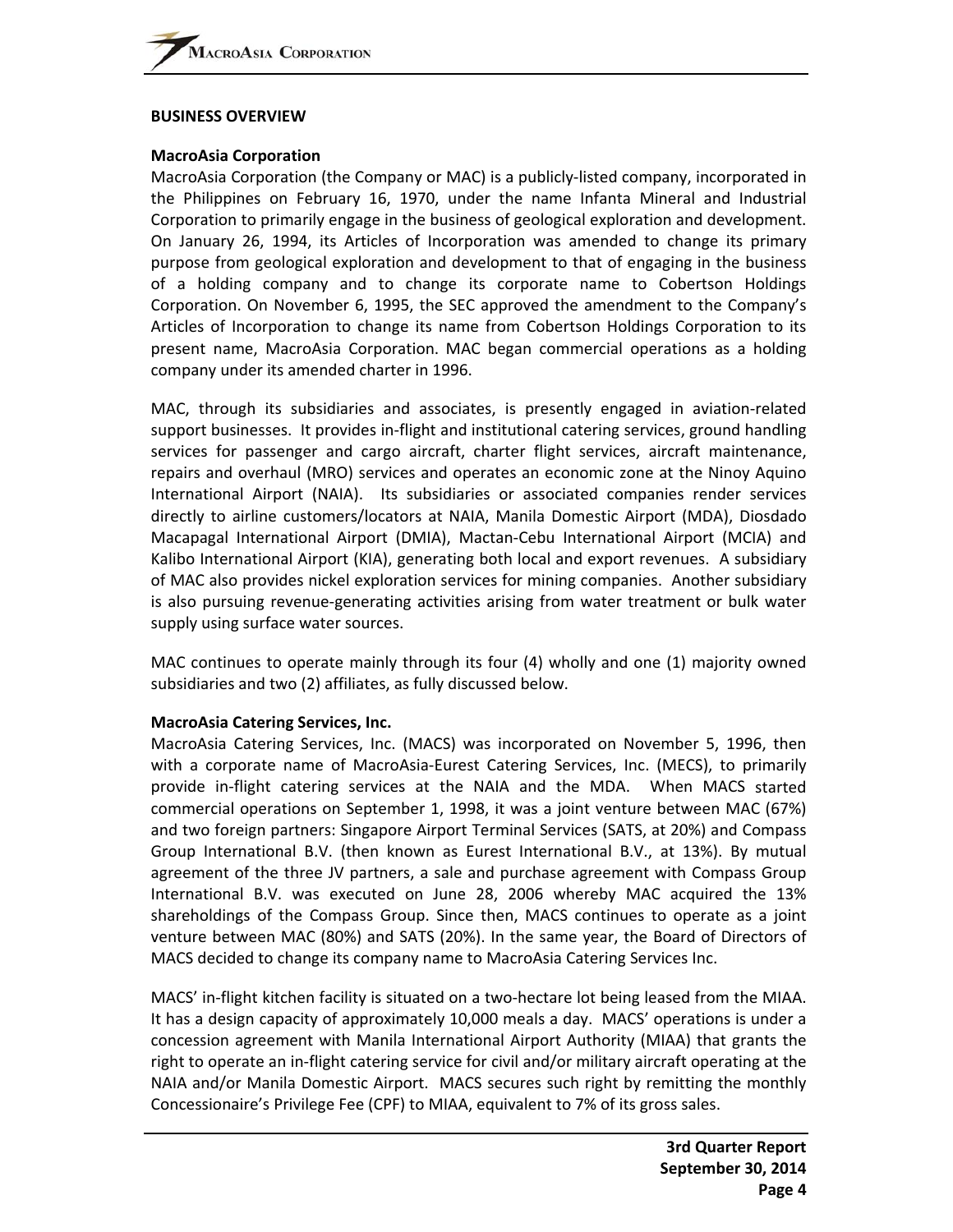MACS consistently complies with both international and local hygiene standards and environmental regulations. It is the only in-flight caterer in the Philippines that holds an ISO certification, in addition to Hygiene and Food Safety, HACCP and HALAL certificates conferred by independent and professional certifying organizations. It has a fully‐equipped laboratory manned by in‐house microbiologists to ensure that high standards are maintained at all times.

Capturing more than 60% of the in‐flight catering market, MACS is the catering service provider to 14 full-service foreign carriers and 2 cargo freighters plus VIP and General Aviation clients operating at the NAIA. MACS has been the recipient of several awards and commendations for outstanding service, besting other service providers from all over the world. The most recent award is the Gold Award given by Cathay Pacific on its recently concluded Caterers' Performance Recognition Program (CPRP) for 2013, surpassing 46 caterers among the Cathay Pacific network, worldwide. In 2012, MACS bagged the Diamond Award, the highest recognition in Cathay Pacific's CPRP, indicating that MACS is the best among 40 catering stations in the Cathay Pacific network, worldwide. This followed the Silver Award for 2012 performance received by MACS from Dragon Air, as MACS got recognized for top performance among the 24 catering stations in Dragon Air's network. MACS also was recognized this year by All Nippon Airways (ANA), as the "Gold Award winner for The Best Short Haul Caterer 2012", besting 12 other caterers in ANA's short‐haul network.

On June 5, 2012, the company has ventured into the State of Qatar to pursue business within the food and allied services industry, in partnership with a Qatari group. MACS entry to Qatar is a joint‐venture named "MacroAsia WLL", a limited liability company in Qatar, principally with reputable Qatari counterparts. In this project, MACS will have an ownership of 44%, but will have management and operational responsibility for the JV. Today, however, the JV remains in the development stage.

#### **MacroAsia Airport Services Corporation**

MacroAsia Airport Services Corporation (MASCORP) was incorporated on September 12, 1997 to provide, manage, promote and/or service any and all ground handling requirements of military and/or commercial aircraft for passengers and cargo. MASCORP commenced its ground handling operations on April 19, 1999 at the NAIA, and has been generating both domestic and export sales.

On June 15, 1999 the company originally signed a joint venture agreement with Ogden Aviation Philippines B.V. (formerly Ogden Water Systems of Muscat B.V.). Ogden Aviation Philippines B.V. was subsequently acquired by Menzies Aviation Group in 2001. Subsequently, on April 12, 2007, MAC acquired the 30% share of Menzies, making MASCORP a wholly owned subsidiary of MAC.

On July 2, 1999, a wholly‐owned subsidiary of MASCORP, Airport Specialists' Services Corporation (ASSC), was incorporated primarily to manage and to promote, service and/or provide manpower support for any and/or all ground handling requirements of private, military and/or commercial aircraft. ASSC commenced operations immediately after its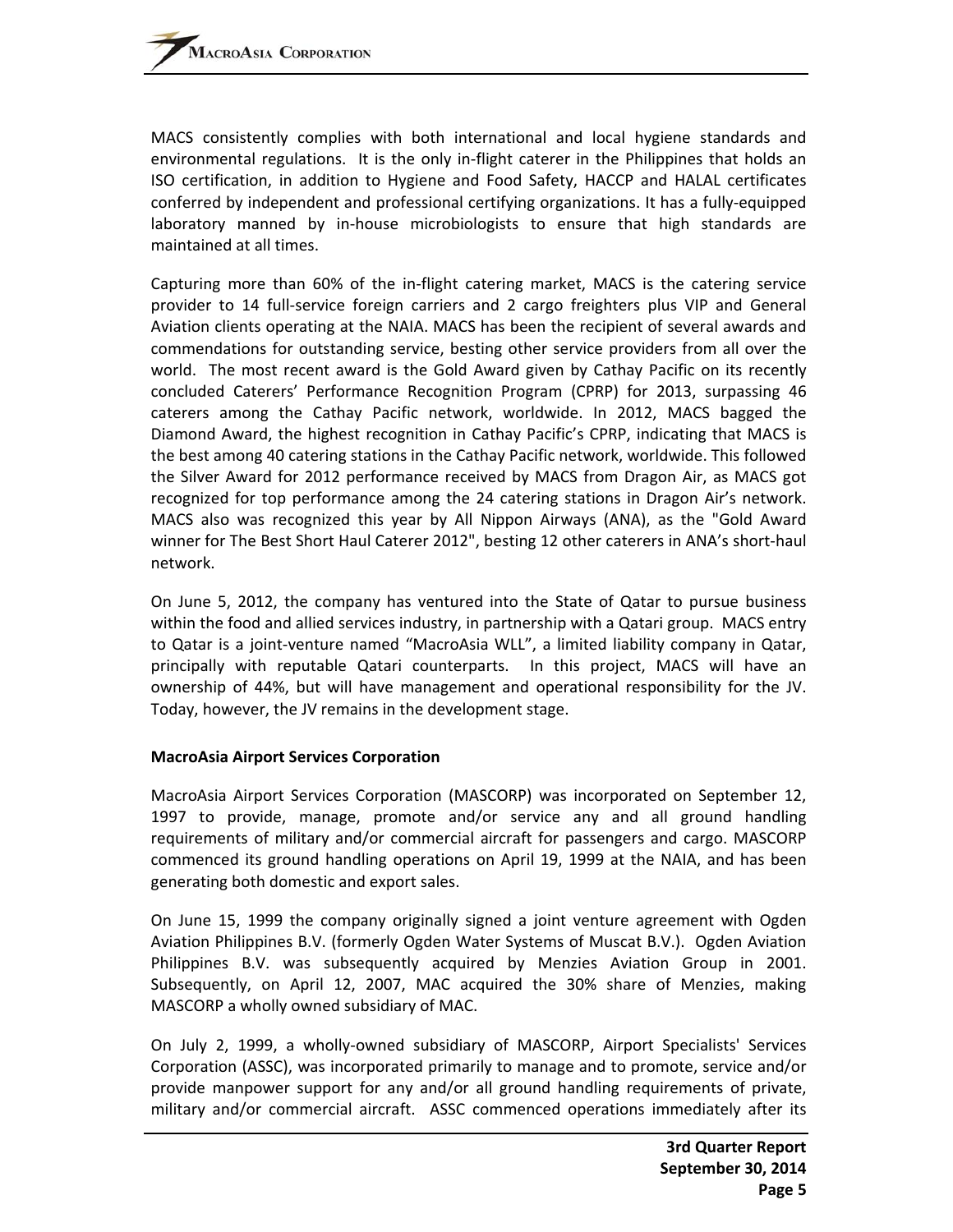incorporation but had ceased operations shortly thereafter. Toward the end of 2006, MAC acquired MASCORP's 100% ownership in ASSC. The effective ownership of MAC in ASSC was thus increased from 70% to 100%. Through the restructuring, MAC effectively acquired the 30% minority interest of Menzies Aviation Group in ASSC. Consequently, ASSC became a direct subsidiary of MAC.

MASCORP's operations is dependent upon its concession agreements with MIAA and Mactan‐Cebu International Airport Authority (MCIAA), which grants the company the right to operate ground handling services in NAIA and MCIA terminals. MASCORP secures such right by paying the monthly CPF (7% of gross revenue) on time.

Today, MASCORP is currently earning the reputation as a preferred ground handling and airport service company in the NAIA. It is the only ground handling company that services all three of NAIA's international airport terminals.

#### **MacroAsia Properties Development Corporation**

MacroAsia Properties Development Corporation (MAPDC), another wholly‐owned subsidiary, was incorporated on June 4, 1996 to primarily engage in the acquisition, development and sale of real properties. After it completed its first infrastructure project in 1997 and following the Asian economic crisis, the company suspended pursuing further property development projects as a core business and refocused its efforts on aviation‐ support activities.

On August 31, 2000, MAPDC was registered as an Ecozone Developer/Operator with the Philippine Economic Zone Authority (PEZA), and as such, it enjoys tax incentives. It restarted commercial operations on the same date, this time as the ecozone developer/operator of the 23‐hectare MacroAsia Special Ecozone at the NAIA, with Lufthansa Technik Philippines, Inc. (LTP) as its anchor locator for the next 25 years. LTP is an associated company of MAPDC as LTP is 49% owned by MAC.

MAPDC has a 25‐year lease covering the 23‐hectare property occupied by the Ecozone with the Manila International Airport Authority (MIAA). Today, the MacroAsia Special Ecozone is the only operational ecozone at the NAIA.

MAPDC is the subsidiary that serves as a vehicle for the entry of MAC into the water services business (bulk water supply or commercial retail of treated surface water in selected localities). Starting 2012, MAPDC has ongoing projects in provinces outside of Metro Manila. No revenues are derived yet from these projects, since the operational development of these projects is medium‐term, exceeding a year before revenues become possible.

Early in 2014, MAPDC acquired a 3‐storey building in Muntinlupa which it will develop and lease out to MacroAsia Catering as a commissary for food services to non‐airline clients.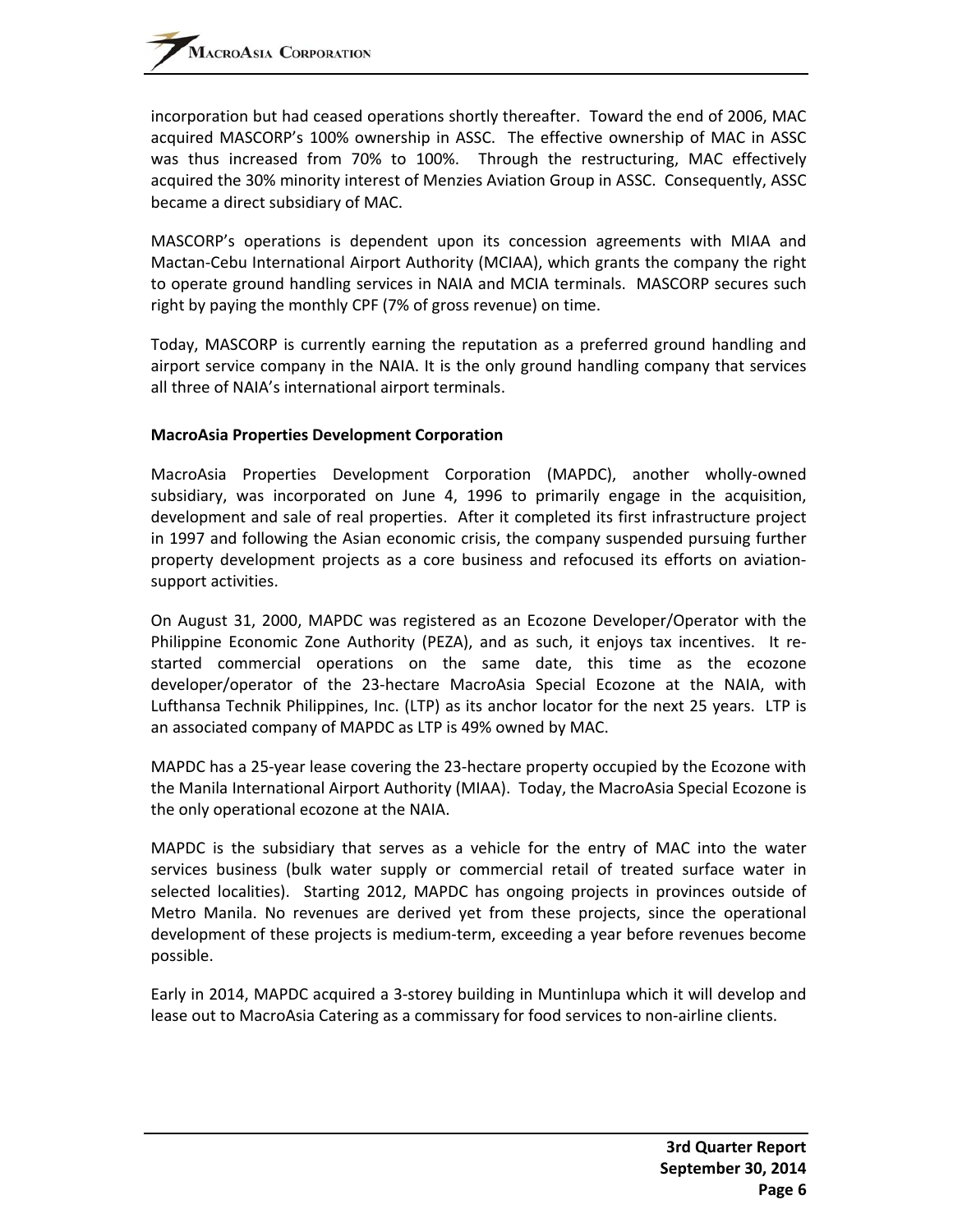#### **MacroAsia Air Taxi Services, Inc.**

MacroAsia Air Taxi Services, Inc. (MAATS) is a wholly‐owned subsidiary of MAC which was incorporated in June of 1996. MAATS is a licensed, non‐scheduled domestic flight operator providing helicopter chartering services from its base at the General Aviation Area, Manila Domestic Airport to any point within the Philippines.

MAATS started commercial operations in October 1996. It has since been leasing MAC's Ecureuil AS350‐B2, a 5‐passenger helicopter aircraft for its chartering business. It is powered by a Turbomeca Arriel engine that has a float kit reserved for emergency water landing requirements. Revenues derived from chartering operations are 100% domestic, with majority of its customers being local businessmen or corporate accounts.

MAATS is duly licensed by the Civil Aeronautics Board (CAB), as well as an Air Operator Certificate (AOC) and Certificate of Airworthiness issued by the Civil Aviation Authority of the Philippines (CAAP). MAATS is greatly dependent on the two aforementioned licenses, without which the company cannot provide charter services to the public. Both licenses have to be renewed annually. As part of its safety standard, the company ensures that its helicopter receives a year-round preventive maintenance in accordance with the manufacturer's specifications and complies with the stringent requirements of the CAB and CAAP.

MAATS adheres to the stringent safety standards and procedures set by the local regulating agencies. The company's pilot and mechanics undergo mandatory training programs to enrich their expertise and to keep up with the latest trends in operational safety, efficiency and customer service, a practice that has lifted the company ahead of its competitors. MAATS is recognized as one of the best players in the helicopter charter service industry in the country.

MAATS also provides support services for fixed‐based operators, as well as specialized ground handling services for executive jets and similar specialized aircraft.

#### **MacroAsia Mining Corporation**

MacroAsia Mining Corporation, another wholly owned subsidiary, was incorporated on September 25, 2000 to serve as an institutional vehicle through and under which the business of a mining enterprise may be established, operated and maintained.

MMC is now geared towards the provision of consultancy and mining exploration services, focusing on nickel areas. On August 24, 2012, the Company entered into a Contract for Service Agreement with a third party to render exploratory drilling and sampling of nickel laterite services on the third party's mining tenement. This year, it has signed another exploration contract with another mining company for nickel exploration services.

#### **Lufthansa Technik Philippines, Inc.**

Lufthansa Technik Philippines, Inc. (LTP) is a joint venture between MAC (49%) and Lufthansa Technik AG of Germany (51%). It is the only company which provides a wide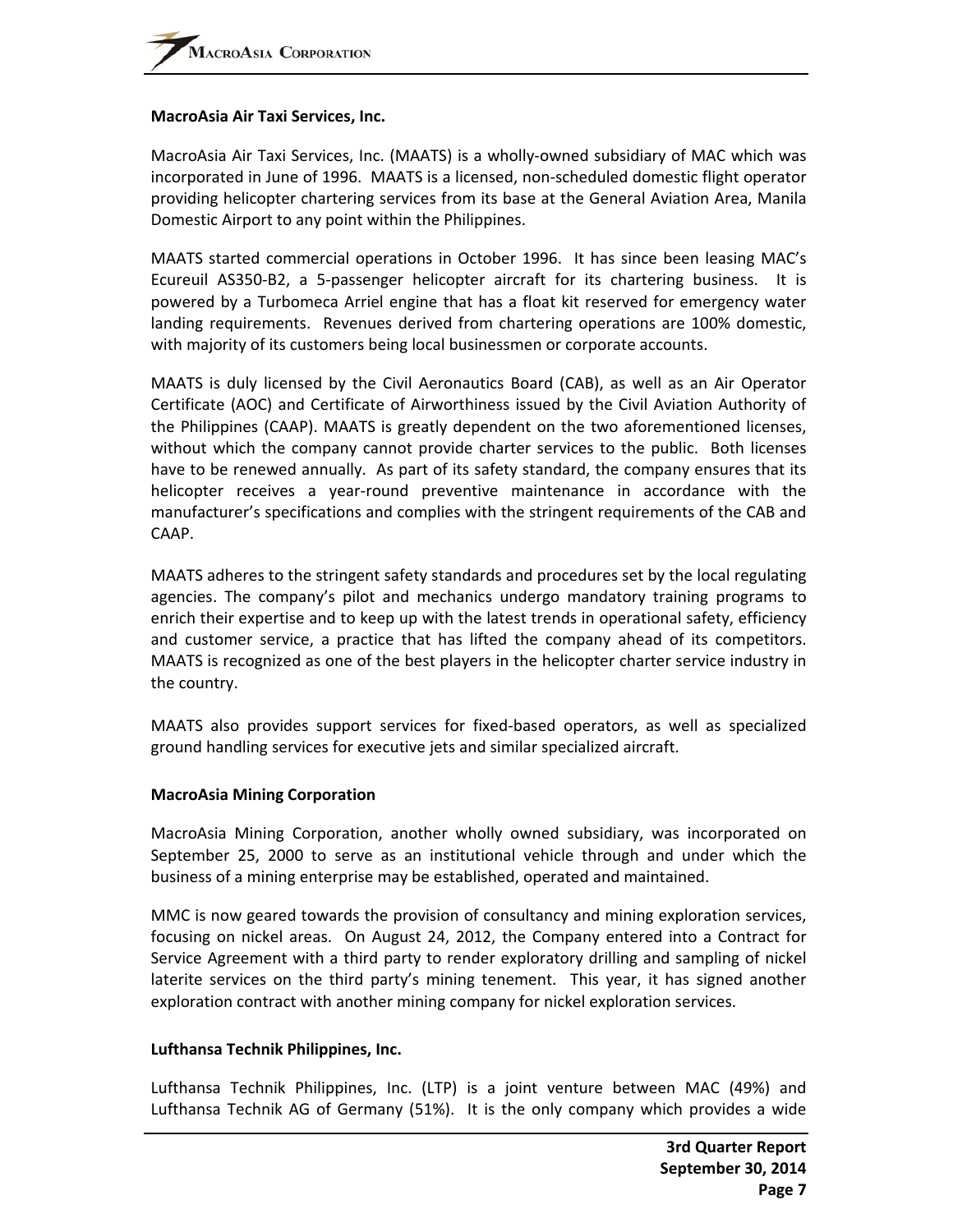range of aircraft maintenance, repair and overhaul services at the NAIA, DMIA, MCIA and Davao International Airport.

Following the signing of the joint venture agreement on July 12, 2000, and its subsequent registration with the PEZA as an economic zone locator on August 30, 2000, LTP started its commercial operations on September 01, 2000. Since then, it has been recognized as an outstanding company that has consistently generated export revenues for the country.

On February 10, 2012, LTP opens its third aircraft hangar to accommodate maintenance works for the Airbus A380, the world's biggest and most technologically advanced commercial aircraft today.

LTP is currently providing line and base maintenance needs of more than 50 airline customers around the globe from its facility in NAIA. Aviation authorities/agencies from the respective countries of origin of these airline clients issue licenses/certificates to LTP for accreditation to provide MRO services to the associated airlines.

The company has successfully passed the requirements of the European Aviation Safety Agency (EASA), the United States' Federal Aviation Administration (FAA) and other national and regional regulatory bodies. It also holds an EASA 21 Design organization extension from Lufthansa Technik AG, enabling them to create in-house change/repair designs. The extent of LTP's work/services largely depends on these certifications, which describe/specify that LTP's services must be carried out in accordance with the respective countries' aviation regulations. These certifications are renewed either annually or every two years.

LTP also has a concession agreement with MIAA upon which the company's business operations is highly dependent. The agreement grants the company the right to operate as a provider of aircraft MRO services at NAIA Terminals 1, 2, and 3. LTP secures such right by yearly renewal of the agreement and paying the monthly CPF (7% of gross revenue) on time.

#### **Cebu Pacific Catering Services, Inc.**

Cebu Pacific Catering Services, Inc. (CPCS) is MacroAsia's first in‐flight catering venture which started commercial operations in October of 1996. MAC has 40% equity in this joint venture, while its partners ‐ Cathay Pacific Catering Services of Hongkong and MGO Pacific Resources Corporation hold 40% and 20% equity, respectively.

CPCS is the first and presently still the only full‐service airline catering company at the MCIA. CPCS is an economic zone locator covering 3,050 sqm in Mactan, Cebu and services both domestic and international airlines.

CPCS owns a two‐storey kitchen facility designed to fully meet projected total airline catering demands and to easily accommodate future expansion. The facility is capable of producing over 3,000 meals a day in accordance with stringent international hygiene standards. The facility was designed and developed by Cathay Pacific Catering Services (HK).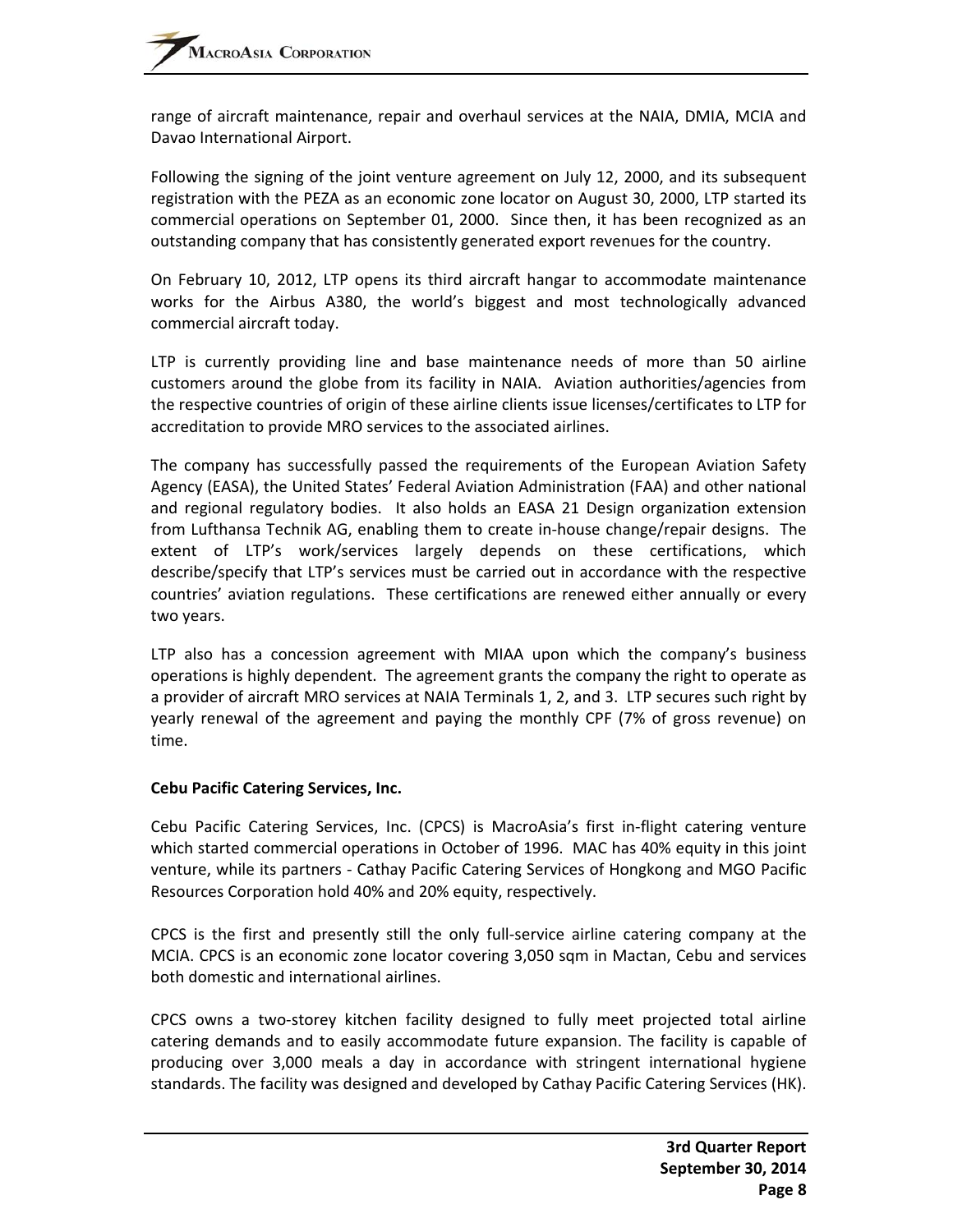With its current portfolio of clients, the facility still has excess capacity to serve the requirements of Mactan Cebu International Airport in the years to come.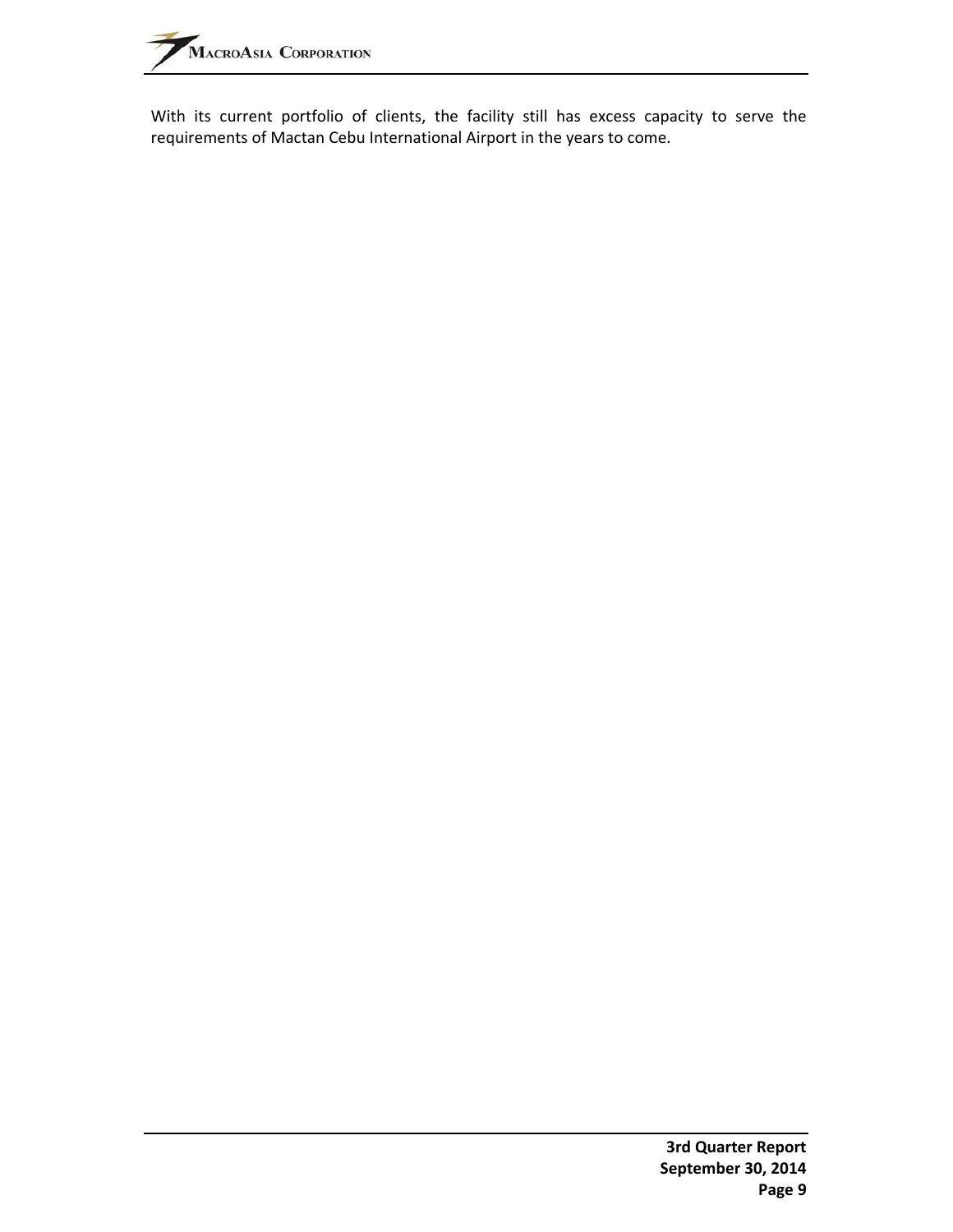#### **KEY PERFORMANCE INDICATORS**

*(in thousands except for ratios)*

#### *September 30, 2014 and 2013*

The Company uses major performance measures or indices to track its business results. The analyses are based on comparisons and measurement on financial data of the current period against the same period of the previous year. Among the measures are the following:

#### **Return on Net Sales (RNS)**

This ratio measures the amount of income, after all costs and expenses, including taxes are deducted, for every peso of net revenue earned.

|           |                                            | 2014               | 2013            |
|-----------|--------------------------------------------|--------------------|-----------------|
| Return on | NI attributable to Equity Holder of Parent | $\uparrow$ 130,093 | $\sqrt{24,713}$ |
| Net Sales | <b>Total Net Revenues</b>                  | 1,282,909          | 1,215,086       |
|           |                                            | 10.14%             | 2.03%           |

The increase in the consolidated RNS is mainly caused by the income contributed by LTP as compared to last year's contribution of losses, as well as the sustained profitability of the catering and ground handling subsidiaries.

#### **Return on Investment (ROI)**

This ratio measures the amount of income earned on invested capital.

|            |                                                                                            |     | 2014               | 2013         |
|------------|--------------------------------------------------------------------------------------------|-----|--------------------|--------------|
| Return on  | NI attributable to Equity holder of Parent                                                 |     | $\sqrt{2}$ 130,093 | $P = 24,713$ |
| Investment | $=$ Total Interest-bearing Liabilities + Equity<br>attributable to Equity holder of Parent | $=$ | 2,757,605          | 2,826,277    |
|            |                                                                                            |     | 4.72%              | 0.87%        |
|            |                                                                                            |     |                    |              |

The ROI increased primarily because of the current period's income contribution of our MRO associate, LTP and the ROI was also affected by the interest bearing loans obtained by our ground‐handling subsidiary, MASCORP.

#### **Return on Equity (ROE)**

This KPI is a measure of the owner's return for every peso of invested equity.

| Return on | NI attributable to Equity holder of Parent |   | $\uparrow$ 130,093 | $P$ 24,713 |
|-----------|--------------------------------------------|---|--------------------|------------|
| Equity    | <b>Total Equity holder of Parent</b>       | - | 2,665,428          | 2,826,277  |
|           |                                            |   | 4.88%              | 0.87%      |

The increase in the ROE resulted basically from the income contribution of our associate, LTP as compared to prior year's contribution of loss.

2014 2013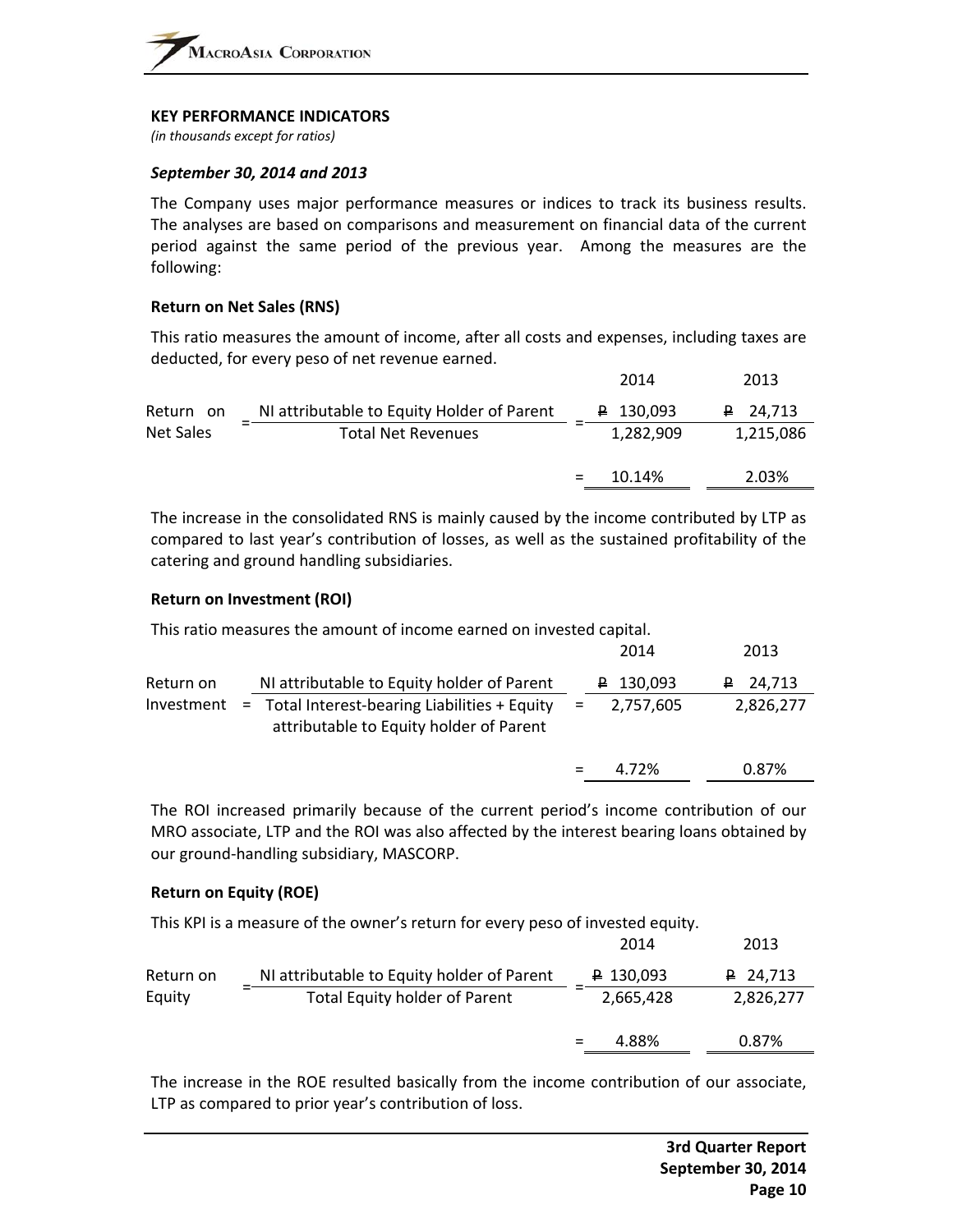#### **Direct Cost and Expense Ratio**

This ratio measures the average rate of direct costs and expense on products/services sold.

|                  |                                 | 2014                  | 2013          |
|------------------|---------------------------------|-----------------------|---------------|
| Direct Cost      | <b>Total Direct Cost</b>        | $\bigoplus$ 1,001,750 | 924,902<br>₽. |
| Ratio            | <b>Total Net Revenues</b>       | 1,282,909             | 1,215,086     |
|                  |                                 | 78.08%<br>$=$         | 76.12%        |
|                  |                                 |                       |               |
|                  |                                 | 2014                  | 2013          |
| Operating        | <b>Total Operating Expenses</b> | <del>₽</del> 257,513  | 256,994<br>₽. |
| Expense<br>Ratio | <b>Total Net Revenues</b>       | 1,282,909             | 1,215,086     |
|                  |                                 | 20.07%<br>$=$         | 21.15%        |

Direct costs increased mainly due to increases in food costs and labor costs aligned with increase in operational requirements, government regulations, higher repairs and maintenance charges on ground support equipment. Operating expense ratio exhibited a slight decrease due to lower incidental expenses and lower incentives paid as compared to the prior period.

#### **Current Ratio**

This ratio measures the group's ability to settle its current obligations.

|         |                                  | 2014          | 2013                 |
|---------|----------------------------------|---------------|----------------------|
| Current | <b>Total Current Assets</b>      | 4,396,778     | $\sqrt{2}$ 1,402,140 |
| Ratio   | <b>Total Current Liabilities</b> | 353,880       | 364,691              |
|         |                                  | 3.95:1<br>$=$ | 3.84:1               |
|         |                                  |               |                      |

The company maintained its healthy current ratio as compared to the same period last year.

#### **Debt‐to‐Equity Ratio**

This ratio indicates relationship of the group's debt to the equity of the owners.

|                 |                                     | 2014          | 2013      |
|-----------------|-------------------------------------|---------------|-----------|
| Debt-to-        | <b>Total Interest-bearing Debts</b> | 92.177<br>₽   | N/A       |
| Equity<br>Ratio | <b>Total Equity</b>                 | 2,733,801     | 2,882,931 |
|                 |                                     | 0.03:1<br>$=$ | N/A       |

Interest bearing debts were availed by MASCORP near‐end of 2013 and on the first quarter of 2014 for general corporate purposes and to finance payment of its liabilities arising from its re-fleeting of ground support equipment.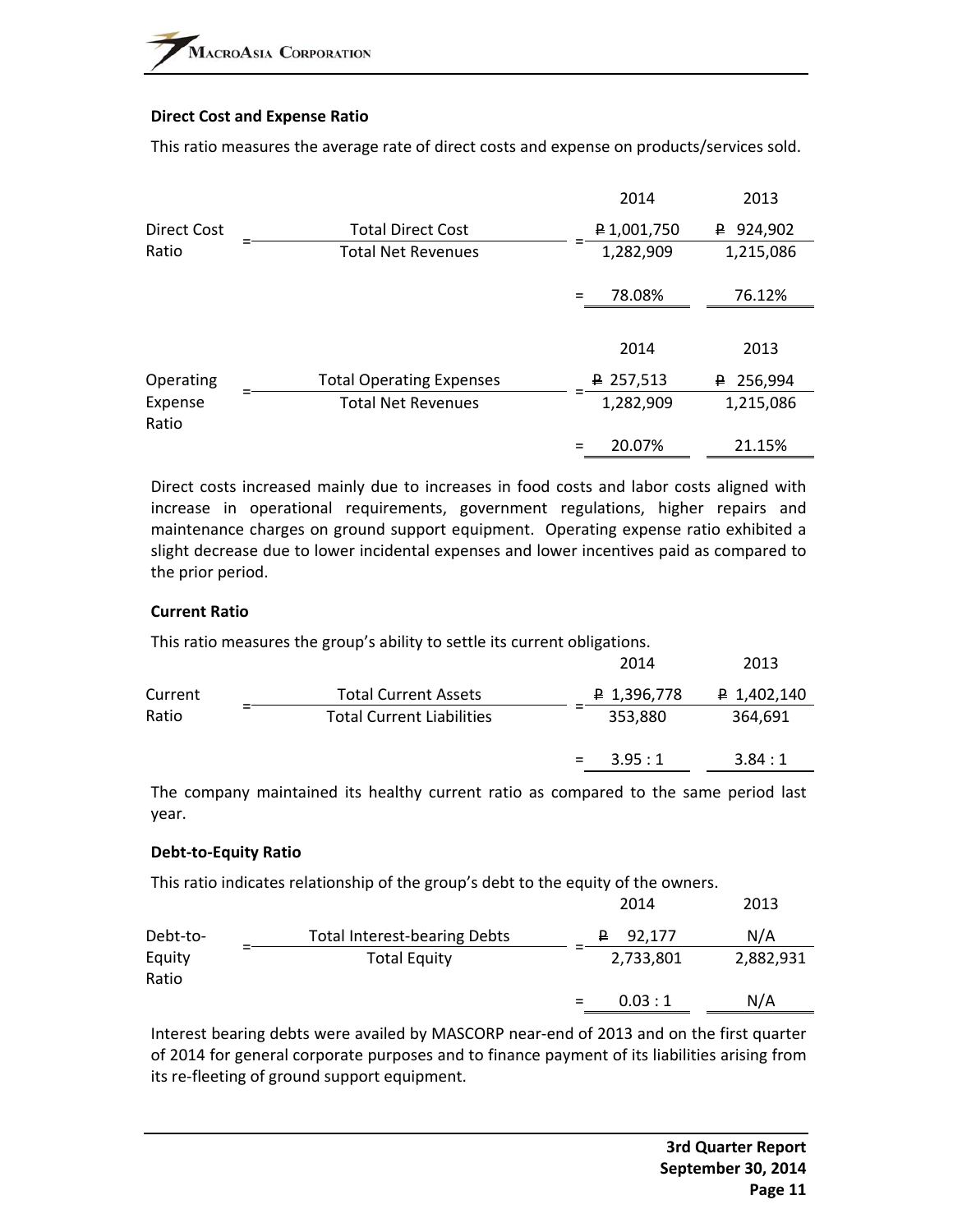#### **Interest Coverage Ratio**

This ratio measures the number of times a company could make the interest payments on its debt with its earnings before interest and taxes.

|                   |                                          | 2014           | 2013                |
|-------------------|------------------------------------------|----------------|---------------------|
| Interest          | Total Earnings before Interest and Taxes | $P$ 156,904    | <del>₽</del> 56,433 |
| Coverage<br>Ratio | Interest Expense                         | 2.954          | N/A                 |
|                   |                                          | 53.12:1<br>$=$ | N/A                 |

Interest bearing debts were availed by MASCORP near‐end of 2013 and on the first quarter of 2014 to be used in general corporate purposes and to finance the payment of its liabilities.

#### **Asset‐to‐Equity Ratio**

This ratio measures the company's leverage and long‐term solvency.

|                 |                     | 2014                 | 2013                 |
|-----------------|---------------------|----------------------|----------------------|
| Asset-to-       | Total Assets        | $\sqrt{2}$ 3,315,923 | $\uparrow$ 3,398,359 |
| Equity<br>Ratio | <b>Total Equity</b> | 2,733,801            | 2,882,931            |
|                 |                     | 1.21:1               | 1.18:1               |

The Asset‐to‐Equity Ratio did not have a significant change compared to last year, signifying the stability of the company's leverage and long‐term solvency.

#### **RESULTS OF OPERATION**

The Group recorded a consolidated net income after tax of  $P134.3$  million for the first three quarters of 2014, exhibiting a positive variance of  $P101.4$  million as compared to the consolidated net income after tax of  $P32.9$  million during the same period last year. The increase is largely yielded by MAC's share in the net income of its MRO associate, LTP, accompanied by the continuing profits from our associate in Cebu and our catering and ground handling subsidiaries.

Revenue from operations amounted to  $P1,282$  million, a growth of P67 million from last year's consolidated operating revenues of P1,215 million. MACS' in-flight and other catering revenues of  $P784$  million comprise 61% of our total consolidated operating revenues. The P32 million increase in MACS' revenues is primarily attributable to the new institutional accounts added to its customer portfolio this year while in‐flight revenues remained at the same level as last year. Ground handling and aviation revenues of  $P324$ million grew by 4.8% from last year's P309 million due to higher non-routine revenues. Rental and administrative revenues remained almost the same with last year because lease rental is being accounted for on a straight-line basis over the lease term, in compliance with Philippine Accounting Standards (PAS) 17. Revenue derived from chartered flights of P9.6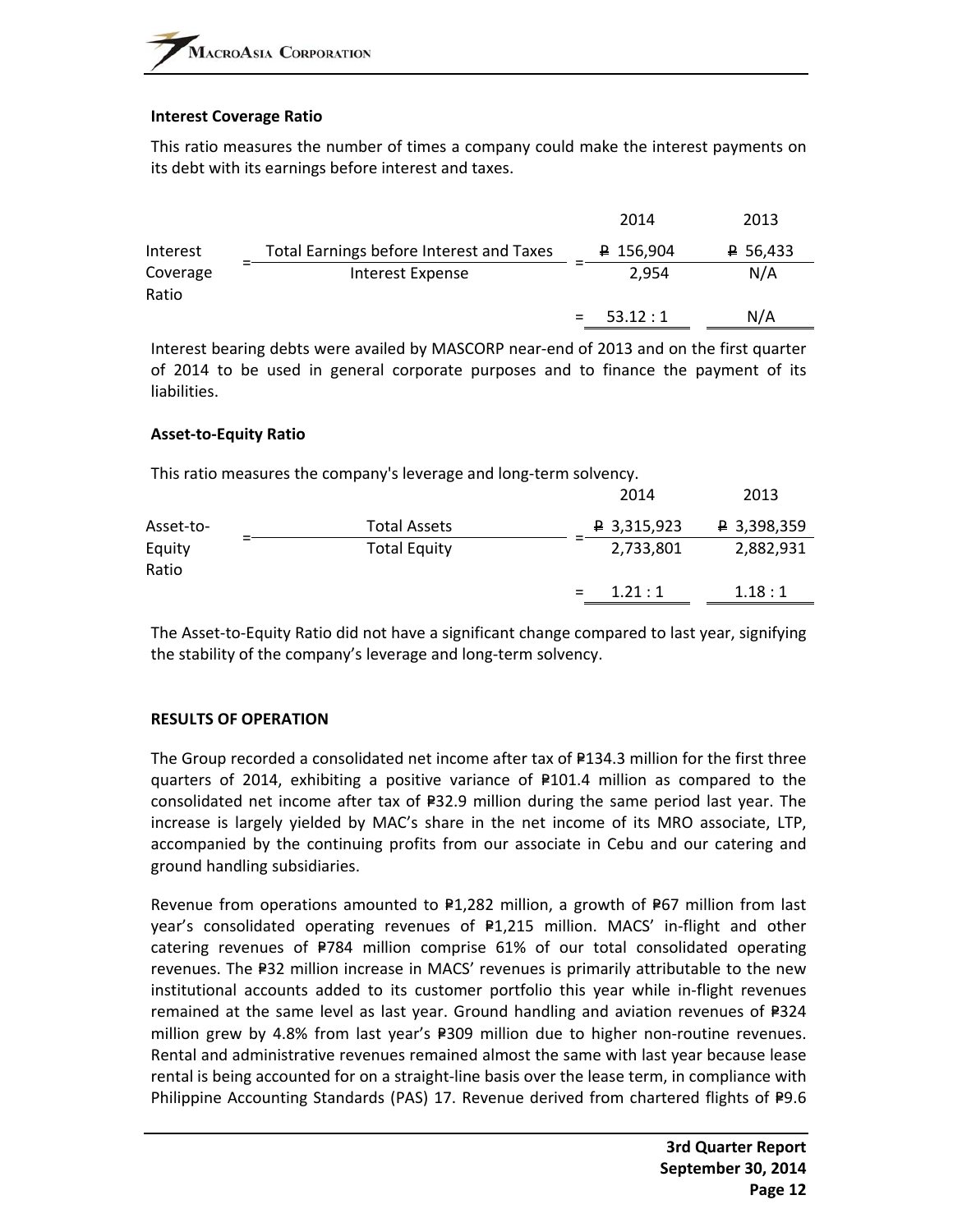million is higher by  $P3.96$  million as compared to previous year's P5.7 million which was characterized by the chopper downtime arising from mandated aircraft/chopper repairs and maintenance.

The Group's mining business segment contributed  $P24.5$  million revenue stream as of the current period which is higher by  $P16.8$  million as compared to last year's revenues attributable to the provision of exploration services for a  $3<sup>rd</sup>$  party mining company client.

Total direct costs for the third quarter of the year reached  $P1,001.7$  million, posting an increase of 8.31% or  $P76$  million from the same period in 2013. The increase in the current year is driven primarily by higher food and labor costs of our catering subsidiary attributable to the expansion of institutional accounts handled, higher repairs and maintenance charges of our operating subsidiaries and the increase in mining expenses incurred in preparation of the startup of exploration services in the second quarter of this year. Consolidated operating expenses decreased slightly to P255.5 million from last year's P257 million due to the reclassification of mining staff costs from indirect costs of the Parent Company to direct costs of the mining subsidiary. These mining staff became engaged in revenue‐generating activities through the nickel exploration services of the subsidiary.

Interest income of  $P5.5$  million dropped by  $P9.7$  million as compared to last year's  $P15.2$ million due to the lower interest rates and lower level of short term placements and AFS investments as compared to the same period in 2013. These AFS investments were subsequently sold in the second quarter of 2013 resulting to a gain of  $P54$  million. Other income from operating subsidiaries is up by  $P4.5$  million as compared to last year. Estimated provision for income tax decreased by 25% as a result of the lower taxable position of our operating subsidiaries as compared to the same period in 2013.

Equity in net income/loss of associates amounting to  $P118.96$  million represents MAC's share in the net operating result of its associated companies. Changes in equity shares from period to period are dependent upon the results of operations of the two associated companies. For the first three quarters of 2014, our MRO business registered profits of P215.4 million for which we share 49% or P105.6 million. CPCS - our catering associate in Cebu, contributed its share on its net earnings amounting to  $\text{P13.4}$  million, or an increase of 19% compared to last year's three quarter period.

Today, the Philippine airline industry continues to be dynamic, with significant factors within and outside the Philippines that are impacting on the Philippine aviation outlook. As a Group, we have not been immune to the challenges of our airline clients, especially some base clients and those from foreign countries who are also coping with difficulties arising from economic and security issues within their geographical regions, rising fuel prices, and the like. Our services and products to these clients are often subjected to cost pressures, as everybody is bent on cutting down or avoiding expenses in order to operate competitively. Our Group remains steadfast and resilient, as we continue to expand our existing core businesses and pursue new viable opportunities in order to further increase our Group's shareholders' value.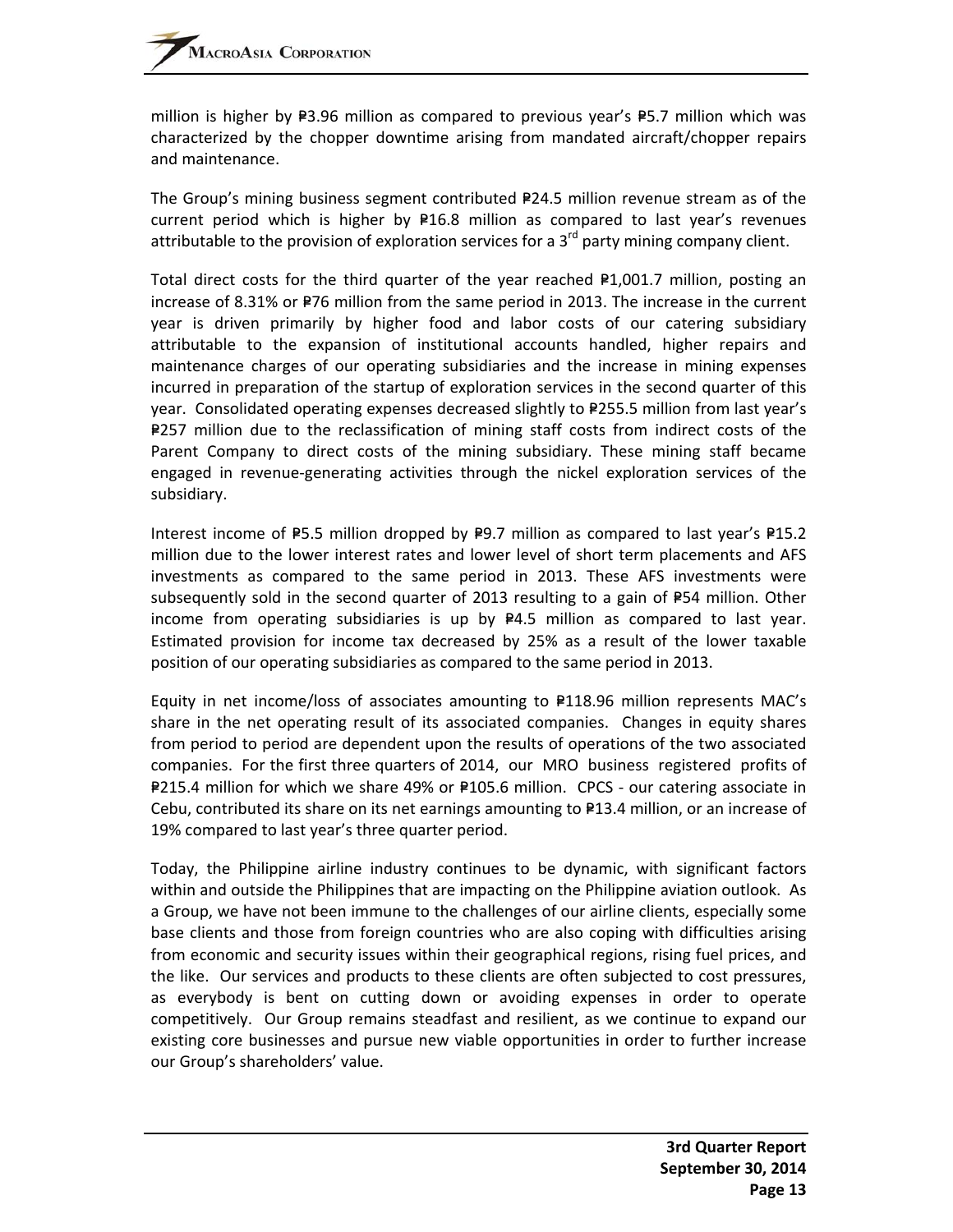#### **FINANCIAL POSITION**

At the consolidated level as of September 30, 2014, total assets remained strong at  $P3.3$ billion, posting a P243 million increase from last year-end's level of P3.1 billion. Cash and cash equivalents of  $P647$  million decreased by  $P220$  million or 25%, as a subsidiary purchased a property (3‐storey building) which will be converted into a food commissary. Receivables grew by  $P213$  million or 58% due to trade and non-trade related additions in our current operations. These are expected to be collected within the year. Inventories of P46.6 million were maintained in line with forecasted inventory level requirements. Other current assets of  $P122$  million represent unused input taxes, tax credit certificates and unamortized prepayments for insurance covers, rent, utilities and unconsumed supplies as of September 30, 2014.

Investments in associates are accounted for under the equity method of accounting in the consolidated financial statements. Movements in the account are contributed by the share in cumulative translation adjustments for LTP due to foreign exchange fluctuations, share in re-measurement gains and losses on defined benefit plans due to the revised PAS19, share in cash dividends declared and actually received during the current period, and the incremental equity share in net earnings/loss of the associated companies. The Group recorded an increase of 23% or P107 million in this investment account, from P462 million in 2013 year-end to P569 million as of September 30, 2014 primarily due to the share in net income for the period arising from LTP and CPCS.

The group's property and equipment of  $P=353$  million decreased by P27 million. Deferred mine exploration costs of  $P233$  million remained the same as exploration activities were almost done in 2010. Investment property of  $P238$  million pertains to land and building held for future development by MAPDC.

Accrued rental receivable and payable of  $P118$  million remained the same, and is in compliance with PAS 17, which requires the straight‐line recognition of operating lease income and expense over the term of the lease. Likewise, deferred rent expense and unearned rent income of  $F11$  million are being amortized on a straight-line basis over the same lease term.

Available-for-sale investments amounting to  $P137$  million represents the remaining investment in corporate bonds and golf club shares held by the parent company.

The carrying amount of deferred income tax assets of  $P21$  million as of September 30, 2014 mostly came from the allowances on probable losses and doubtful accounts. Deposits and other noncurrent assets increased by  $P11$  million (or 5.35%) to P221 million due to increase in refundable deposits and project advances for the current period. This account also includes project advances and investments amounting to  $P=33$  million, arising from the contractual joint venture agreement entered into between Maragondon Water District and WBS Consortium in 2011. Other noncurrent assets account also includes prepayments on rent, retirement benefits, and goodwill of P17.5 million from the Company's acquisition of the 13% minority interest of Compass (formerly Eurest International B. V.) in MACS, among others.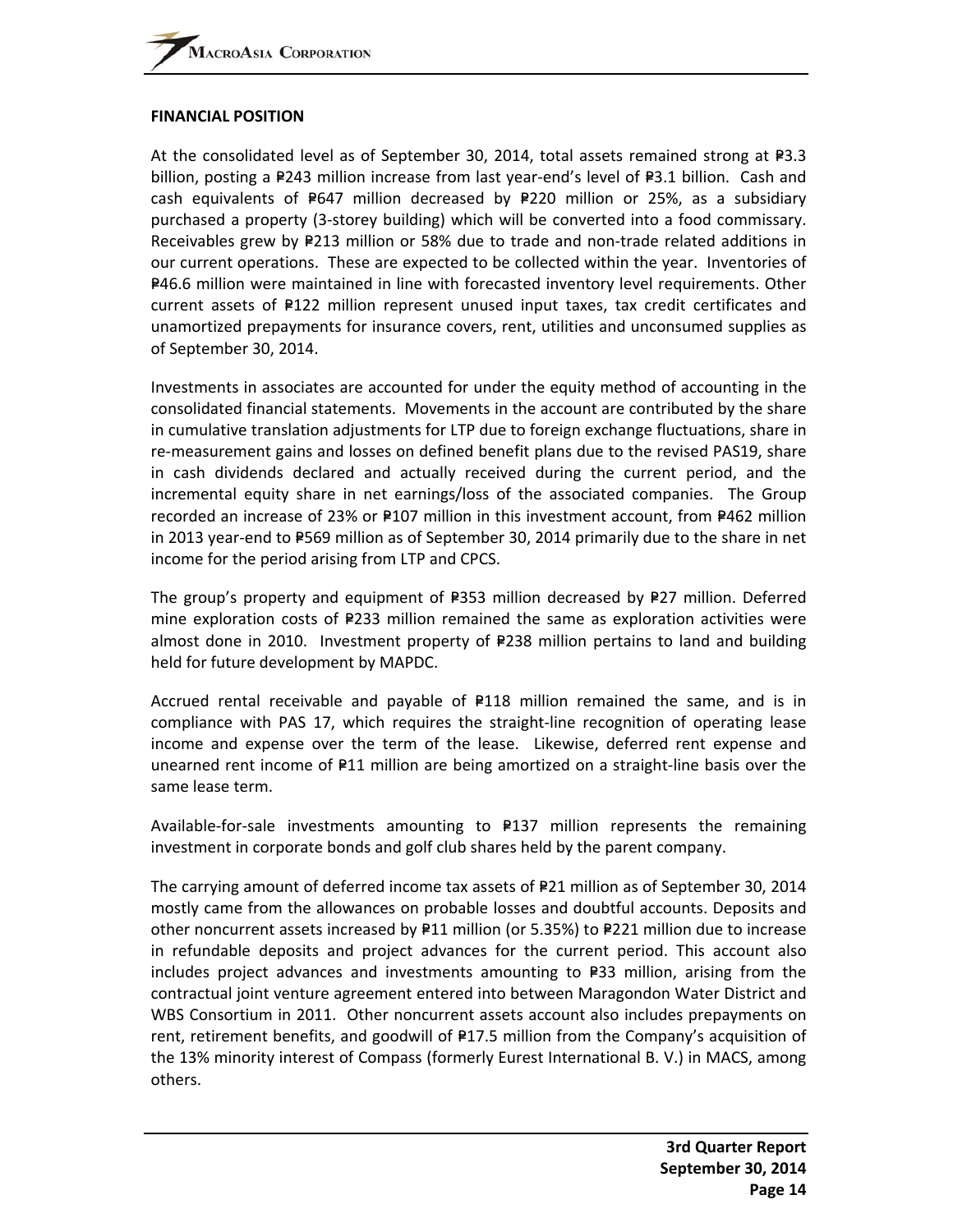Accounts payable and accrued liabilities increased by  $P=36$  million (or 13%) as of September 30, 2014. Notes payable increased by  $P65$  million due to loan availed from a local bank that was used by our ground-handling subsidiary to finance its asset acquisition and for general corporate purposes. Accrued retirement benefits expense of P27.6 million increased by 4% due to the actuarial valuation last year. Deferred tax liabilities of P0.4 million remained at the same level as prior year's ending balance. Dividends payable of  $P=$ 8.62 million shows the total outstanding checks payable for past dividends declared to the Company's stockholders as of September 30, 2014.

The Company's share in foreign currency translation adjustments of LTP in the amount of P178 million and share in re-measurements of defined benefit plan of associates remained at almost the same level as last year‐end. Available for sale (AFS) investments reserve amounting to  $P2.7$  million arose due to fair value valuation of the remaining investment in bonds and golf shares.

Changes in non‐controlling interests are largely dependent on the results of operations of MacroAsia Catering Services, Inc. This account represents the 20% equity share of SATS in the abovementioned company.

#### **MacroAsia Corporation's Mining Project**

Macroasia Corporation holds two Mineral Production Sharing Agreements (MPSA), MPSA‐ 220‐2005‐IVB and MPSA‐221‐2005‐IVB, both located in Brooke's Point, Palawan. MPSA‐ 220 or the Infanta Nickel Project covers a total land area of 1,114 hectares with nickel in the form of laterite ore as the primary commodity. This area was the source of ore shipments to Japan in the 1970's.

The total extent of the laterite area within the MPSA is around 536 hectares, with nickel deposits comprising of limonite and saprolite ores. Within this delineated nickel ore envelope, 2,751 drill holes were done, resulting into 47,273.9 meters drilled. There were also 480 test pits that were dug, yielding 2,568.2 meters more for sampling. The resulting samples collected numbered 54,412, and these were analyzed for nickel (Ni), iron (Fe) and 12 other elements/oxides, including the loss in ignition (LOI), using fused bead X‐Ray Fluorescence (XRF) technique at Intertek Laboratories. The Company has completed an exploration report that is compliant to the Philippine Mineral Reporting Code. A mining plan has also been drafted.

The operation of the Mining Project has already been endorsed by the three beneficiary baranggays, including the indigenous people in the area. In 2010, the Company has received the Environmental Compliance Certificate (ECC) for operations. The Company is still completing the acquisition of other permits needed to operate.

Exploration and maintenance works in the mineral property was done in 2012. The exploration period of the MPSA 220-2005-IVB has been approved for extension by the Department of Environment and Natural Resources (DENR) on December 5, 2012. The extended exploration period will allow MAC to finalize the data to fine‐tune the feasibility study for operations and eventual metallurgical testing of the nickel laterite ore. Confirmatory drilling were done in the priority mining area for future mining plans on the  $3<sup>rd</sup>$  quarter of 2013 but the work program is currently on hold.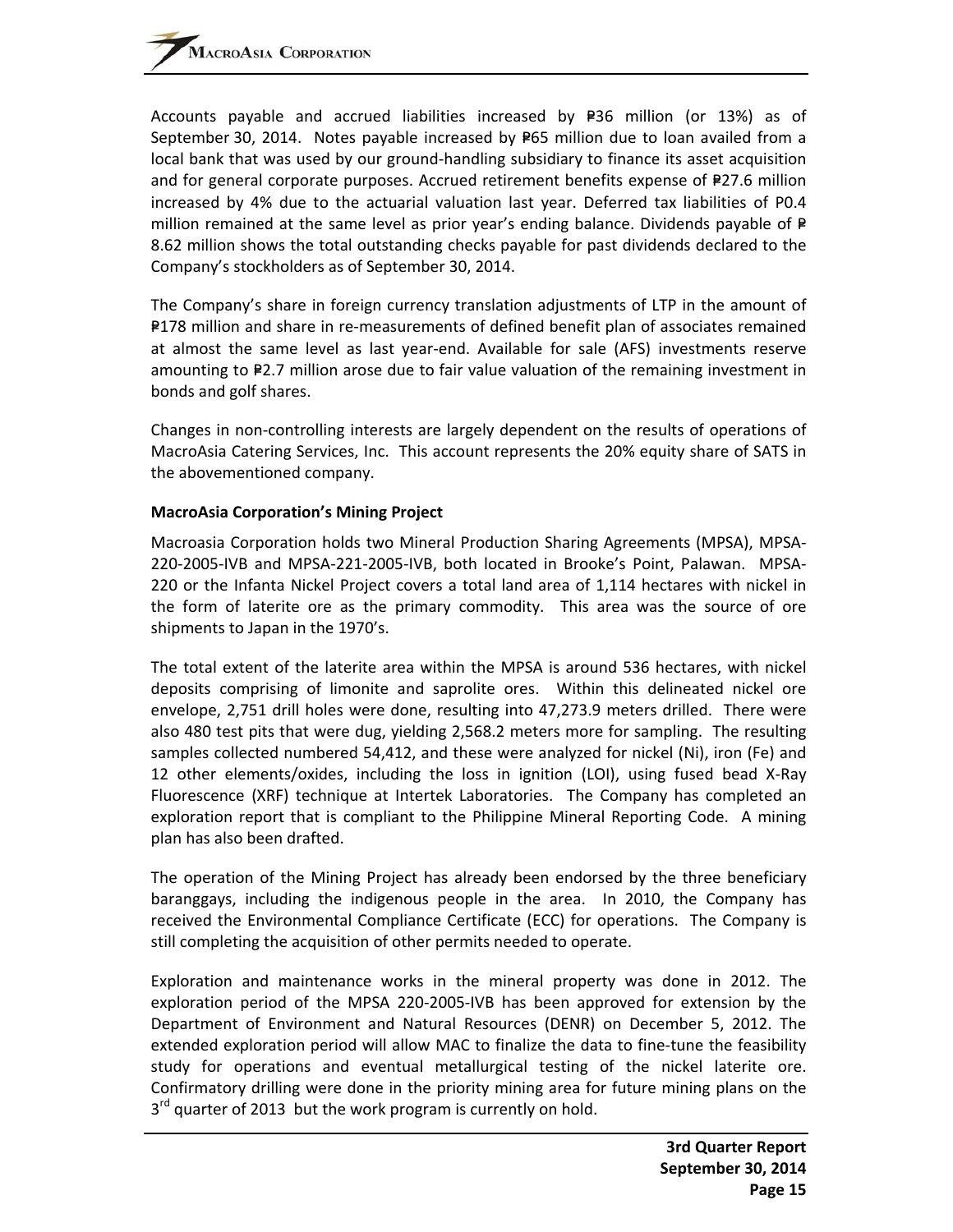Bulawan Mining Corporation (BUMICO), a subsidiary of the Philippine National Bank (PNB), transferred its right for their Exploration Permit Application (EXPA 103‐VII) over a 403 hectare area in Basay, Negros to MAC through the signing of a Deed of Assignment (DOA) on August 15, 2012. The DOA has been approved by Mines and Geosciences Bureau (MGB) Region VII Office on January 28, 2013. The area has a high potential for copper‐gold mineralization. The exploration permit application is now under MAC's name. This tenement can be subject to a JV for exploration with other interested entities.

BUMICO also transferred its interests in the Bulawan Mining Project with an Operating Agreement with Philex Mining Corporation (PMC) to MAC through a Deed of Assignment (DOA) signed on September 6, 2012. The DOA was finalized after securing the written consent of Philex. In relation to the operating agreement between Philex and BUMICO, Philex committed to submit quarterly reports to MAC which will be subjected to regular validation by MAC's technical team.

The Exploration Permit (EP) for the Sipalay Project, another BUMICO project that was part of BUMICO's assignment to MAC, has been renewed by the Mines and Geosciences Bureau on December 10, 2012.

#### **NUMBER OF STOCKHOLDERS**

The number of stockholders as of September 30, 2014 and December 31, 2013 are 862 and 867, respectively.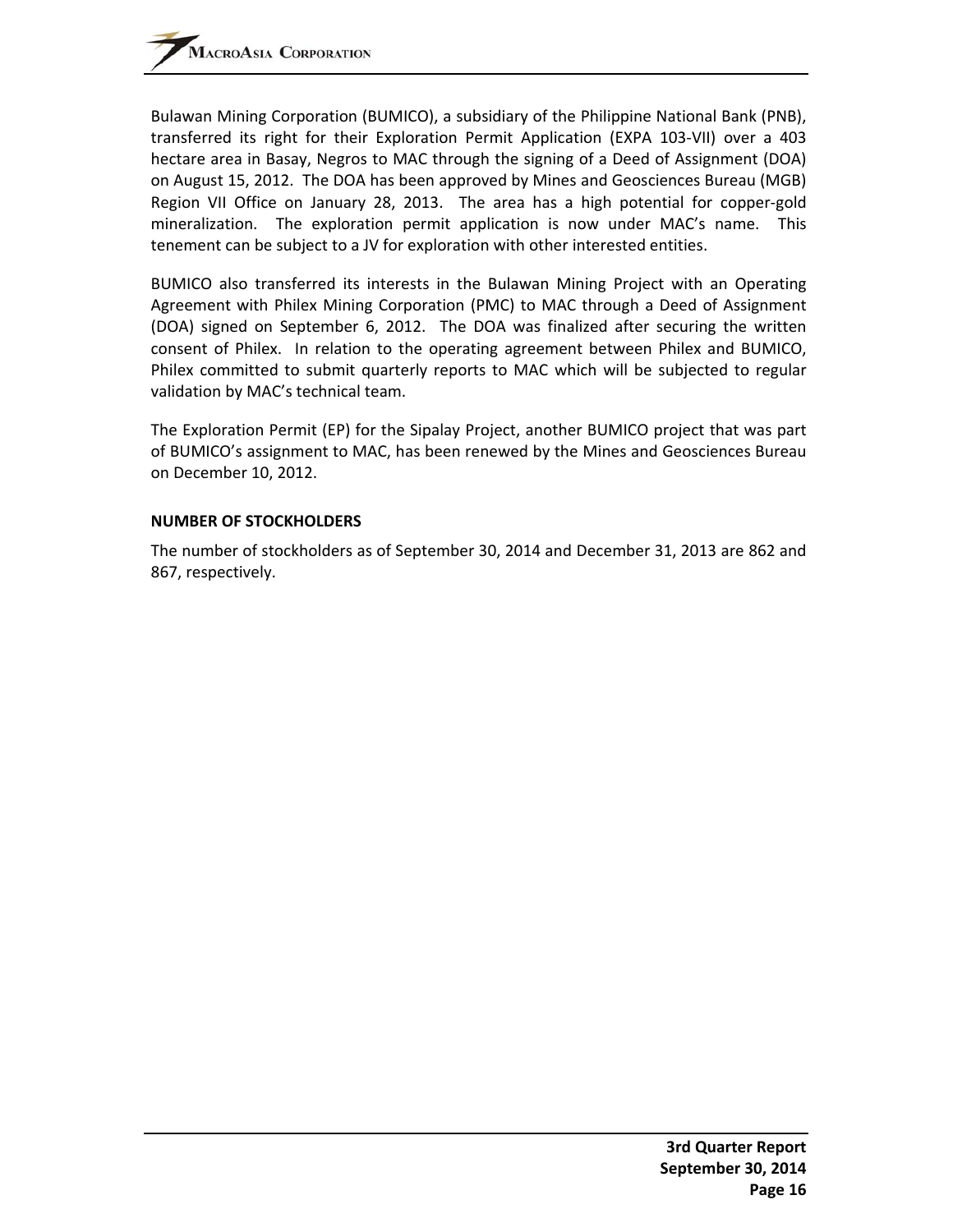#### **OTHER MATTERS**

- 1. Passenger loads and flight frequencies of airlines are the two most important factors that affect the revenue levels of the Group's operating units. The Group constantly monitors these two factors to efficiently manage its costs.
- 2. Management is not aware of any known trends or any known demands, commitments, events or uncertainties that may or will have a material negative impact on the Group's liquidity.
- 3. The Group is not aware of any known trends, events or uncertainties that have had or that are reasonably expected to have a material favorable or unfavorable impact on net sales/revenues/income from continuing operations.
- 4. Management is not aware of having or anticipates having within the next twelve (12) months any cash flow or liquidity problems. The Group's generally sources its liquidity requirements through its operating revenues and collections. Excess cash are invested in placements with better yields.
- 5. There are no material off‐balance sheet transactions, arrangements, obligations (including contingent obligations) and other relationships of the Group with unconsolidated entities or other persons created during the reporting period.
- 6. There are no material commitments for capital expenditures created during the reporting period.
- 7. There have been no significant elements of income or loss that did not arise from the Group's continuing normal operations.
- 8. The Group is not aware of any future event that will cause a material change in the relationship, vertical and horizontal analyses, of any material item from period to period.
- 9. The Group is not aware of any seasonal aspects that have material effect during the reporting period.
- 10. The Group has not issued, repurchased or repaid any debt or equity securities during the current interim reporting period.
- 11. No material events have occurred subsequent to the end of the current interim period that should be reflected in the financial statements for the interim period.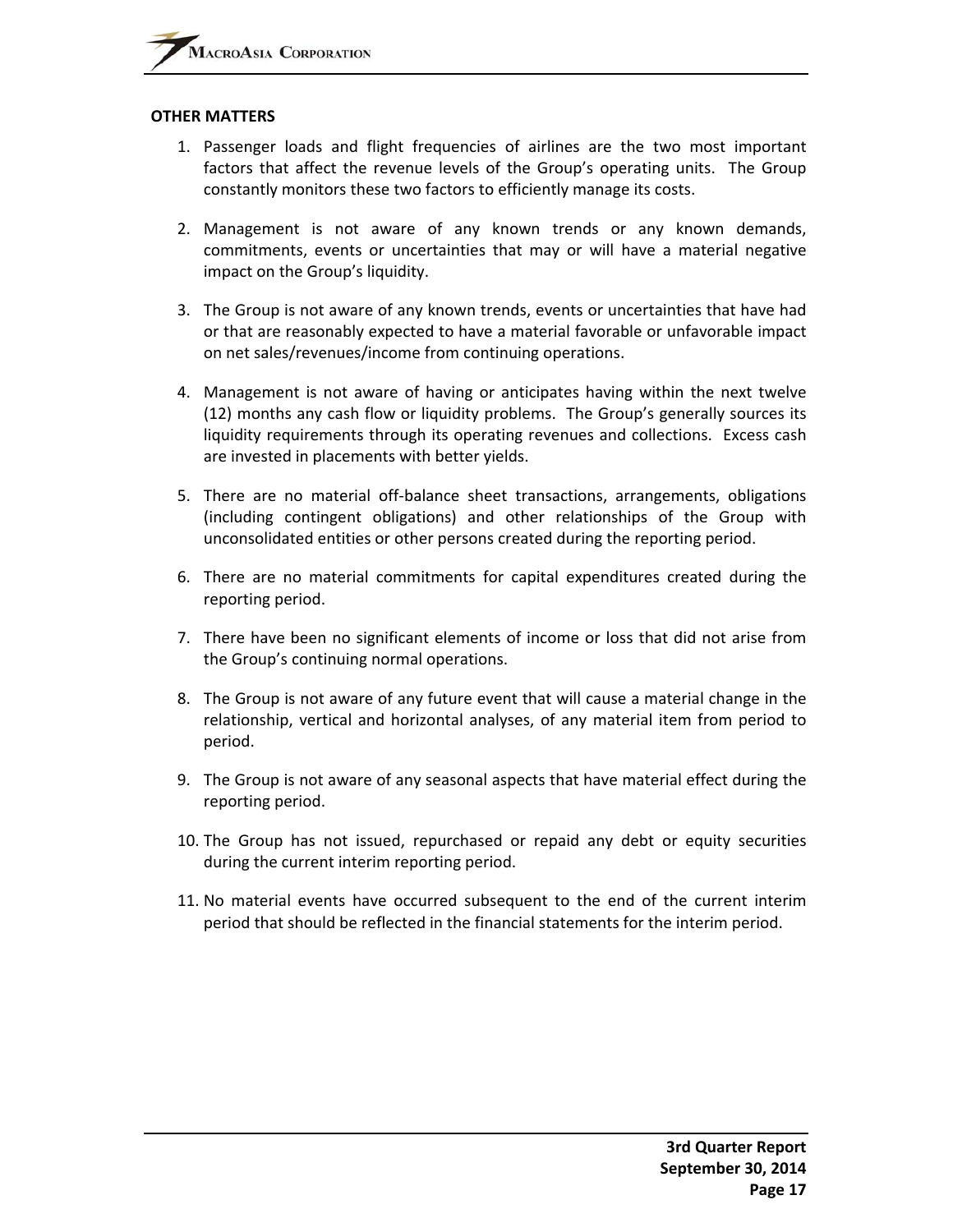

# **SIGNATURES**

Pursuant to the requirements of the Securities Regulation Code, the issuer has duly caused this report to be signed on its behalf by the undersigned thereunto duly authorized.

**Issuer: MACROASIA CORPORATION** 

AMADORT. SENDIN Chief Einancial Officer VP-Administration & Business Development

ATTY. MARIVICT. MOYA Corporate Secretary and Compliance Officer/CIO VP-HR, Legal and External Relations

Date: November 14, 2014

Date: November 14, 2014

3rd Quarter Report September 30, 2014 Page 18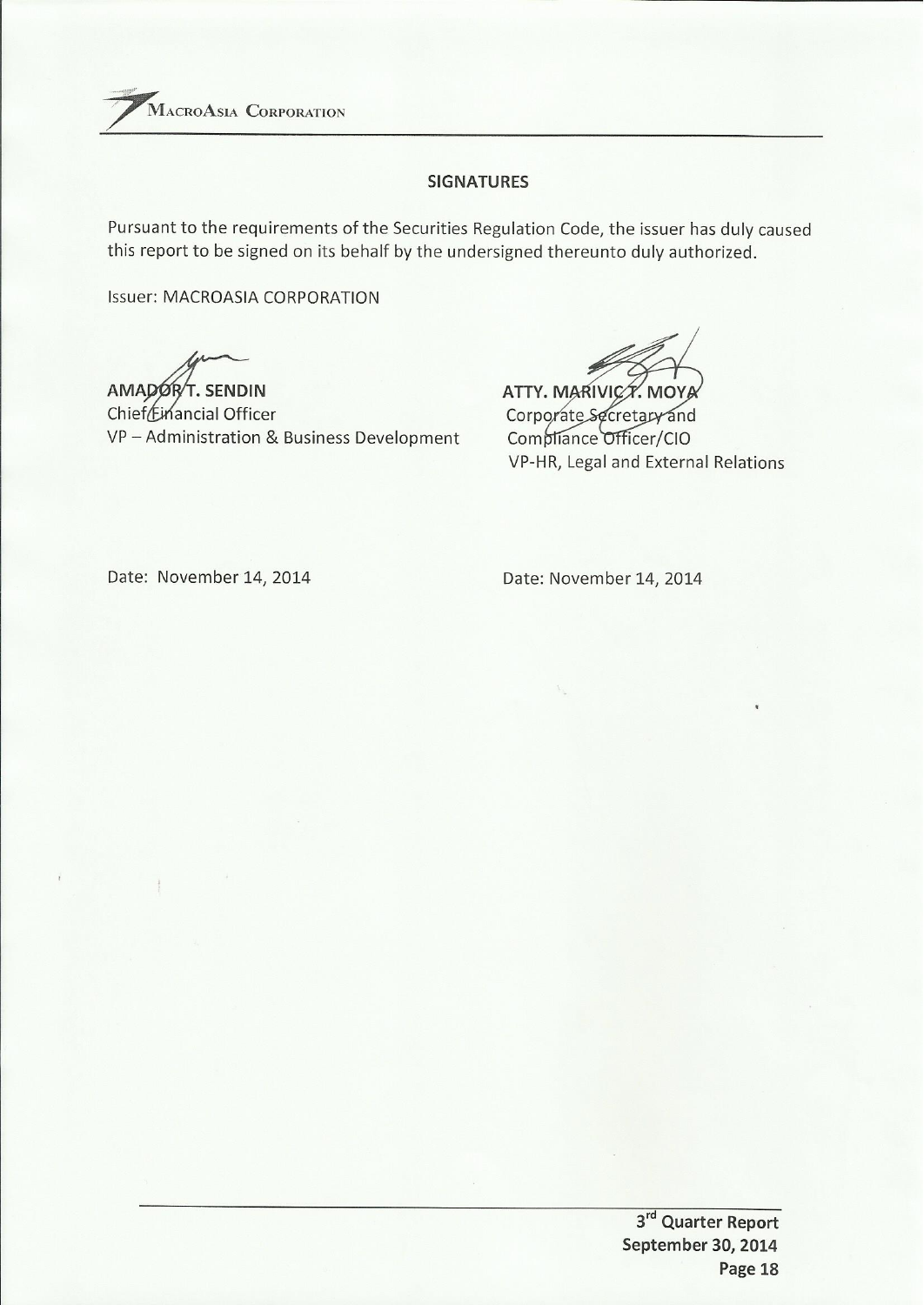

**Annex 1** 

# **MACROASIA CORPORATION AND SUBSIDIARIES**

# **Interim Condensed Consolidated Financial Statements**

**September 30, 2014 and 2013 (Unaudited)**

**and**

**December 31, 2013 (Audited)**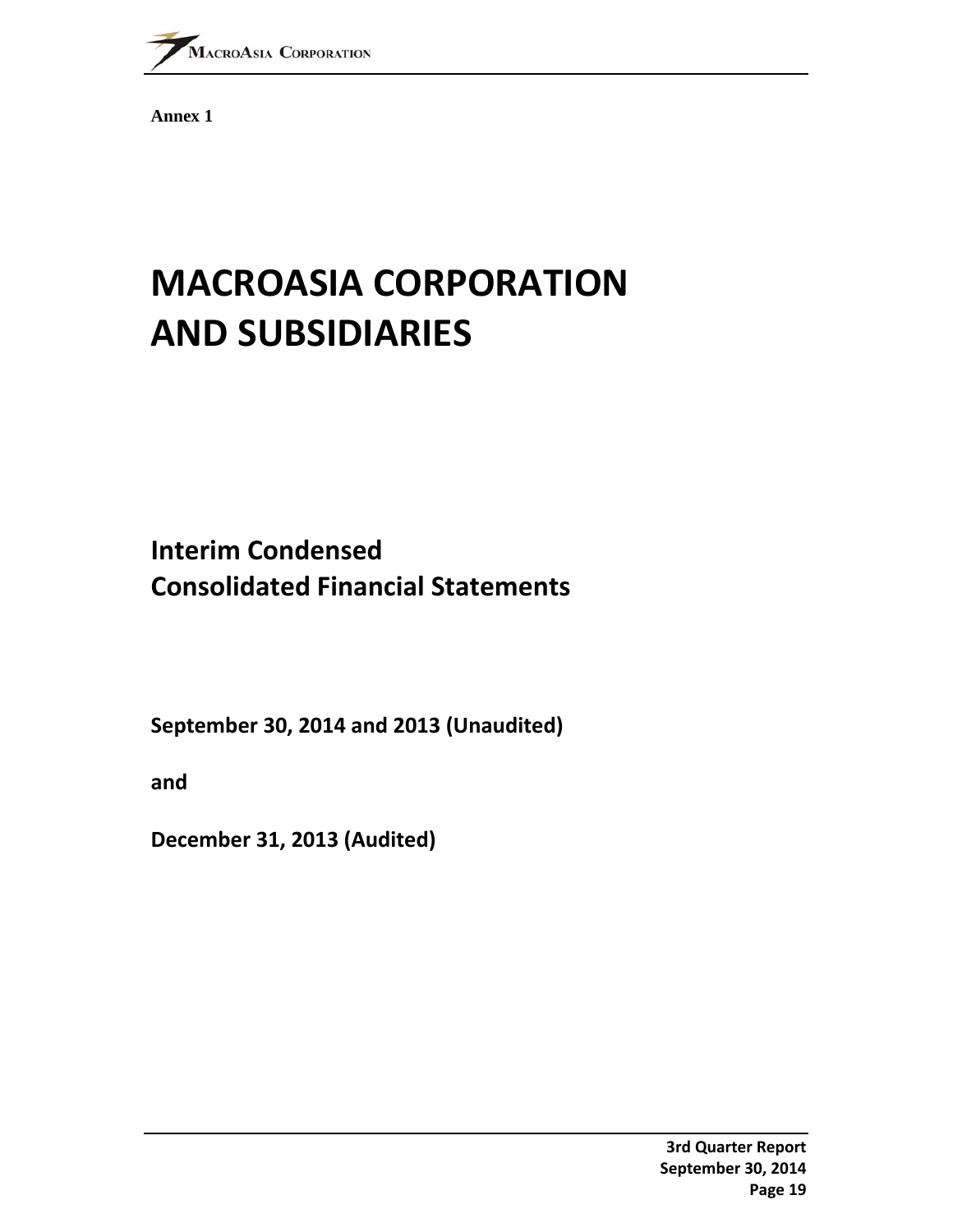# *GENERAL INFORMATION*

#### **Directors (as of September 30, 2014)**

| Washington Z. SyCip | (Chairman)             |
|---------------------|------------------------|
| Harry C. Tan        | (Vice Chairman)        |
| Joseph T. Chua      | (President and CEO)    |
| Lucio K. Tan, Jr.   |                        |
| Jaime J. Bautista   | (Treasurer)            |
| George Y. SyCip     |                        |
| Carmen K. Tan       |                        |
| Johnip G. Cua       | (Independent Director) |
| Ben C. Tiu          | (Independent Director) |
|                     |                        |

#### **Corporate Secretary/ Compliance Officer/ CIO**

Atty. Marivic T. Moya

#### **Chief Financial Officer**

Amador T. Sendin

#### **Stock and Transfer Agent**

Trust Banking Group Philippine National Bank (formerly Allied Banking Corporation) 3<sup>rd</sup> Floor, PNB Financial Center Pres. Diosdado Macapagal Blvd.,Pasay City

#### **Banks**

Philippine National Bank (formerly Allied Banking Corporation) 6754 Ayala Avenue, Makati City

Philippine Bank of Communications 565‐567 Sto. Cristo, Binondo Manila

Banco de Oro Universal Bank EPC Building, Paseo de Roxas cor. Gil Puyat Ave., Makati City

Unionbank of the Philippines Tektite Building, Ortigas Center Pasig City

Philippine National Bank 6772 Ayala Avenue Makati City

China Banking Corporation 8745 Paseo de Roxas corner Villar St. Makati City

#### **Auditors**

SyCip Gorres Velayo & Co. 6760 Ayala Avenue, Makati City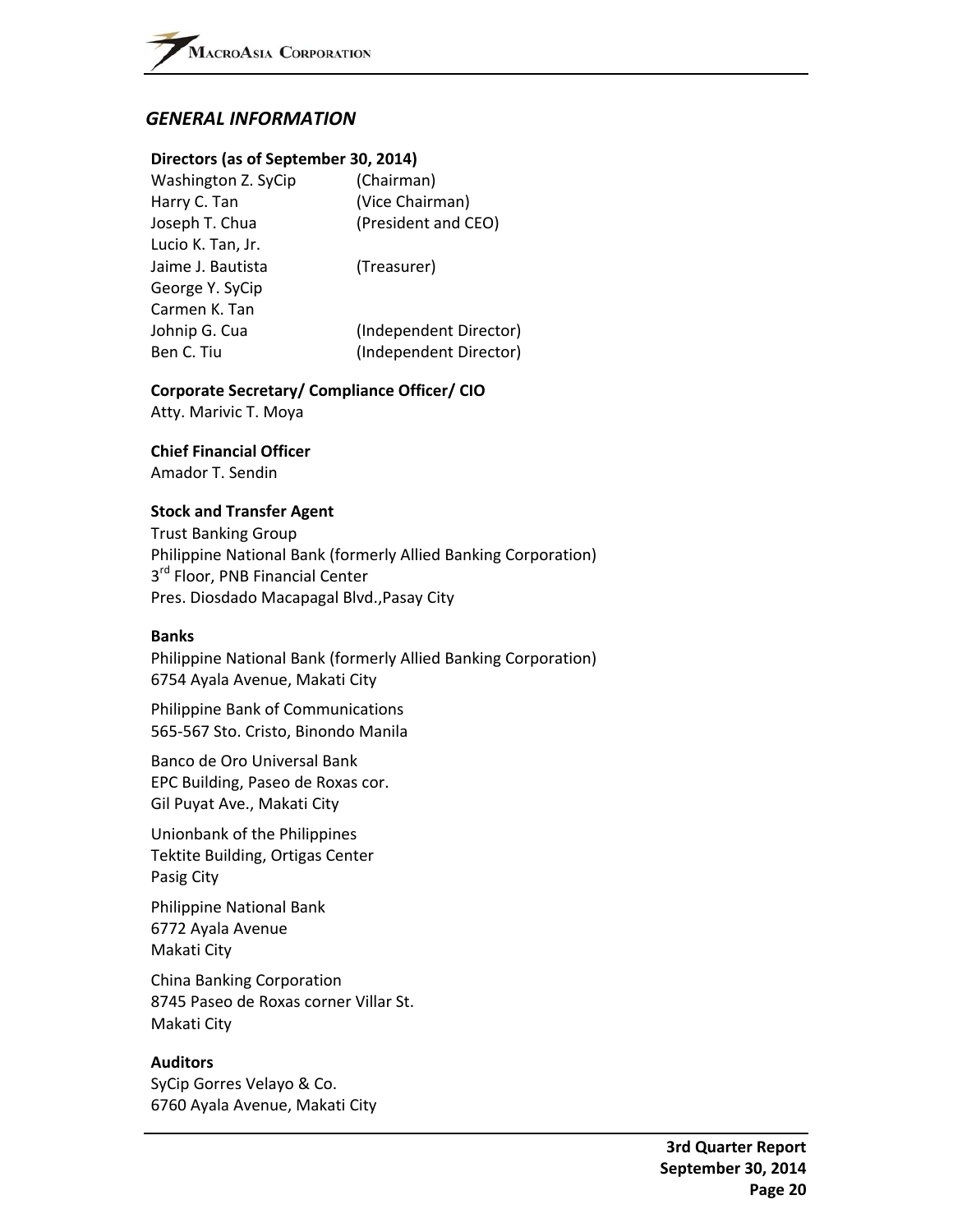#### **INTERIM CONSOLIDATED BALANCE SHEETS**

(In Thousands)

|                                                        |   | <b>SEPTEMBER 30, 2014</b><br>(UNAUDITED) |   | DECEMBER 2013<br>(AUDITED) |
|--------------------------------------------------------|---|------------------------------------------|---|----------------------------|
| <b>ASSETS</b>                                          |   |                                          |   |                            |
| <b>Current Assets</b>                                  |   |                                          |   |                            |
| Cash and cash equivalents                              | ₽ | 647,576                                  | ₽ | 867,381                    |
| Receivables - net                                      |   | 580,796                                  |   | 367,803                    |
| Inventories                                            |   | 46,595                                   |   | 47,042                     |
| Other current assets                                   |   | 121,811                                  |   | 62,226                     |
| <b>Total Current Assets</b>                            |   | 1,396,778                                |   | 1,344,452                  |
| <b>Noncurrent Assets</b>                               |   |                                          |   |                            |
| Investments in associates                              |   |                                          |   |                            |
|                                                        |   | 569,026                                  |   | 461,761                    |
| Property and equipment - net                           |   | 352,776                                  |   | 379,222                    |
| Deferred mine exploration costs                        |   | 233,514                                  |   | 233,309                    |
| Investment property - net<br>Accrued rental receivable |   | 238,325                                  |   | 143,852                    |
| Available-for-sale investments                         |   | 117,936<br>136,792                       |   | 117,650<br>136,792         |
| Deferred rent expense                                  |   | 10,509                                   |   | 11,244                     |
| Goodwill                                               |   |                                          |   |                            |
| Deferred income tax assets - net                       |   | 17,531<br>21,303                         |   | 17,531<br>16,857           |
| Deposits and other noncurrent assets - net             |   | 221,434                                  |   | 210,185                    |
| <b>Total Noncurrent Assets</b>                         |   | 1,919,145                                |   | 1,728,403                  |
|                                                        |   |                                          |   |                            |
| <b>TOTAL ASSETS</b>                                    | ₽ | 3,315,923                                | ₽ | 3,072,854                  |
|                                                        |   |                                          |   |                            |
| <b>LIABILITIES AND EQUITY</b>                          |   |                                          |   |                            |
| <b>Current Liabilities</b>                             |   |                                          |   |                            |
| Accounts payable and accrued liabilities               | ₽ | 306,087                                  | P | 270,124                    |
| Notes payable - current portion                        |   | 25,285                                   |   | 9,000                      |
| Dividends payable                                      |   | 8,621                                    |   | 12,621                     |
| Income tax payable                                     |   | 13,887                                   |   | 1,186                      |
| <b>Total Current Liabilities</b>                       |   | 353,880                                  |   | 292,930                    |
| <b>Noncurrent Liabilities</b>                          |   |                                          |   |                            |
| Accrued rental payable                                 |   | 117,936                                  |   | 117,650                    |
| Notes payable - non current                            |   | 66,891                                   |   | 18,000                     |
| Unearned rent income                                   |   | 10,509                                   |   | 11,244                     |
| Rental deposit                                         |   | 4,939                                    |   | 4,622                      |
| Accrued retirement benefits payable                    |   | 27,552                                   |   | 28,799                     |
| Deferred tax liability                                 |   | 415                                      |   | 415                        |
| <b>Total Noncurrent Liabilities</b>                    |   | 228,241                                  |   | 180,730                    |
|                                                        |   |                                          |   |                            |
| <b>Total Liabilities</b>                               |   | 582,122                                  |   | 473,660                    |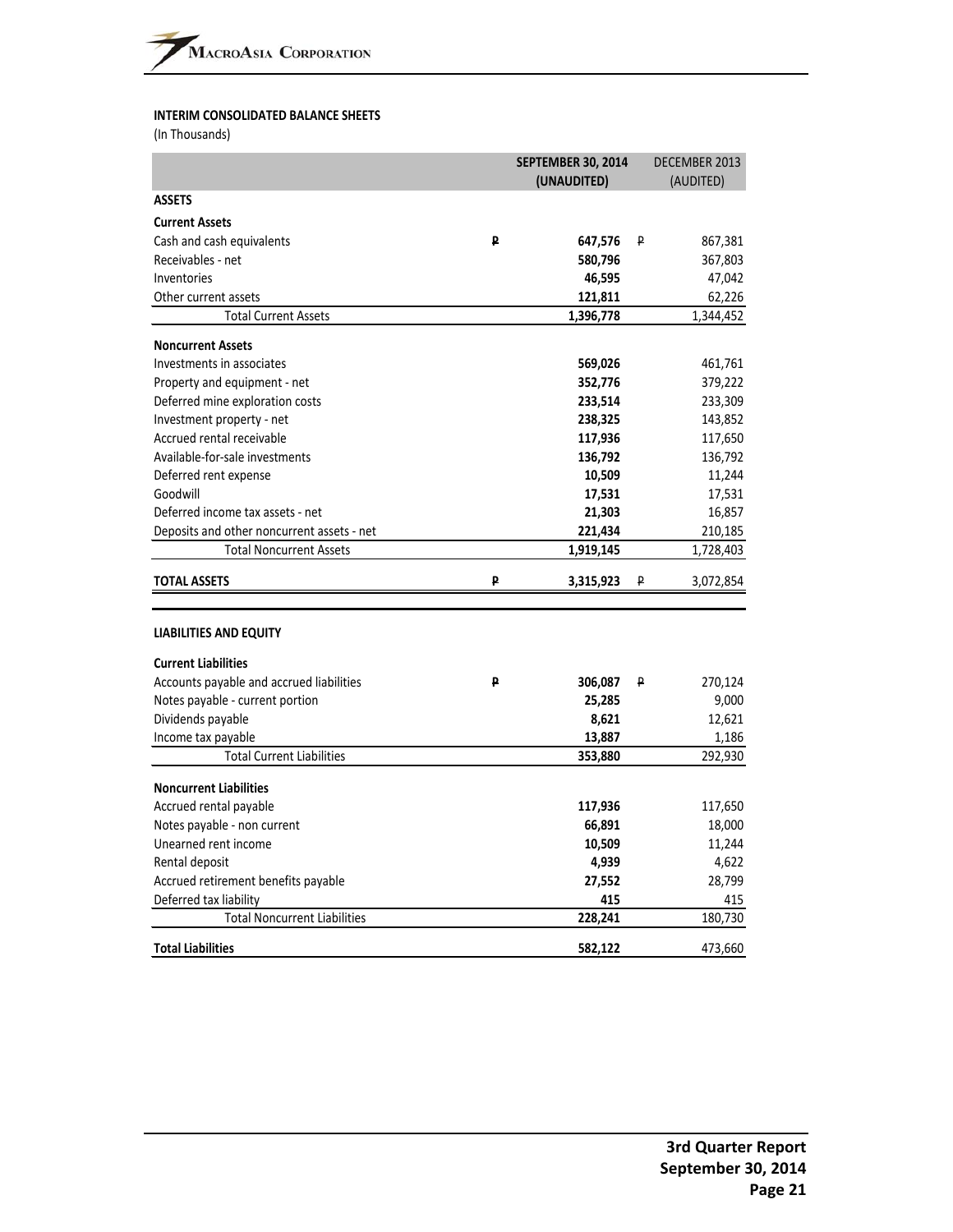#### **Equity**

| Capital stock - P 1 par value                                     |                |                |
|-------------------------------------------------------------------|----------------|----------------|
| Authorized - 2,000,000,000 shares                                 |                |                |
| Issued and fully paid - 1,250,000,000 shares                      | 1,250,000      | 1,250,000      |
| Additional paid-in capital                                        | 281,437        | 281,437        |
| Share in foreign currency translation adjustments of an associate | (178, 494)     | (176, 800)     |
| Remeasurements on defined benefit plan                            | 11,283         | 11,283         |
| Share in remeasurements on defined benefit plan of associates     | (155, 662)     | (155, 662)     |
| Net changes in FV of AFS                                          | 2,689          | 2,689          |
| Treasury shares                                                   | (49, 419)      | (49, 419)      |
| Retained earnings                                                 | 1,503,594      | 1,373,499      |
| Total equity attributable to equity holders of the parent         | 2,665,428      | 2,537,027      |
| <b>Non-controlling interests</b>                                  | 68,373         | 62,168         |
| <b>Total Equity</b>                                               | 2,733,802      | 2,599,195      |
| <b>TOTAL LIABILITIES AND EQUITY</b>                               | 3,315,923<br>D | 3,072,854<br>P |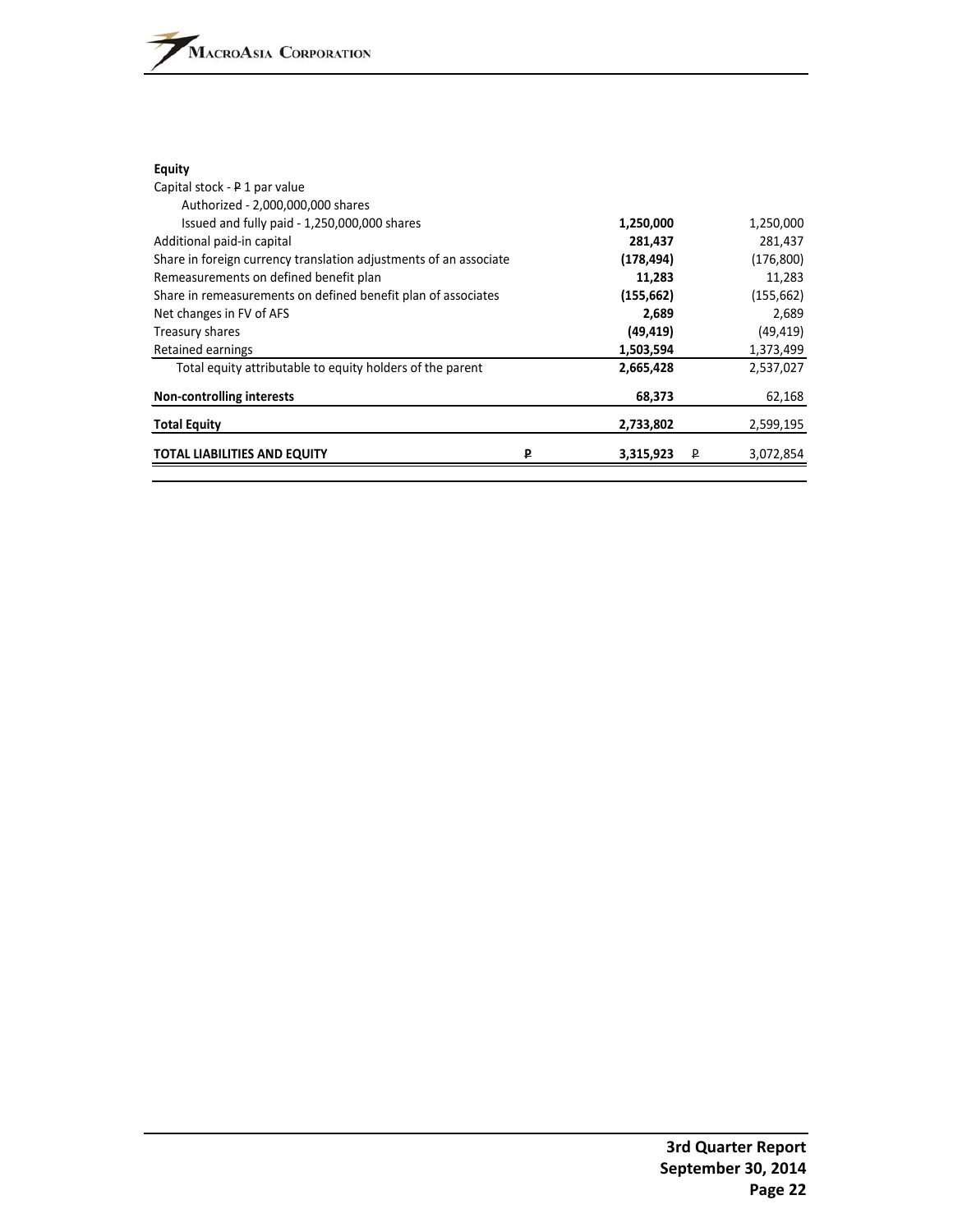#### **INTERIM CONSOLIDATED STATEMENTS OF INCOME**

**(InThousandsExcept EarningsPer Share)**

|                                          |   | July - September | <b>January to September</b> |           |   |           |
|------------------------------------------|---|------------------|-----------------------------|-----------|---|-----------|
|                                          |   | 2014             | 2013                        | 2014      |   | 2013      |
|                                          |   |                  |                             |           |   |           |
| <b>SERVICE REVENUE</b>                   |   |                  |                             |           |   |           |
| In-flight and other catering             | ₽ | 259,951 P        | 249,584 P                   | 783,995 P |   | 751,623   |
| Ground handling and aviation             |   | 109,407          | 102,125                     | 323,815   |   | 308,938   |
| Rental and administrative                |   | 46,981           | 46,933                      | 140,961   |   | 141,180   |
| Exploratory drilling fees                |   | 16,875           | (2, 335)                    | 24,473    |   | 7,638     |
| Charter flights                          |   | 3,969            | 1,101                       | 9,665     |   | 5,707     |
|                                          |   | 437,183          | 397,408                     | 1,282,909 |   | 1,215,086 |
| <b>DIRECT COSTS</b>                      |   |                  |                             |           |   |           |
| In-flight and other catering             |   | 198,462          | 172,279                     | 561,894   |   | 520,888   |
| Ground handling and aviation             |   | 92,259           | 83,200                      | 272,086   |   | 255,668   |
| Rental and administrative                |   | 43,317           | 44,945                      | 130,837   |   | 132,449   |
| Exploratory drilling fees                |   | 16,448           | 1,415                       | 30,227    |   | 9,124     |
| Charter flights                          |   | 1,627            | 2,659                       | 6,707     |   | 6,773     |
|                                          |   | 352,113          | 304,500                     | 1,001,750 |   | 924,902   |
|                                          |   |                  |                             |           |   |           |
| <b>GROSS PROFIT</b>                      |   | 85,070           | 92,908                      | 281,159   |   | 290,184   |
| <b>OPERATING EXPENSES</b>                |   | (90,701)         | (88,259)                    | (255,513) |   | (256,994) |
| SHARE IN NET INCOME (LOSS) OF ASSOCIATES |   | 118,959          | (104, 525)                  | 118,959   |   | (50, 749) |
| <b>GAIN ON SALE OF INVESTMENTS</b>       |   |                  | 53,776                      |           |   | 53,776    |
| <b>INTEREST INCOME</b>                   |   | 2,031            | 3,951                       | 5,530     |   | 15,263    |
| <b>FINANONG CHARGES</b>                  |   | (1,077)          |                             | (3,270)   |   |           |
| OTHER INCOME (CHARGES)                   |   | 5,296            | 2,131                       | 7,086     |   | 4,952     |
| <b>INCOME BEFORE INCOME TAX</b>          |   | 119,578          | (40,018)                    | 153,951   |   | 56,433    |
|                                          |   |                  |                             |           |   |           |
| PROVISION FOR INCOME TAX                 |   | (11,174)         | (19,266)                    | (17,652)  |   | (23,524)  |
| NET INCOME FOR THE PERIOD                |   | 108,404          | (59,284)                    | 136,299   |   | 32,909    |
| Attributable to:                         |   |                  |                             |           |   |           |
|                                          |   |                  |                             |           |   |           |
| Equity holders of the parent             |   | 104,550          | (65,004)                    | 130,093   |   | 24,712    |
| Non-controlling interests                |   | 3,854            | 5,720                       | 6,205     |   | 8,197     |
| NET INCOME FOR THE PERIOD                |   | 108,404          | (59,284)                    | 136,298   |   | 32,909    |
| Basic Earnings Per Share*                | P | 0.0848 P         | $(0.0527)$ P                | 0.1055    | ₽ | 0.0200    |
|                                          |   |                  |                             |           |   |           |
| Number of outstanding shares             |   | 1,233,404        | 1,233,404                   | 1,233,404 |   | 1,233,404 |

*\*Earnings pershareiscomputedas netincomeattributabletoequityholdersoftheparentdividedbytheweightedaveragenumberofshares.*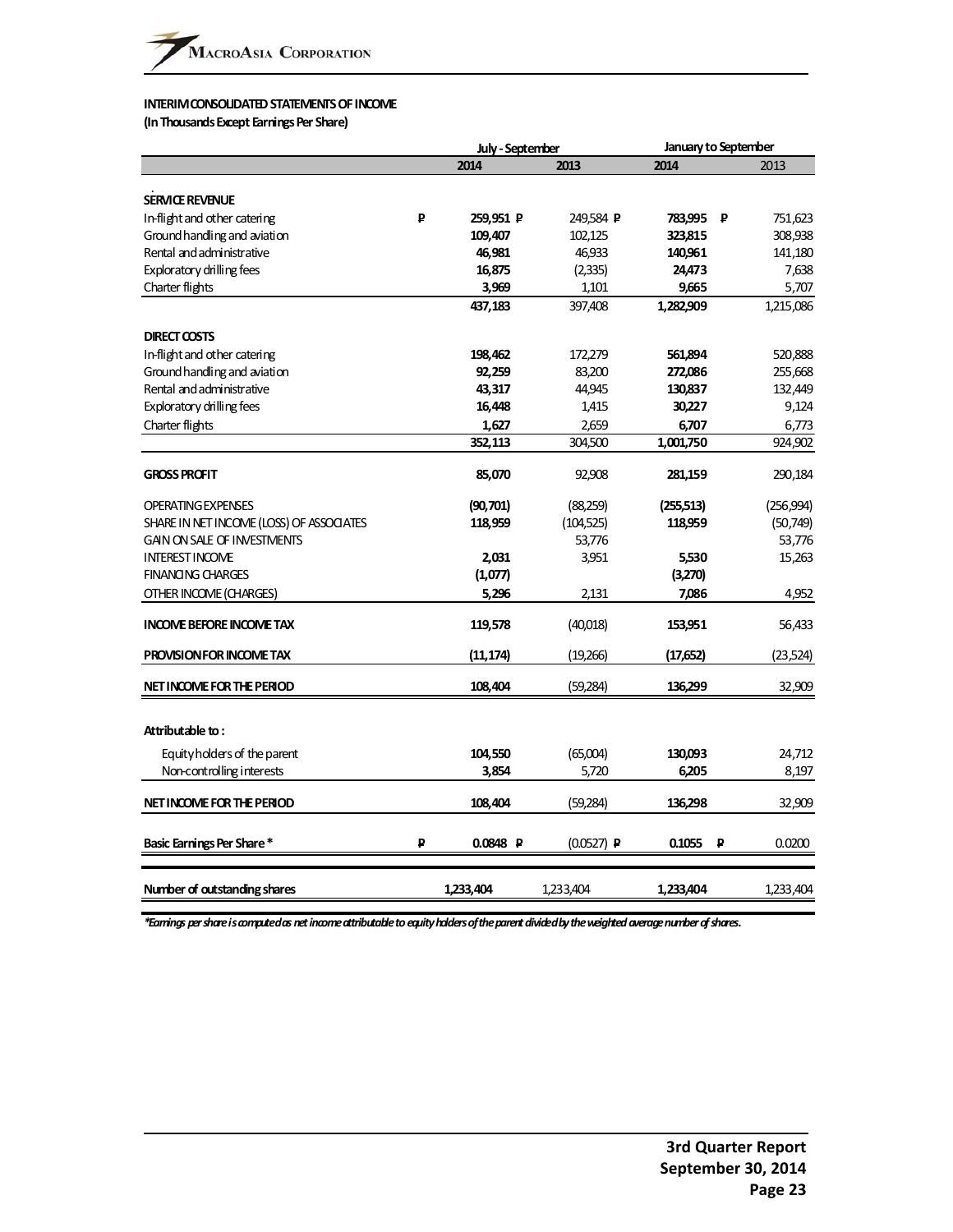#### **INTERIM CONSOLIDATED STATEMENTS OF COMPREHENSIVE INCOME (In Thousands)**

|                                                              |   | July - September |  |                      |  | <b>January to September</b> |             |             |
|--------------------------------------------------------------|---|------------------|--|----------------------|--|-----------------------------|-------------|-------------|
|                                                              |   | 2014             |  | 2013                 |  | 2014                        |             | 2013        |
|                                                              |   | (UNAUDITED)      |  | (UNAUDITED)          |  | (UNAUDITED)                 |             | (UNAUDITED) |
|                                                              |   |                  |  |                      |  |                             |             |             |
| <b>NET INCOME (LOSS)</b>                                     | ₽ | 95,558 P         |  | 3,360 $\overline{P}$ |  | 134,299                     | - P         | 32,909      |
| <b>OTHER COMPREHENSIVE LOSS - Net</b>                        |   |                  |  |                      |  |                             |             |             |
| Net foreign currency translation adjustments                 |   | (1,925)          |  |                      |  | (1,694)                     |             | 2,855       |
| Changes in fair value of AFS investments - net of tax effect |   |                  |  |                      |  |                             |             | (18,061)    |
| Remeasurements on defined benefit plan                       |   |                  |  |                      |  |                             |             | 34          |
|                                                              |   | (1,925)          |  |                      |  | (1,694)                     |             | (15, 172)   |
| <b>Total Comprehensive Income (Loss)</b><br>Attributable to: |   | 93,633           |  | 3,360                |  | 132,605                     |             | 17,737      |
| Equity holders of the parent                                 | ₽ | 92,681 $P$       |  | $(154)$ <b>P</b>     |  | 126,399                     | $\mathsf P$ | 9,540       |
| <b>Non-controlling interests</b>                             |   | 952              |  | 3,513                |  | 6,205                       |             | 8,197       |
|                                                              | P | 93,633 P         |  | 3,360 $P$            |  | 132,605                     | P           | 17,737      |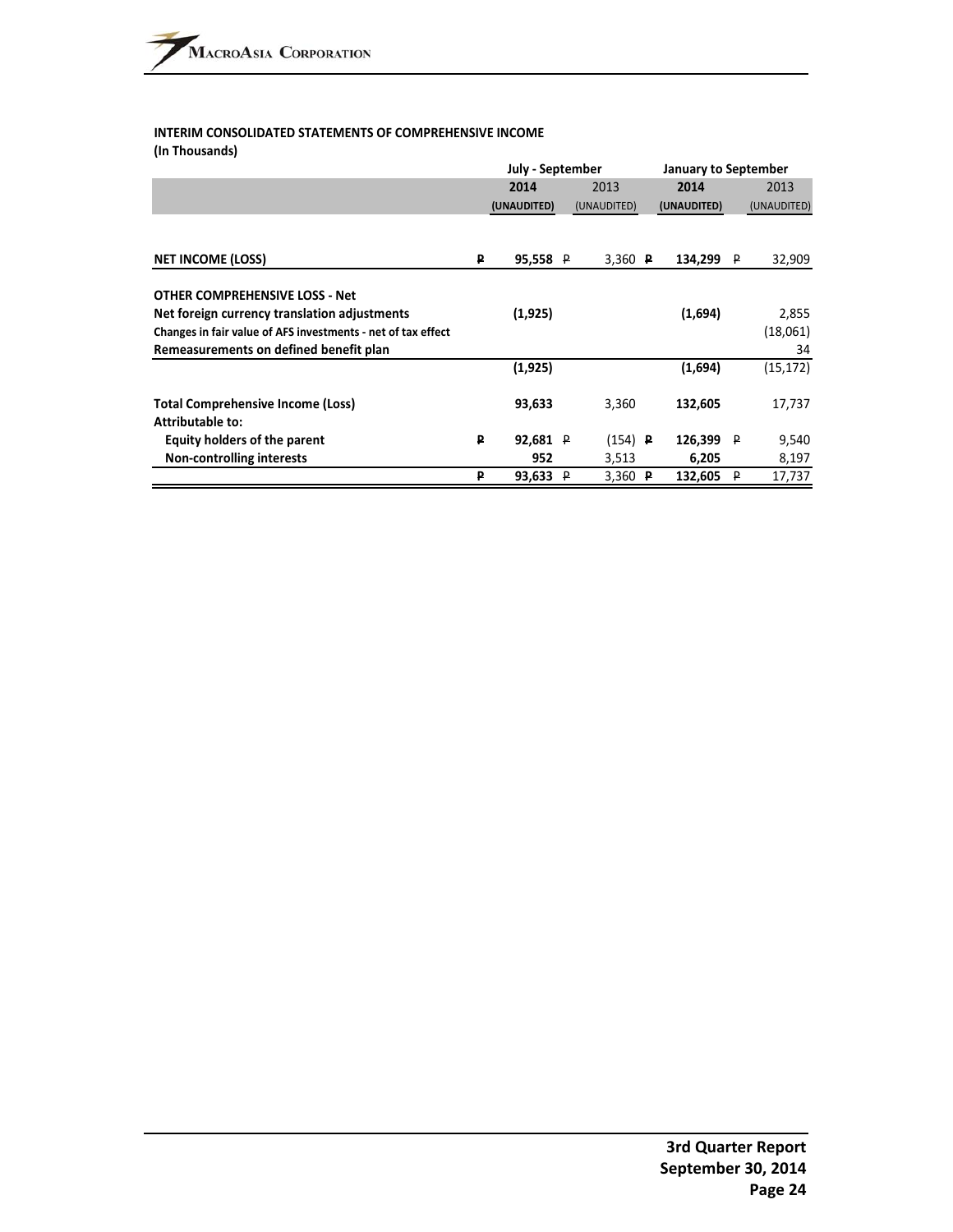# **INTERIM CONSOLIDATED STATEMENTS OF CASH FLOWS**

**(In Thousands)**

|                                                                 |   | For the period ended Sept. 30 |  |           |  |
|-----------------------------------------------------------------|---|-------------------------------|--|-----------|--|
|                                                                 |   | 2014                          |  | 2013      |  |
|                                                                 |   |                               |  |           |  |
| <b>CASH FLOWS FROM OPERATING ACTIVITIES</b>                     |   |                               |  |           |  |
| Income before income tax                                        | ₽ | 153,951 P                     |  | 56,432    |  |
| <b>Adjustments for:</b>                                         |   |                               |  |           |  |
| Equity in net loss of associates                                |   | (118,959)                     |  | 50,749    |  |
| Depreciation and amortization                                   |   | 77,621                        |  | 70,201    |  |
| Interest income                                                 |   | (5,530)                       |  | (15, 263) |  |
| Unrealized foreign exchange (gain) loss - net                   |   | (1,631)                       |  | (115)     |  |
| <b>Provision for bad debts</b>                                  |   | 4,850                         |  | 4,500     |  |
| Movements in accrued retirement benefits payable                |   | (1, 247)                      |  | 4,805     |  |
| <b>Financing charges</b>                                        |   | 3,270                         |  |           |  |
| Loss (gain) on sale of asset                                    |   |                               |  | (54, 133) |  |
| Operating income before working capital changes                 |   | 112,325                       |  | 117,176   |  |
| Decrease (increase) in:                                         |   |                               |  |           |  |
| <b>Receivables</b>                                              |   | (212,994)                     |  | (182,060) |  |
| <b>Inventories</b>                                              |   | 447                           |  | 3,562     |  |
| Other current assets                                            |   | (59, 585)                     |  | (14, 607) |  |
| Increase (decrease) in accounts payable and accrued liabilities |   | 28,429                        |  | 60,723    |  |
| Cash generated from (used in) operations                        |   | (131, 377)                    |  | (15,206)  |  |
| Interest received                                               |   | 5,530                         |  | 15,263    |  |
| <b>Financing charges paid</b>                                   |   | (112)                         |  | (55)      |  |
| Income taxes benefit, including creditable witholding taxes     |   | (9,396)                       |  | (13, 637) |  |
| Net cash from (used in) operating activities                    | ₽ | $(135, 355)$ P                |  | (13, 635) |  |
| <b>CASH FLOWS FROM INVESTING ACTIVITIES</b>                     |   |                               |  |           |  |
| <b>Purchase of investment in bonds</b>                          |   |                               |  | (70,000)  |  |
| Sale of investment in bonds                                     |   |                               |  | 439,113   |  |
| Increase in other noncurrent assets                             |   | (15, 649)                     |  | (90, 190) |  |
| Acquisitions of property and equipment                          |   | (145, 647)                    |  | (37, 825) |  |
| Payments for deferred mine exploration cost                     |   | (205)                         |  |           |  |
| Dividends received                                              |   | 10,000                        |  | 12,000    |  |
| Net cash from (used in) investing activities                    | ₽ | $(151,501)$ P                 |  | 253,098   |  |
| <b>CASH FLOWS FROM FINANCING ACTIVITIES</b>                     |   |                               |  |           |  |
| Dividends paid                                                  |   |                               |  | (79, 722) |  |
| Proceeds from availment of notes payable                        |   | 81,530                        |  |           |  |
| Payments of notes payable                                       |   | (16, 354)                     |  |           |  |
| Net cash from (used in) financing activities                    | ₽ | 65,176 P                      |  | (79, 722) |  |
| <b>EFFECT OF EXCHANGE RATE CHANGES</b>                          |   |                               |  |           |  |
| ON CASH AND CASH EQUIVALENTS                                    |   | 1,875                         |  | 7,117     |  |
| NET INCREASE/DECREASE IN CASH                                   |   |                               |  |           |  |
| <b>AND CASH EQUIVALENTS</b>                                     | ₽ | $(219, 806)$ P                |  | 166,858   |  |
| CASH AND CASH EQUIVALENTS AT BEGINNING OF YEAR                  |   | 867,381                       |  | 642,811   |  |
| CASH AND CASH EQUIVALENTS AT END OF THE PERIOD                  | ₽ | 647,575 P                     |  | 809,669   |  |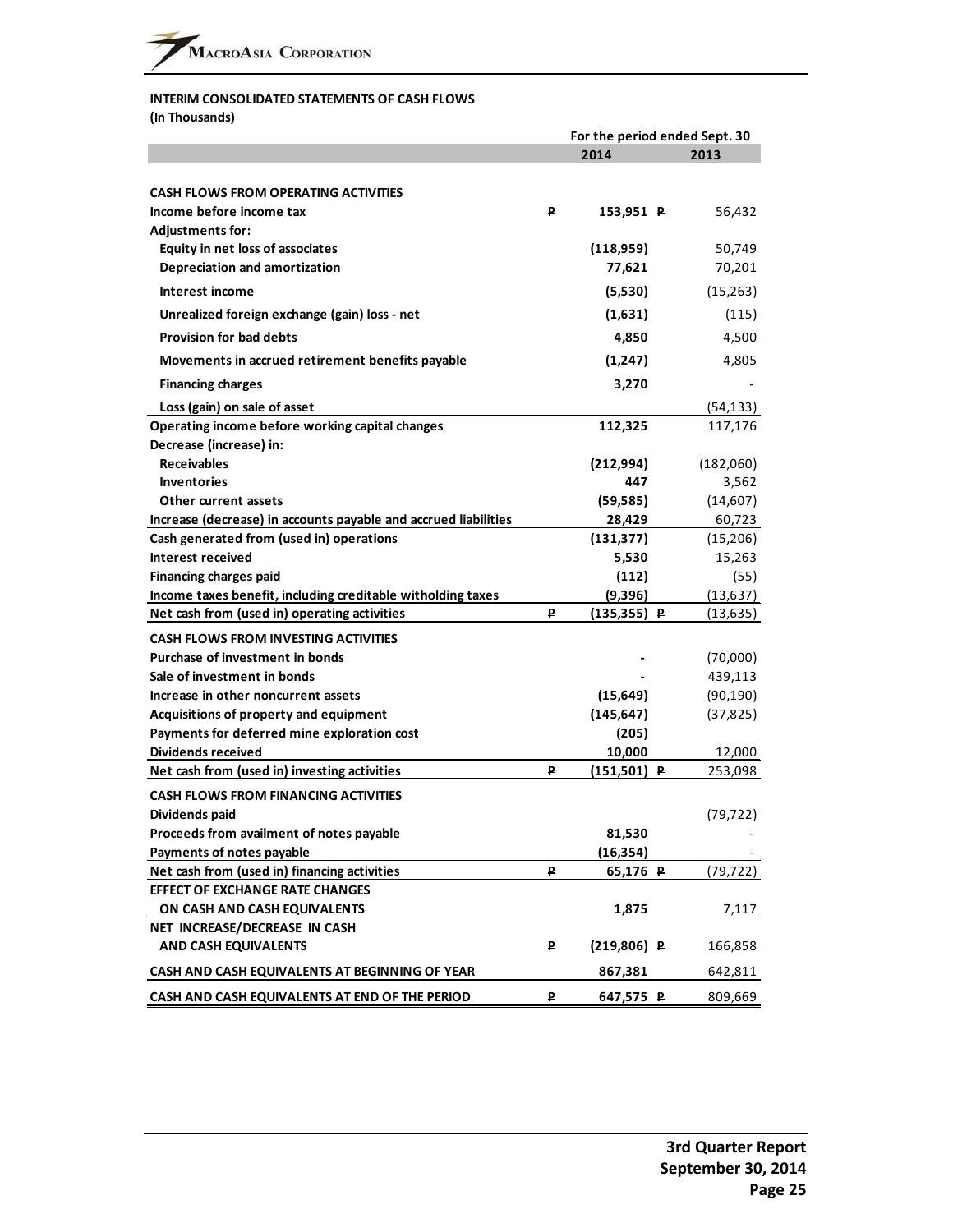

**(In Thousand Pesos)**

|                                                                       |               |                                  |                                                                             |                                              | Attributable to the Equity Holders of the Parent                                 |                               |                           |              |                          |             |                                                 |           |
|-----------------------------------------------------------------------|---------------|----------------------------------|-----------------------------------------------------------------------------|----------------------------------------------|----------------------------------------------------------------------------------|-------------------------------|---------------------------|--------------|--------------------------|-------------|-------------------------------------------------|-----------|
|                                                                       |               |                                  |                                                                             |                                              |                                                                                  |                               |                           |              | <b>Retained Earnings</b> |             |                                                 |           |
|                                                                       | Capital Stock | Additional<br>Paid-in<br>Capital | Share in Foreign<br>Currency<br>Translation<br>Adjusment of an<br>Associate | Remeasurements<br>on Defined Benefit<br>Plan | Share in<br>Remeasurements<br>on Defined<br><b>Benefit Plan of</b><br>Associates | AFS<br>Investments<br>Reserve | Treasury<br><b>Shares</b> | Appropriated | Unappropriated           | Subtotal    | Non-<br>controlling<br>Interest                 | Total     |
| <b>BALANCES AT</b><br>DECEMBER 31, 2012,<br>as previously<br>reported | 1,250,000     | 281,437                          | (223, 144)                                                                  |                                              |                                                                                  | 29,854                        | (49, 419)                 | 788,100      | 819,372                  | 2,896,201   | 64,262                                          | 2,960,463 |
| Change in<br>accounting policy                                        |               |                                  | 2,878                                                                       | 9,011                                        | (112, 696)                                                                       |                               |                           |              | 16,246                   | (84, 561)   | 839                                             | (83, 722) |
| <b>Restated balance</b>                                               | 1,250,000     | 281,437                          | (220, 266)                                                                  | 9,011                                        | (112, 696)                                                                       | 29,854                        | (49, 419)                 | 788,100      | 835,618                  | 2,811,640   | 65,101                                          | 2,876,741 |
| Total<br>comprehensive<br>income (loss)                               |               |                                  | 2,162                                                                       | (18,061)                                     | 542                                                                              |                               |                           |              | 24,712                   | 9,355       | 8,197                                           | 17,552    |
| Cash dividends at<br>P0.065 per share                                 |               |                                  |                                                                             |                                              |                                                                                  |                               |                           |              | (88, 171)                | (88, 171)   |                                                 | (88, 171) |
| Cash dividends<br>received by non-<br>controlling interest            |               |                                  |                                                                             |                                              |                                                                                  |                               |                           |              |                          |             | (8,000)                                         | (8,000)   |
| <b>BALANCES AT</b><br>₽<br><b>SEPTEMBER 30, 2013</b>                  | 1,250,000 P   | 281,437 P                        | (218, 104)                                                                  | (9,050)                                      | (112, 154)                                                                       | 29,854                        | $(49, 419)$ P             | 788,100      | 772,159                  | 2,732,824 P | 65,297<br>P                                     | 2,798,121 |
| <b>BALANCES AT</b><br><b>DECEMBER 31, 2013</b>                        | 1,250,000     | 281,437                          | (176, 800)                                                                  | 11,283                                       | (155, 662)                                                                       | 2,689                         | (49, 419)                 | 788,100      | 585,399                  | 2,537,027   | 62,168                                          | 2,599,195 |
| Total<br>comprehensive<br>income (loss)                               |               |                                  | (1,694)                                                                     |                                              |                                                                                  |                               |                           |              | 130,095                  | 128,401     | 6,205                                           | 134,606   |
| <b>BALANCES AT</b><br>₽<br><b>SEPTEMBER 30, 2014</b>                  | 1,250,000 P   | 281,437 P                        | (178, 494)                                                                  | 11,283                                       | (155, 662)                                                                       | 2,689                         | $(49, 419)$ P             | 788,100      | 715,494                  | 2,665,428 P | 68,373 P                                        | 2,733,801 |
|                                                                       |               |                                  |                                                                             |                                              | (UNAUDITED)                                                                      |                               |                           |              |                          |             |                                                 |           |
|                                                                       |               |                                  |                                                                             |                                              |                                                                                  |                               |                           |              |                          |             | <b>3rd Quarter Report</b><br>September 30, 2014 | Page 26   |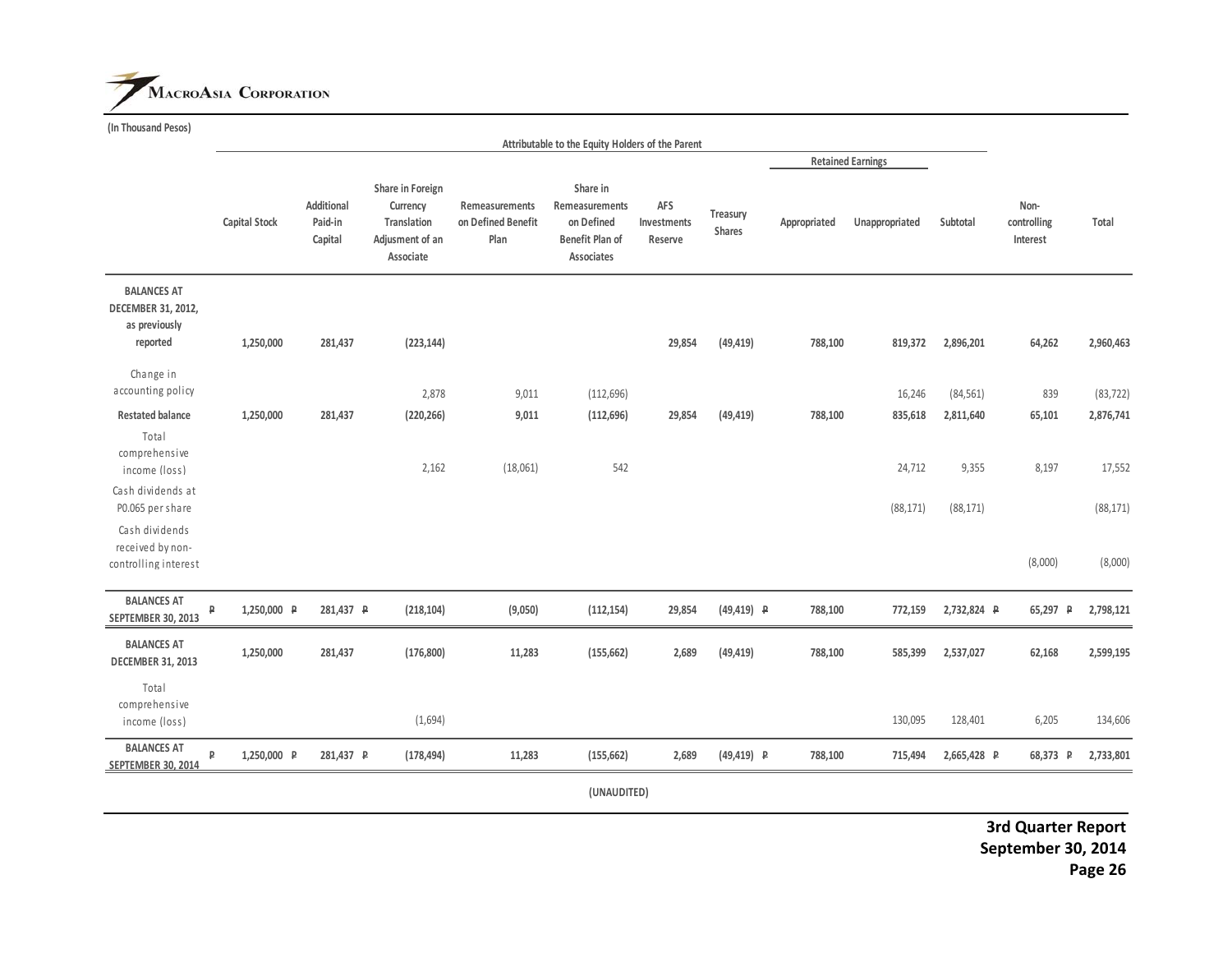# **LUFTHANSA TECHNIK PHILIPPINES, INC. SUMMARIZED INTERIM STATEMENTS OF INCOME (In Thousand Pesos)**

|                                     |   | January to September<br>(UNAUDITED) |            |  |  |
|-------------------------------------|---|-------------------------------------|------------|--|--|
|                                     |   | 2014                                | 2013       |  |  |
|                                     |   |                                     |            |  |  |
| <b>REVENUE</b>                      | P | 4,593,339 P                         | 5,675,308  |  |  |
| LESS: COST OF SALES                 |   | 1,214,122                           | 2,651,085  |  |  |
| <b>GROSS PROFIT</b>                 |   | 3,379,217                           | 3,024,223  |  |  |
| <b>LESS: OPERATING EXPENSES</b>     |   | 3,063,185                           | 2,863,002  |  |  |
| <b>INCOME FROM OPERATIONS</b>       |   | 316,032                             | 161,221    |  |  |
| LESS/ (ADD): OTHER CHARGES/(INCOME) |   | 54,081                              | 260,384    |  |  |
| <b>INCOME BEFORE INCOME TAX</b>     |   | 261,951                             | (99, 163)  |  |  |
| LESS: PROVISION FOR INCOME TAX      |   | 46,513                              | 22,761     |  |  |
| <b>NET INCOME</b>                   | P | 215,438 P                           | (121, 924) |  |  |
| EQUITY SHARE IN NET INCOME (49%)    | P | 105,565 P                           | (59, 743)  |  |  |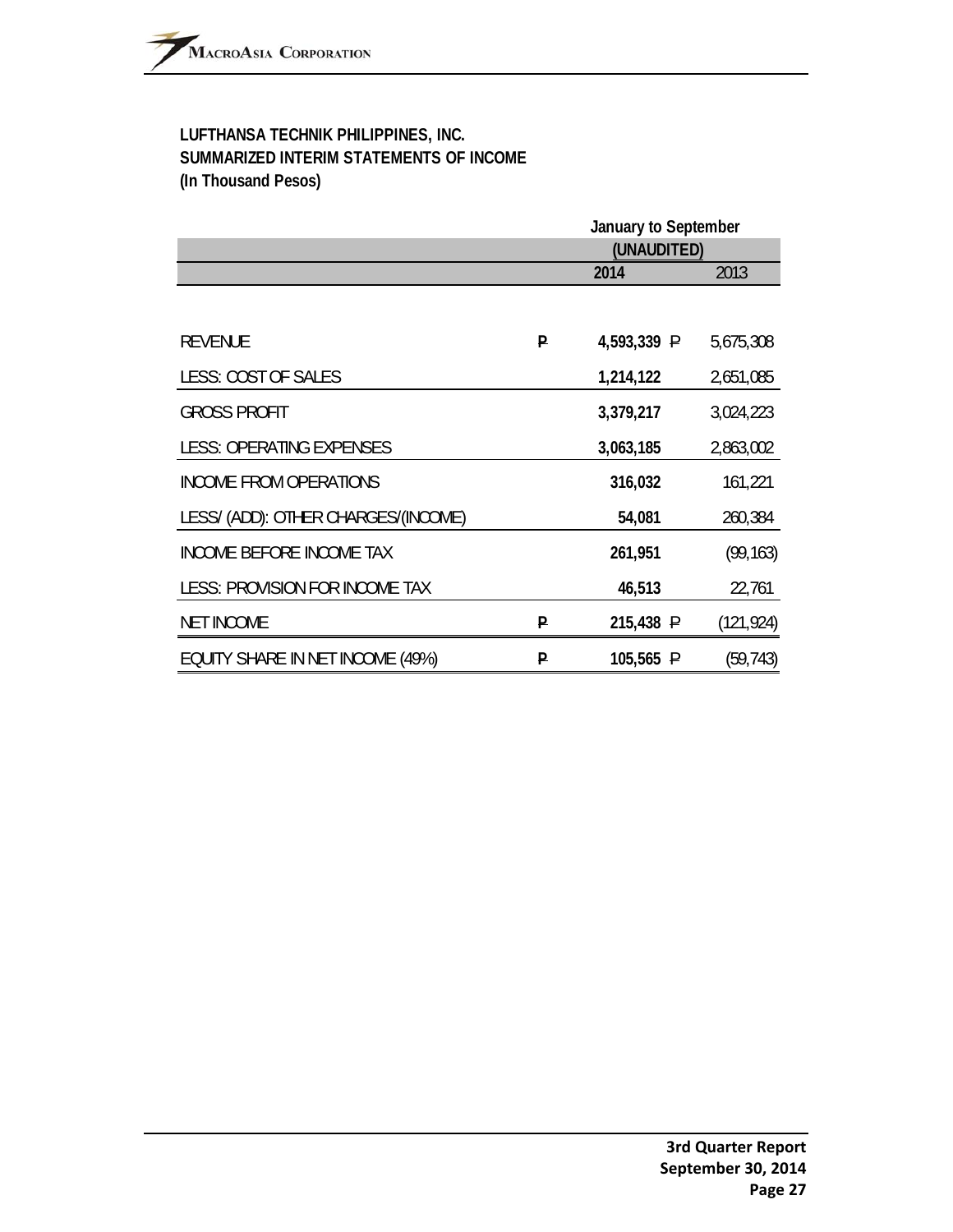# **CEBU PACIFIC CATERING SERVICES SUMMARIZED STATEMENTS OF INCOME IN THOUSAND PESOS**

| January to September<br>(UNAUDITED) |           |        |  |
|-------------------------------------|-----------|--------|--|
|                                     | 2014      | 2013   |  |
| P                                   | 102,422 P | 92,483 |  |
|                                     | 58,622    | 56,416 |  |
|                                     | 43,800    | 36,067 |  |
|                                     | 8,120     | 6,703  |  |
|                                     | 35,680    | 29,364 |  |
|                                     | (76)      | (574)  |  |
|                                     | 35,756    | 29,938 |  |
|                                     | 2,270     | 1,887  |  |
| P                                   | 33,486 P  | 28,051 |  |
| P                                   | 13,394 P  | 11,220 |  |
|                                     |           |        |  |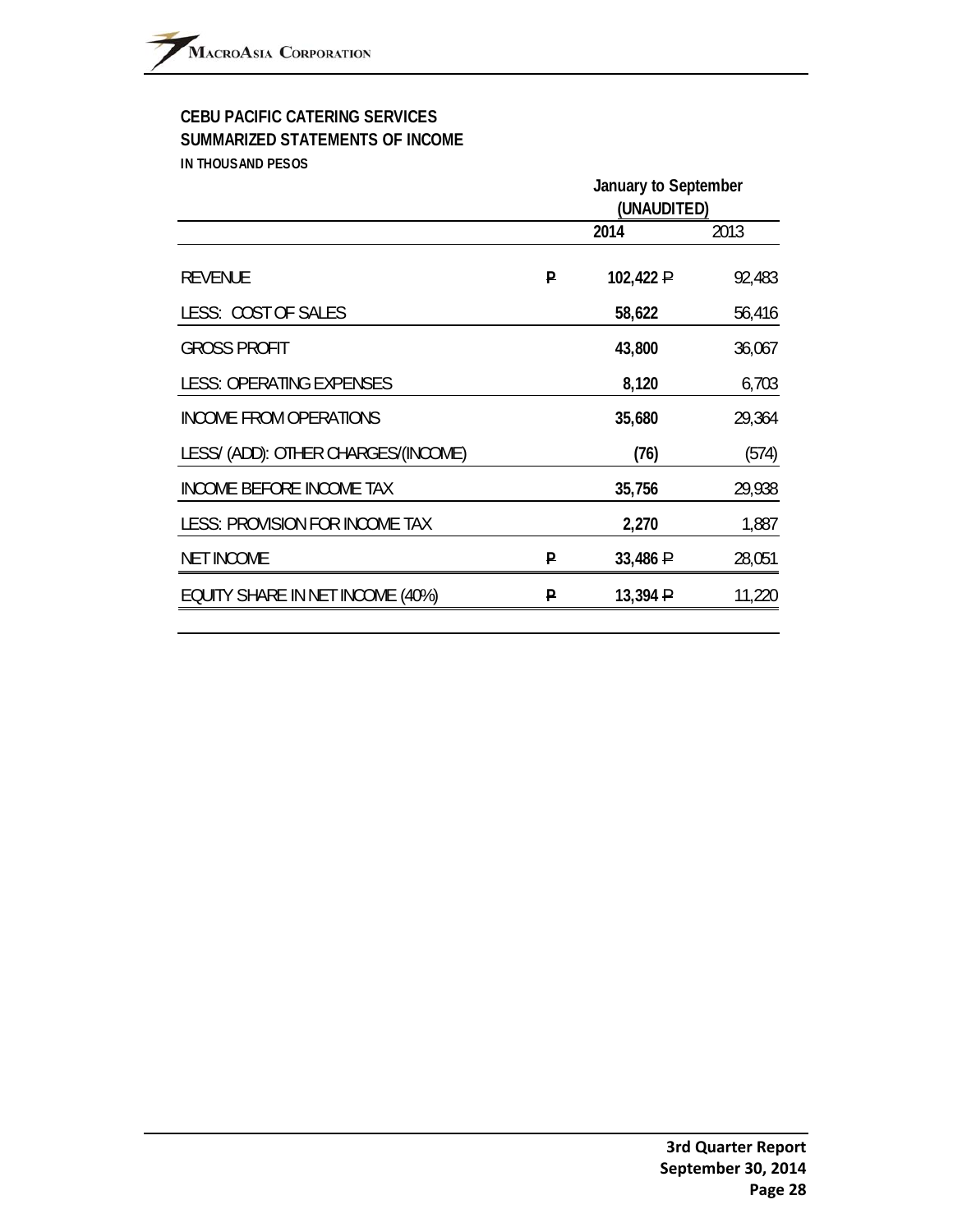# *NOTES TO UNAUDITED INTERIM CONDENSED CONSOLIDATED FINANCIAL STATEMENTS*

# *1. Corporate Information and Business Operations*

#### Corporate Information

MacroAsia Corporation (the Company or MAC), a publicly‐listed corporation, was incorporated in the Philippines on February 16, 1970 under the name Infanta Mineral & Industrial Corporation to engage in the business of geological exploration and development. On January 26, 1994, its Articles of Incorporation was amended to change its primary purpose from exploration and development to that of engaging in the business of a holding company, and change its corporate name to Cobertson Holdings Corporation. On November 6, 1995, the Company's Articles of Incorporation was again amended to change its corporate name to its present name. Its registered office address is at  $12<sup>th</sup>$  PNB Floor, Allied Bank Center, 6754 Ayala Avenue, Makati City.

#### Business Operations

The principal activities of the Company and its subsidiaries (collectively referred to as the Group) are described in Note 4. The Company, through its subsidiaries and associates, is presently engaged in aviation‐support businesses at the Ninoy Aquino International Airport (NAIA), Manila Domestic Airport (MDA), Mactan‐Cebu International Airport (MCIA), Kalibo International Airport (KIA) and the General Aviation Areas. It provides in‐flight catering services, ground handling services for passenger and cargo aircraft, and helicopter charter flight services. It also operates/develops the sole economic zone within the NAIA. In 2012, the Company, through MacroAsia Catering Services, Inc. (MACS), ventured to its first foreign business in Qatar to establish an institutional catering and laundry company. Through MACS, the Company, is now providing the food requirements of some passenger terminal lounges in NAIA. It has also ventured into the provision of the food service requirements of non-airline institutional clients outside the airport. Considering the expertise of staff gained through the exploration of the Company's Infanta Nickel Project in Palawan, the Company, through MacroAsia Mining Corporation (MMC) also started providing nickel exploration services for other mining companies. Through MacroAsia Properties Development Corporation (MAPDC), the Company started pursuing projects related to reclaimed water supply, bulk water supply using surface water sources, and water distribution in areas outside of Metro Manila.

Through Lufthansa Technik Philippines, Inc. (LTP), an associate with a maintenance, repairs and overhaul facility in the Philippines, the Company provides globally competitive heavy maintenance and engineering services for specific models of Airbus and Boeing aircraft for airline clients all over the world.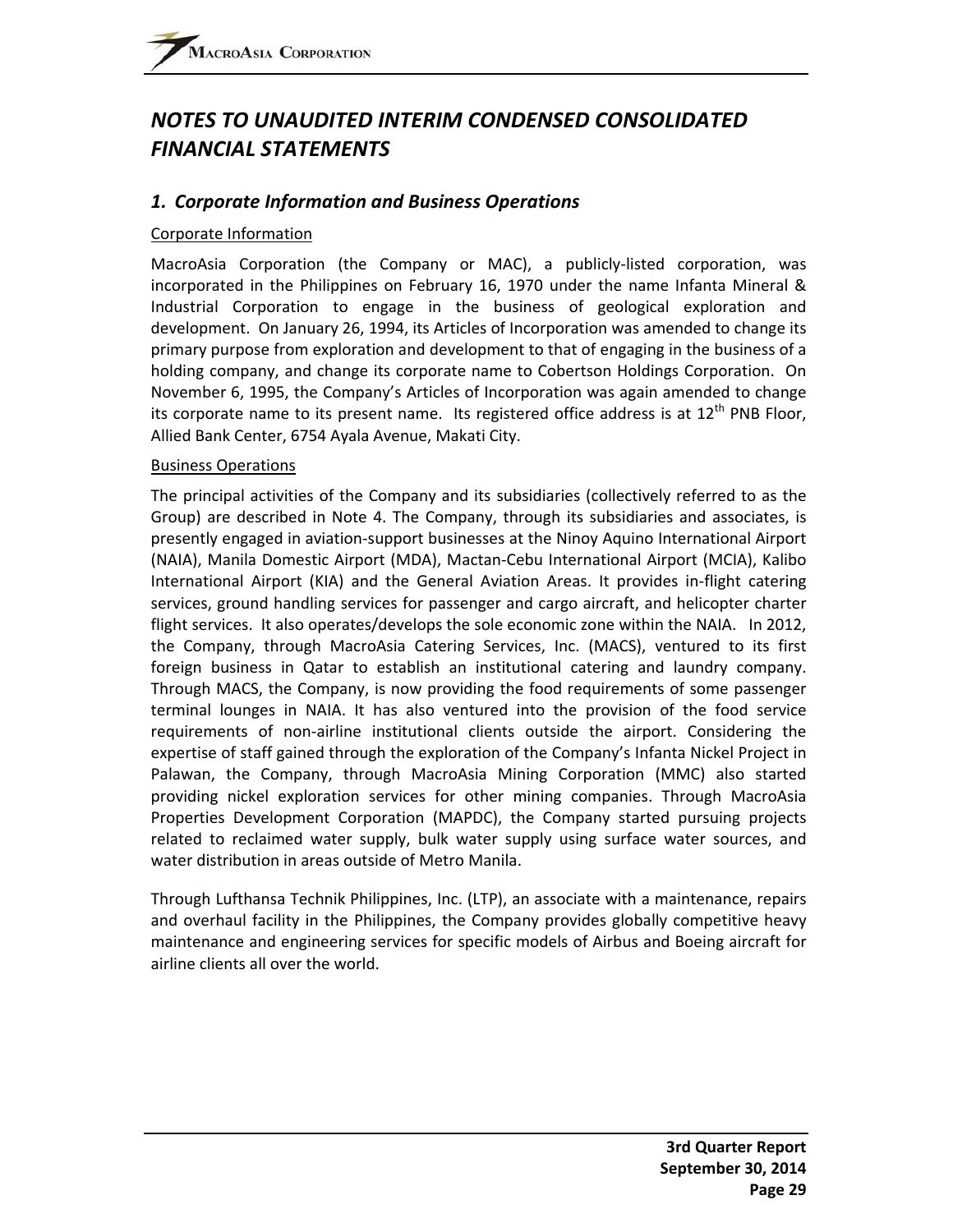# *2. Summary of Significant Accounting and Financial Reporting Policies*

#### **Basis of Preparation**

The interim condensed consolidated financial statements have been prepared on a historical cost basis, except for available-for-sale (AFS) investments, which are carried at fair value. The interim condensed consolidated financial statements are presented in Philippine peso  $(P)$ , the Company's functional and presentation currency. Amounts are rounded to the nearest thousands unless otherwise indicated.

#### **Statement of Compliance**

The interim condensed consolidated financial statements for the nine‐month period ended September 30, 2014 have been prepared in accordance with Philippine Accounting Standard (PAS) 34, *Interim Financial Reporting*. This does not include all the information and disclosures required in the annual financial statements, and should be read in conjunction with the Group's annual consolidated financial statements as of December 31, 2013.

#### **Changes in Accounting Policies and Disclosures**

The accounting policies adopted in the preparation of the interim condensed consolidated financial statements are consistent with those followed in the preparation of the Group's annual consolidated financial statements for the year ended December 31, 2013, except for the adoption of new standards and interpretations effective as of January 1, 2014. Except as otherwise indicated, the new standards and amendments have no significant impact on the annual consolidated financial statements of the Group or the condensed interim consolidated financial statements of the Group.

- Investment Entities (Amendments to PFRS 10, PFRS 12 and PAS 27)
- These provide an exception to the consolidation requirement for entities that meet the definition of an investment entity under PFRS 10. The exception to consolidation requires investment entities to account for subsidiaries at fair value through profit or loss. The amendments are not relevant to the Group since it has no investment entity under PFRS 10.
- Philippine Interpretation IFRIC 21, *Levies* (IFRIC 21) IFRIC 21 clarifies that an entity recognizes a liability for a levy when the activity that triggers payment, as identified by the relevant legislation, occurs. For a levy that is triggered upon reaching a minimum threshold, the interpretation clarifies that no liability should be anticipated before the specified minimum threshold is reached. The Group does not expect that IFRIC 21 will have a material financial impact in future financial statements.
- PAS 39, *Financial Instruments: Recognition and Measurement ‐ Novation of Derivatives and Continuation of Hedge Accounting* (Amendments) These amendments provide relief from discontinuing hedge accounting when novation of a derivative designated as a hedging instrument meets certain criteria. The adoption of the amendment has no significant impact on the consolidated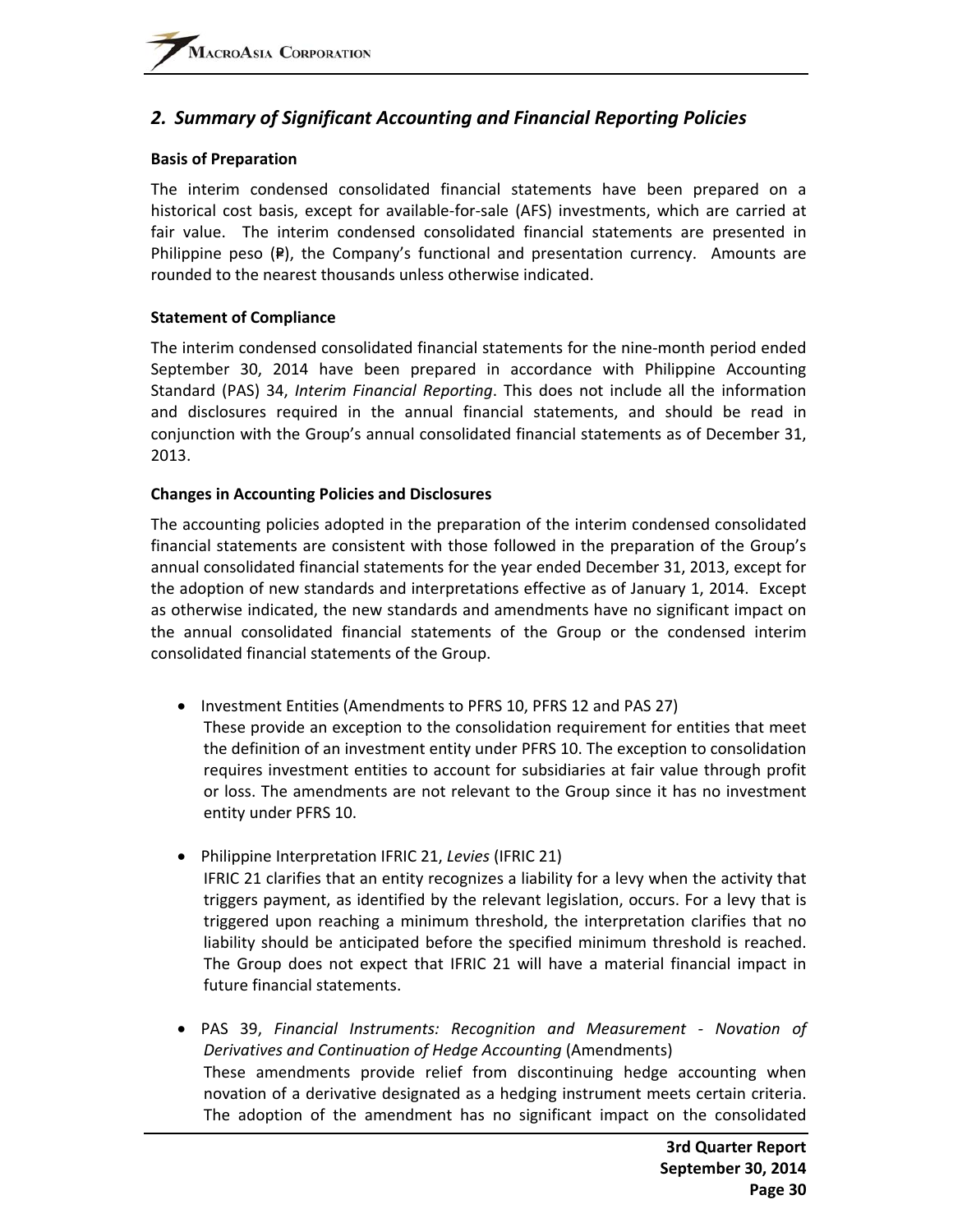financial statements since the Group has no novation of derivatives during the current period.

- PAS 32, *Financial Instruments: Presentation ‐ Offsetting Financial Assets and Financial Liabilities* (Amendments) The amendments clarify the meaning of "currently has a legally enforceable right to set-off" and also clarify the application of the PAS 32 offsetting criteria to settlement systems (such as central clearing house systems) which apply gross settlement mechanisms that are not simultaneous. The amendments affect presentation only and have no impact on the Group's financial position or performance.
- PAS 19, *Employee Benefits ‐ Defined Benefit Plans: Employee Contributions* (Amendments)

The amendments apply to contributions from employees or third parties to defined benefit plans. Contributions that are set out in the formal terms of the plan shall be accounted for as reductions to current service costs if they are linked to service or as part of the remeasurements of the net defined benefit asset or liability if they are not linked to service. Contributions that are discretionary shall be accounted for as reductions of current service cost upon payment of these contributions to the plans. The Group reviewed its existing employee benefits and determined that the amended standard has no significant impact on its accounting for retirement benefits.

The Group has not early adopted any other standard, interpretation or amendments that has been issued but is not yet effective.

#### Annual Improvements to PFRS (2010‐2012 cycle)

The Annual Improvements to PFRS (2010‐2012 cycle) contain non‐urgent but necessary amendments to the following standards:

- PFRS 2, *Share‐based Payment ‐ Definition of Vesting Condition.* This amendment does not apply to the Group as it has no share‐based payments.
- PFRS 3, *Business Combinations ‐ Accounting for Contingent Consideration in a Business Combination.* The Group shall consider this amendment for future business combinations.
- PFRS 8, *Operating Segments ‐ Aggregation of Operating Segments and Reconciliation of the Total of the Reportable Segments' Assets to the Entity's Assets.* The amendments affect presentation only and have no impact on the Group's financial position or performance.  $#$
- PFRS 13, *Fair Value Measurement ‐ Short‐term Receivables and Payables.* The amendment has no significant impact on the Group's financial position or performance.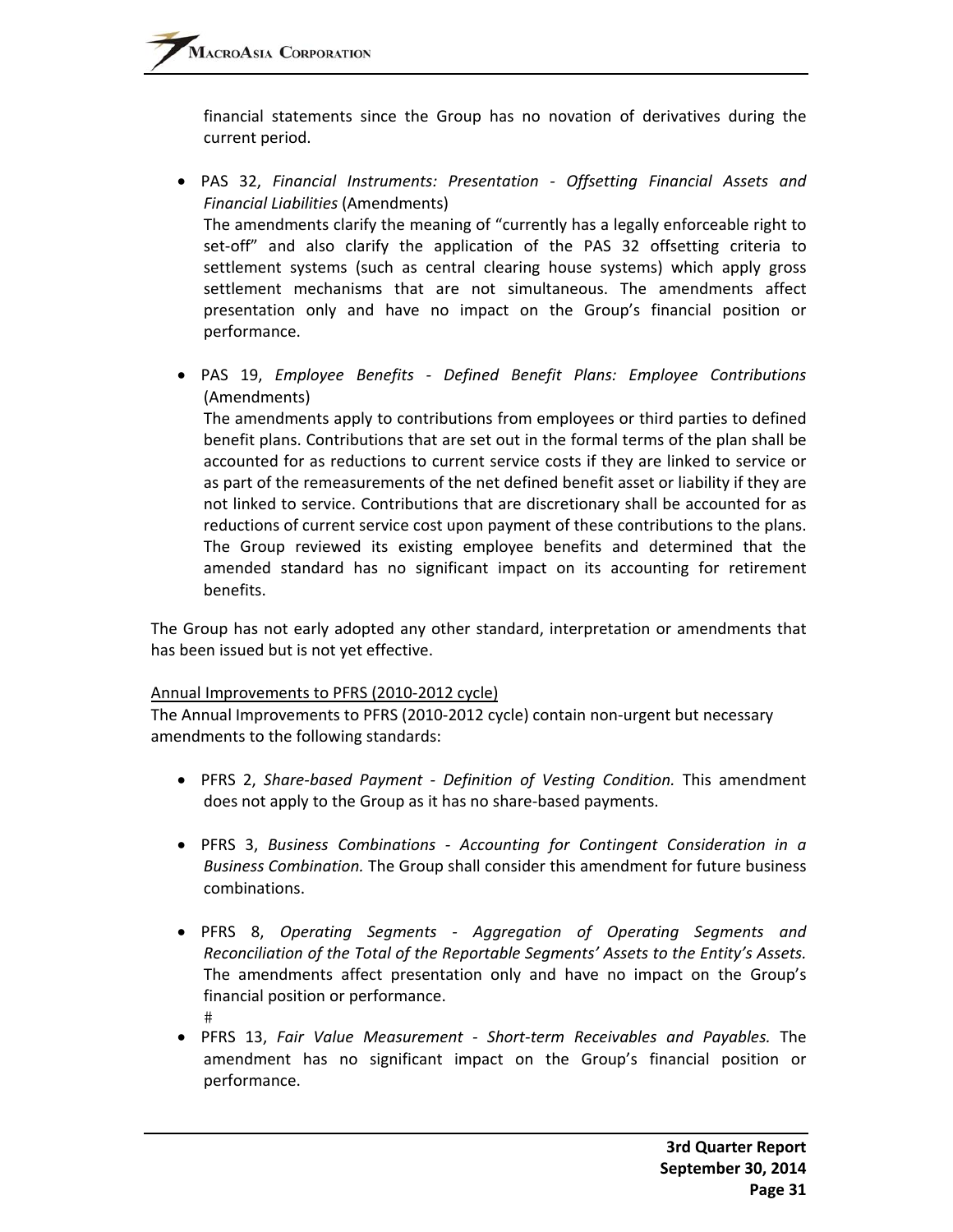- PAS 16, *Property, Plant and Equipment ‐ Revaluation Method ‐ Proportionate Restatement of Accumulated Depreciation.* The amendment has no impact on the Group's financial position or performance.
- PAS 24, *Related Party Disclosures ‐ Key Management Personnel.* The amendments affect disclosures only and have no impact on the Group's financial position or performance.
- PAS 38, *Intangible Assets ‐ Revaluation Method ‐ Proportionate Restatement of Accumulated Amortization.* The amendments have no impact on the Group's financial position or performance.

#### Annual Improvements to PFRS (2011‐2013 cycle)

The Annual Improvements to PFRS (2011-2013 cycle) contain non-urgent but necessary amendments to the following standards:

- PFRS 1, *First‐time Adoption of Philippine Financial Reporting Standards ‐ Meaning of 'Effective PFRSs'.* This amendment is not applicable to the Group as it is not a first‐ time adopter of PFRS.
- PFRS 3, *Business Combinations ‐ Scope Exceptions for Joint Arrangements.* The Group shall consider this amendment for future business combination.
- PFRS 13, *Fair Value Measurement ‐ Portfolio Exception.* The amendment has no significant impact on the Group's financial position or performance.
- PAS 40, *Investment Property.* The amendment clarifies the interrelationship between PFRS 3 and PAS 40 when classifying property as investment property or owner‐occupied property. The amendment has no significant impact on the Group's financial position or performance.
- PFRS 9, *Financial Instruments.* PFRS 9 as issued, reflects the first and third phases of the project to replace PAS 39 and applies to the classification and measurement of financial assets and liabilities and hedge accounting, respectively. Work on the second phase, which relate to impairment of financial instruments, and the limited amendments to the classification and measurement model is still ongoing, with a view to replace PAS 39 in its entirety. The adoption of the first phase of PFRS 9 will have an effect on the classification and measurement of the Group's financial assets, but will potentially have no impact on the classification and measurement of financial liabilities. The Group will not adopt the standard before the completion of the limited amendments and the second phase of the project.
- Philippine Interpretation IFRIC 15, *Agreements for the Construction of Real Estate* This interpretation covers accounting for revenue and associated expenses by entities that undertake the construction of real estate directly or through subcontractors. The SEC and the Financial Reporting Standards Council (FRSC) have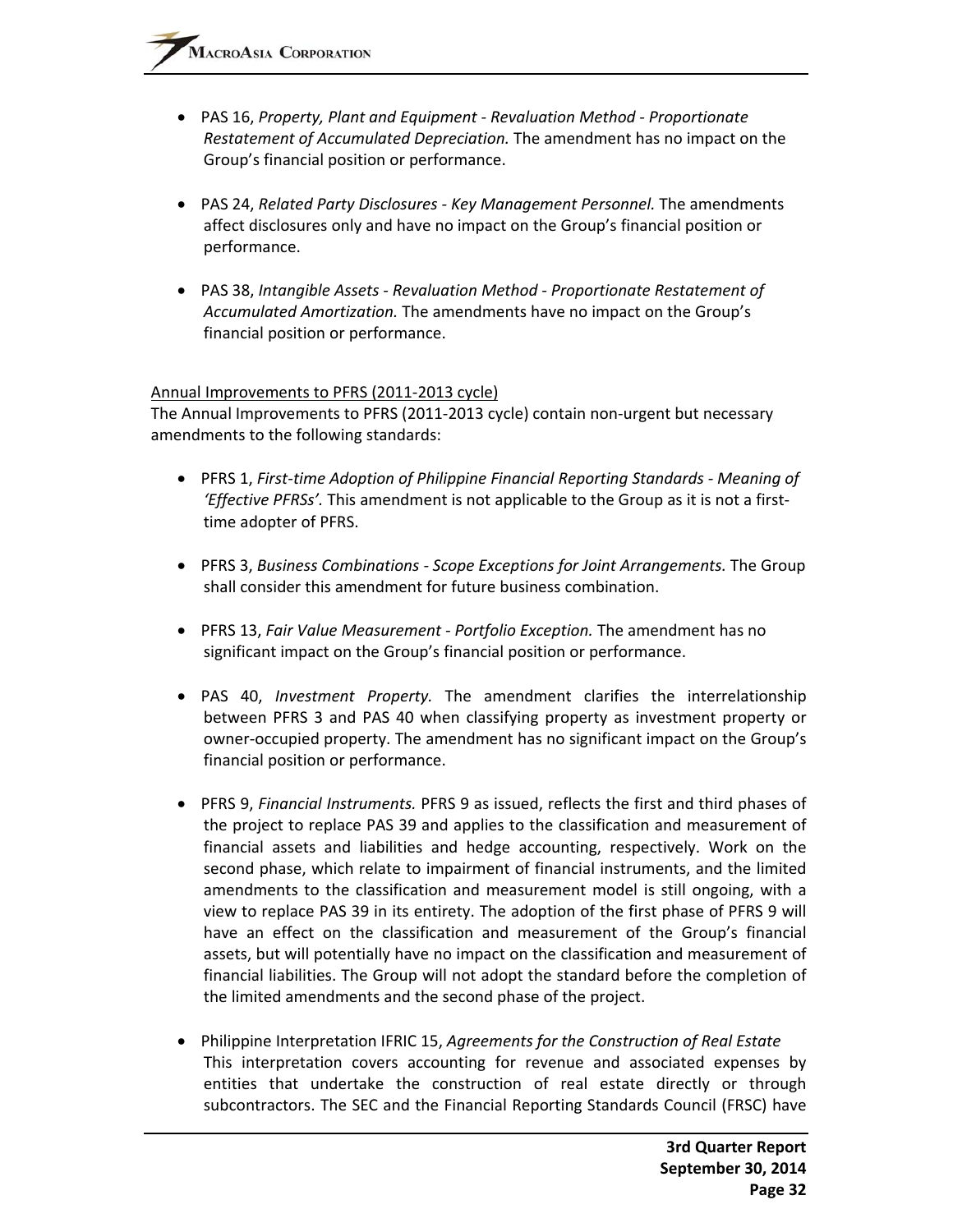deferred the effectivity of this interpretation until the final Revenue standard is issued by the IASB and an evaluation of the requirements of the final Revenue standard against the practices of the Philippine real estate industry is completed. Adoption of the interpretation when it becomes effective will not have any impact on the consolidated financial statements.

#### **Basis of consolidation**

The consolidated financial statements comprise the financial statements of the Company, its direct subsidiaries and the subsidiaries of MAPDC, which were all incorporated in the Philippines and are registered with the Philippine Securities and Exchange Commission, as of date of reporting.

|                                                             |                                                   | Percentage of<br>direct ownership<br>by MAPDC |        |          |          | Percentage of ownership by MAC |          |
|-------------------------------------------------------------|---------------------------------------------------|-----------------------------------------------|--------|----------|----------|--------------------------------|----------|
|                                                             |                                                   |                                               |        | $Sep-14$ |          |                                | Dec-13   |
|                                                             | Nature of business                                | $Sep-14$                                      | Dec-13 | Direct   | Indirect | Direct                         | Indirect |
| MacroAsia Air Taxi Services, Inc.<br>(MAATS)                | Helicopter chartering<br>services                 |                                               |        | 100      |          | 100                            |          |
| MacroAsia Properties Development<br>Corporation (MAPDC)     | Economic Zone (Ecozone)<br>developer/operator     |                                               |        | 100      |          | 100                            |          |
| MacroAsia Airport Services<br>Corporation (MASCORP)         | Groundhandling aviation<br>services               |                                               |        | 100      |          | 100                            |          |
| <b>Airport Specialists' Services</b><br>Corporation (ASSC)* | Manpower services                                 |                                               |        | 100      |          | 100                            |          |
| MacroAsia Catering Services, Inc.<br>(MACS)                 | In-flight and other<br>catering services          |                                               |        | 80       |          | 80                             |          |
| <b>MacroAsia Mining Corporation</b><br>(MMC)                | Mine exploration,<br>development and<br>operation |                                               |        | 100      |          | 100                            |          |
| Panay Water Business Resources, Inc.<br>(PWBRI)**           | <b>Water Projects</b>                             | 90                                            | 90     |          | 90       |                                | 90       |
| <b>SNV Resources Development</b><br>Corporation (SNVRDC)**  | <b>Water Projects</b>                             | 100                                           | 100    |          | 100      |                                | 100      |
| Dragon Resources Development<br>Corporation**               | <b>Water Projects</b>                             | 100                                           | 100    |          | 100      |                                | 100      |

*\*Ceased commercial operations effective May 1, 2001.*

*\*\*Effective ownership interest through MAPDC*

Subsidiaries are entities over which the Group has control. Control is achieved when the Group is exposed, or has rights, to variable returns from its involvement with the investee and has the ability to affect those returns through its power over the investee.

Specifically, the Group controls an investee if and only if the Group has:

• Power over the investee (i.e. existing rights that give it the current ability to direct the relevant activities of the investee)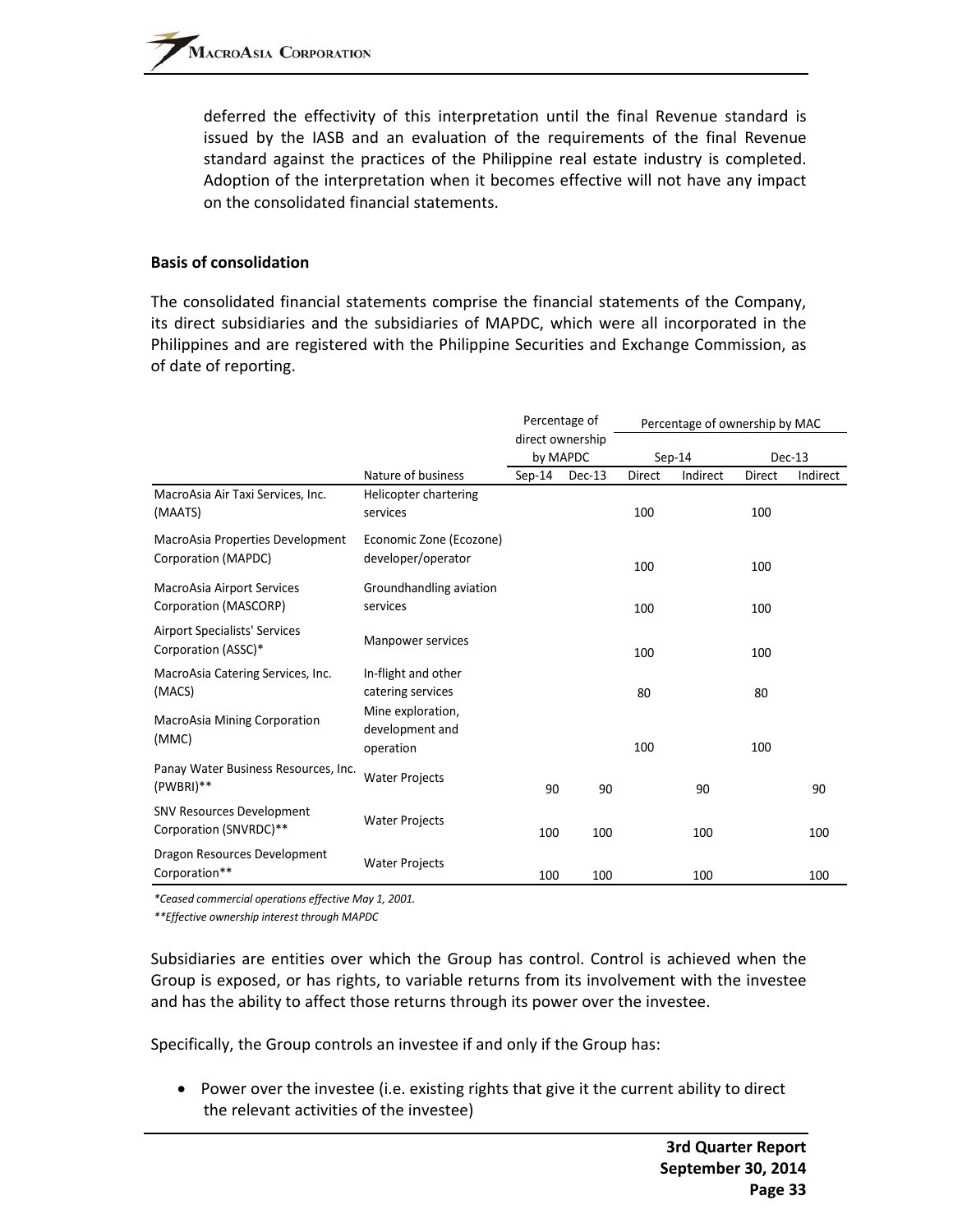- Exposure, or rights, to variable returns from its involvement with the investee, and
- The ability to use its power over the investee to affect its returns

When the Group has less than a majority of the voting or similar rights of an investee, the Group considers all relevant facts and circumstances in assessing whether it has power over an investee, including:

- The contractual arrangement with the other vote holders of the investee
- Rights arising from other contractual arrangements
- The Group's voting rights and potential voting rights

The Group re-assesses whether or not it controls an investee if facts and circumstances indicate that there are changes to one or more of the three elements of control. Consolidation of a subsidiary begins when the Group obtains control over the subsidiary and ceases when the Group loses control of the subsidiary. Assets, liabilities, income and expenses of a subsidiary acquired or disposed of during the year are included in the consolidated statement of comprehensive income from the date the Group gains control until the date the Group ceases to control the subsidiary.

The consolidated financial statements comprise the financial statements of the Company, its direct subsidiaries and subsidiaries of MAPDC as of September 30, 2014 (unaudited) and December 31, 2013 (audited). The financial statements of the subsidiaries are prepared for the same reporting period using accounting policies that are consistent with those of the Company. All significant intra‐group balances, transactions, income and expenses, and profits and losses resulting from intra‐group transactions are eliminated in full in the consolidation.

#### *Non‐controlling Interests*

Non‐controlling interest represents the portion of the net assets of consolidated subsidiaries not held by the Group. Non‐controlling interest is presented separately in the consolidated statement of income, consolidated statement of comprehensive income and within the equity section of the consolidated balance sheet, separate from the Company's equity. Profit or loss and each component of other comprehensive income are attributed to the equity holders of the parent of the Group and to the non-controlling interests, even if this results in the non‐controlling interests having a deficit balance.

A change in the ownership interest of a subsidiary, without a loss of control, is accounted for as an equity transaction. If the Group losses control over a subsidiary, it: (a) derecognizes the assets (including goodwill) and liabilities of the subsidiary; (b) derecognizes the carrying amounts of any non‐controlling interest; (c) derecognizes the cumulative translation differences recorded in equity; (d) recognizes the fair value of consideration received; (e) recognizes the fair value of any investment retained; (f) recognizes any surplus or deficit in the consolidated statement of income; and (g) reclassifies the parent's share of components previously recognized in OCI to profit or loss or retained; (h) earnings, as appropriate, as would be required if the Group had directly disposed of the related assets or liabilities.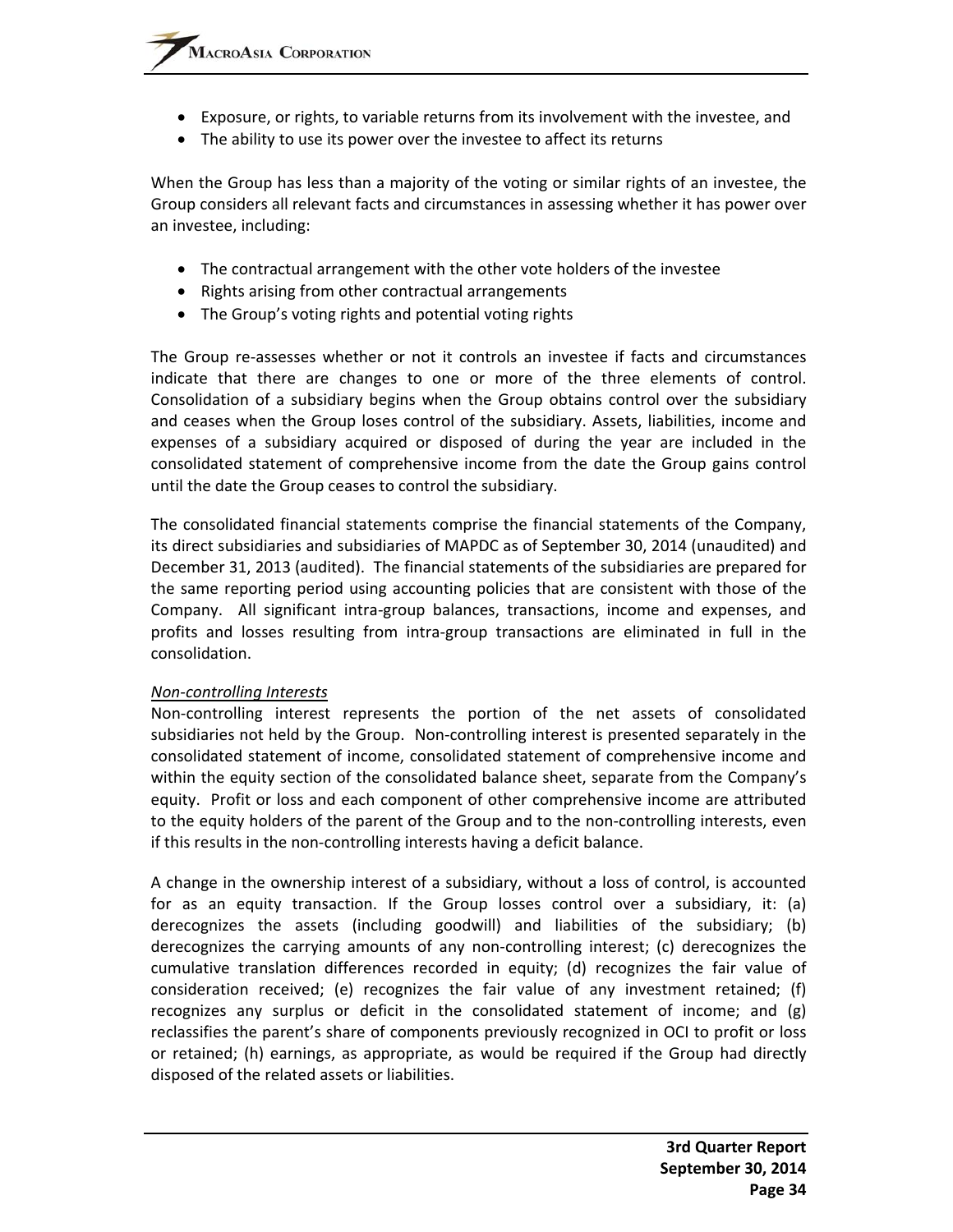Prior to January 1, 2010, acquisition of non‐controlling interest was accounted for using the parent entity extension method, whereby, the difference between the consideration and the book value of the share of the net assets acquired were recognized as goodwill. After the initial recognition, goodwill is measured at cost less accumulated impairment loss.

The goodwill recognized by the Group amounting to  $P17.53$  million as of September 30, 2014 and December 31, 2013 resulted from the Company's acquisition of non‐controlling interest (13%) from a previous stockholder of MACS in 2006. The carrying amount of goodwill is allocated to MACS, the cash‐generating unit.

#### *Acquisition of non‐controlling interests*

On April 30, 2007, the Company acquired the 30% minority interest of Menzies in MASCORP, increasing the Company's ownership from 70% to 100%. The acquisition was made for a consideration of US\$162,698 (or about P7.8 million). The book value of the net assets acquired at acquisition date was about  $P18.2$  million, and the excess of such net book value over the acquisition cost, amounting to  $P10.4$  million was accounted for as a negative goodwill recognized in the 2007 consolidated statement of income.

In relation to the divestment of Menzies, MAC paid P9.4 million for Menzies' 30% share in the Deposit for Future Stock Subscription in MASCORP. With MAC being the whole owner of the deposits, the entire Deposit for Future Stock Subscription amounting to  $P30.66$ million was eliminated upon consolidation.

In December 2012, MAC paid for the paid up subscription of all of the previous noncontrolling stockholders of MMC bring MAC's ownership over MMC from 67% to 100%. The carrying value of the interest acquired as of date amounted to  $P2.0$  million.

# *3. Significant Judgments and Accounting Estimates*

The preparation of the consolidated financial statements in accordance with PFRS requires the Group to exercise judgments, make estimates and use assumptions that affect the amounts reported in the consolidated financial statements and accompanying notes. The estimates and assumptions used in the consolidated financial estimates are based upon management's evaluation of relevant facts and circumstances as of the date of the financial statements. Future events may occur which will cause the assumptions used in arriving at the estimates to change. The effects of any change in estimates are reflected in the consolidated financial statements as they become reasonably determinable.

#### **Judgments**

In the process of applying the Group's accounting policies, management has made the following judgments, apart from those involving estimations, which have the most significant effect on amounts recognized in the interim condensed consolidated financial statements.

#### *Determination of the Company's functional currency*

Judgment is exercised in assessing various factors in determining the functional currency of each entity within the Group. These include the prices of goods and services, competition,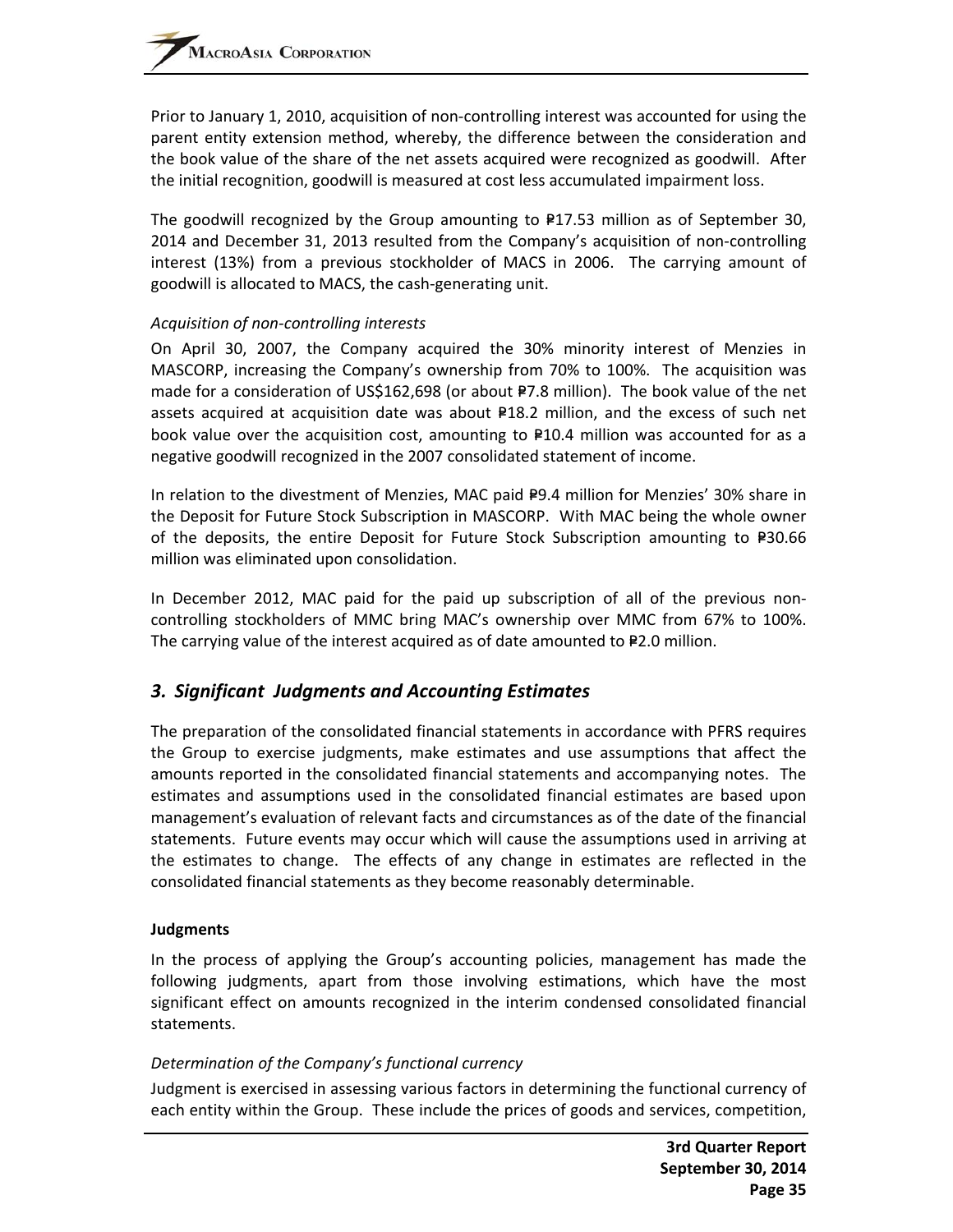cost and expenses, and other factors including the currency in which financing is primarily undertaken. Additional factors are considered in determining the functional currency of a foreign operation, including whether its activities are carried as an extension of that of the Group rather than being carried out with significant autonomy.

The Company, based on the relevant economic substance of the underlying circumstances, has determined its functional currency to be Peso. It is the currency of the primary economic environment in which the Group operates. The functional currency of LTP, one of the Group's associated companies has been determined to be US\$.

### *Classification of financial instruments*

The Group classifies a financial instrument, or its components, on initial recognition as a financial liability, a financial asset or an equity instrument in accordance with the substance of the contractual arrangement and the definition of a financial liability, a financial asset or an equity instrument. The substance of a financial instrument, rather than its legal form, governs its classification in the Group's consolidated balance sheets.

#### *Impairment of AFS investments*

For AFS debt investments, the Company assesses the counterparty's ability to comply with the contractual obligations to pay out principal and interest. Further, the company assesses whether the market prices of these bonds indicate objective evidence of impairment. Based on management's assessment there is no objective evidence of impairment on its investment in bonds, especially as the counterparties are able to pay the contractual payments. The carrying value of AFS debt investments amounted to  $P106.6$ million as of September 30, 2014 and December 31, 2013, respectively.

For AFS equity investments, management exercised judgment in assessing whether the quoted market price of the AFS equity investments at reporting date indicated an impairment vis‐à‐vis the cost. Management assesses that impairment is sustained once the decline in value reaches 20% of cost or that the decline in value persisted for more than 12 months. In 2012, the Group determined that its investment in one club share is impaired. Impairment loss recognized directly to profit or loss amounted to  $P0.4$  million. impairment loss was recognized for the current year. The carrying value of AFS equity investment amounted to  $P=30.2$  million as of September 30, 2014 and December 31, 2013, respectively.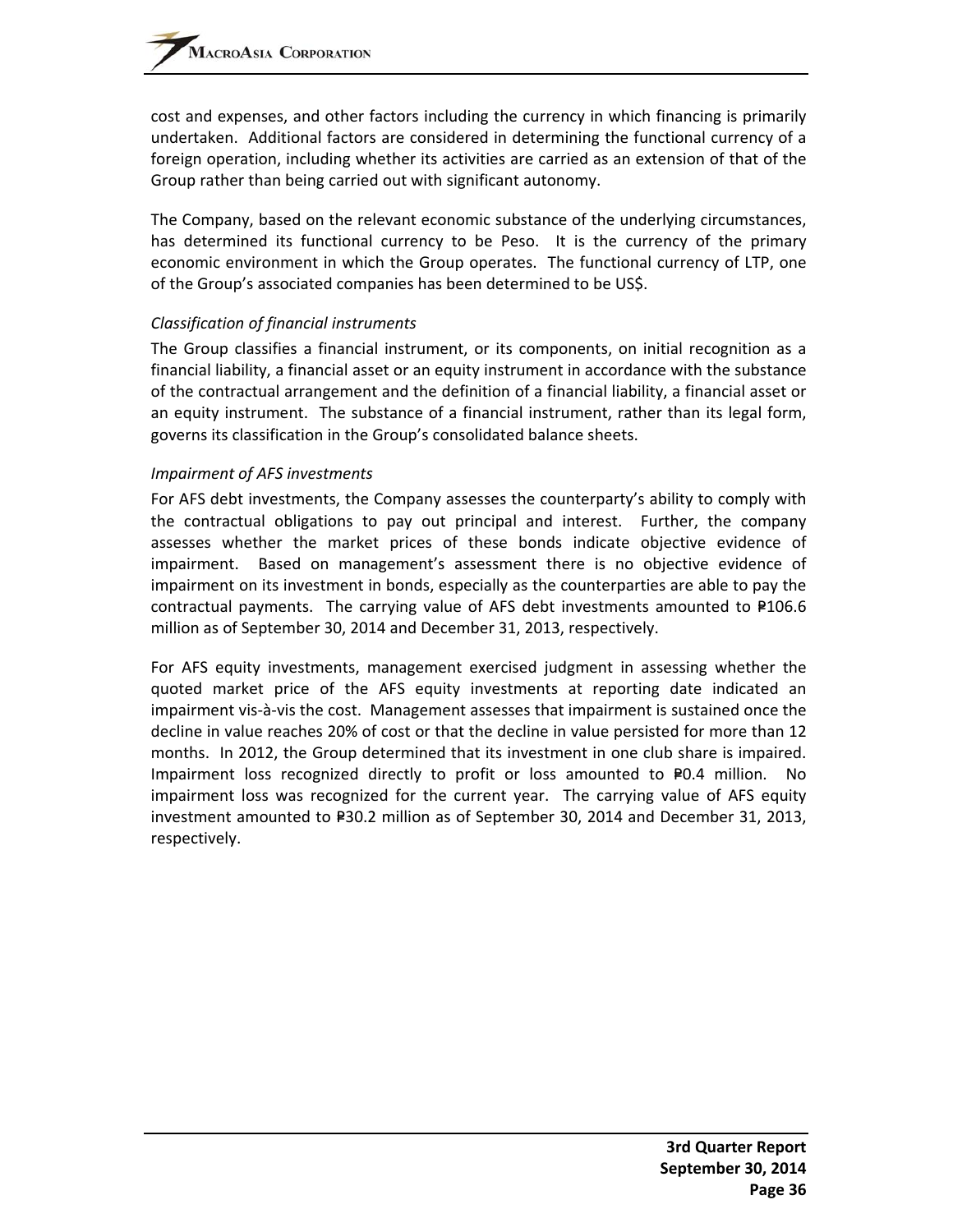#### *Accounting for acquisition of Watergy Business Solutions, Inc. (WBSI) shares and water project*

As discussed in Note 14 to the audited consolidated financial statements as of December 31, 2013, on July 11, 2011, MAPDC acquired the 70% of the shares of stock of WBSI pursuant to a share purchase agreement between MAPDC and the former stockholders of WBSI. On the same date, MAPDC entered into a sale and purchase agreement for the acquisition of Maragondon Bulk Water Supply Project (the Water Project) from Islington Capital Holdings, Inc. (ICH). On September 15, 2011, MAPDC signed amended sale agreements with stockholders of WBSI and ICH, related to the acquisition of additional 12.6% shares over WBS and rights to the Water Project, respectively. As of December 31, 2013, the sale and purchase agreement has not been consummated in view of certain permits inherent in the Water Project that are yet to be secured.

Prior to MAPDC's acquisition of WBSI shares, WBSI assigned and transferred its rights over the Water Project to ICH on September 15, 2010. Having regard to the substance of the agreements, the acquisition of WBSI shares is deemed to be linked to the acquisition of the Water Project from ICH and as such, the acquisition is treated as one transaction for accounting purposes.

As of May 9, 2014, the Water Project acquisition, including the purchase of the remaining third‐party shares in WBS, has been consummated, with MAPDC acquiring full interest over the project and WBS. As of September 30, 2014, the investment in WBSI shares are still presented as part of "Project advances and investment" under the "Deposits and other noncurrent assets" account in the consolidated balance sheets.

#### *Classification of lease arrangements – the Group as Lessee and Lessor*

The Group has property leases where it has determined that the risks and rewards related to such property are retained with the lessor (e.g., no transfer of ownership of leased assets by the end of the lease term). Both the lease and sub‐lease agreements are accounted for as operating leases. Operating lease income and expenses are recognized on a straight line basis over the lease term unless another systematic basis is representative of the time pattern of the Company's benefit.

## *Determination of indicators of impairment of nonfinancial assets*

The Group assesses at each reporting date whether there is any indication that investment in associates, property and equipment and investment property may be impaired. Also, the Group assesses whether facts and circumstances suggest that the carrying amount of deferred mined exploration costs may exceed its recoverable amount.

The factors that the Group considers important which could trigger an impairment review included the following, among others:

- Significant underperformance relative to expected historical or projected future operating results;
- Significant changes in the manner of use of the acquired assets or the overall business strategy; and
- Significant negative industry or economic trends.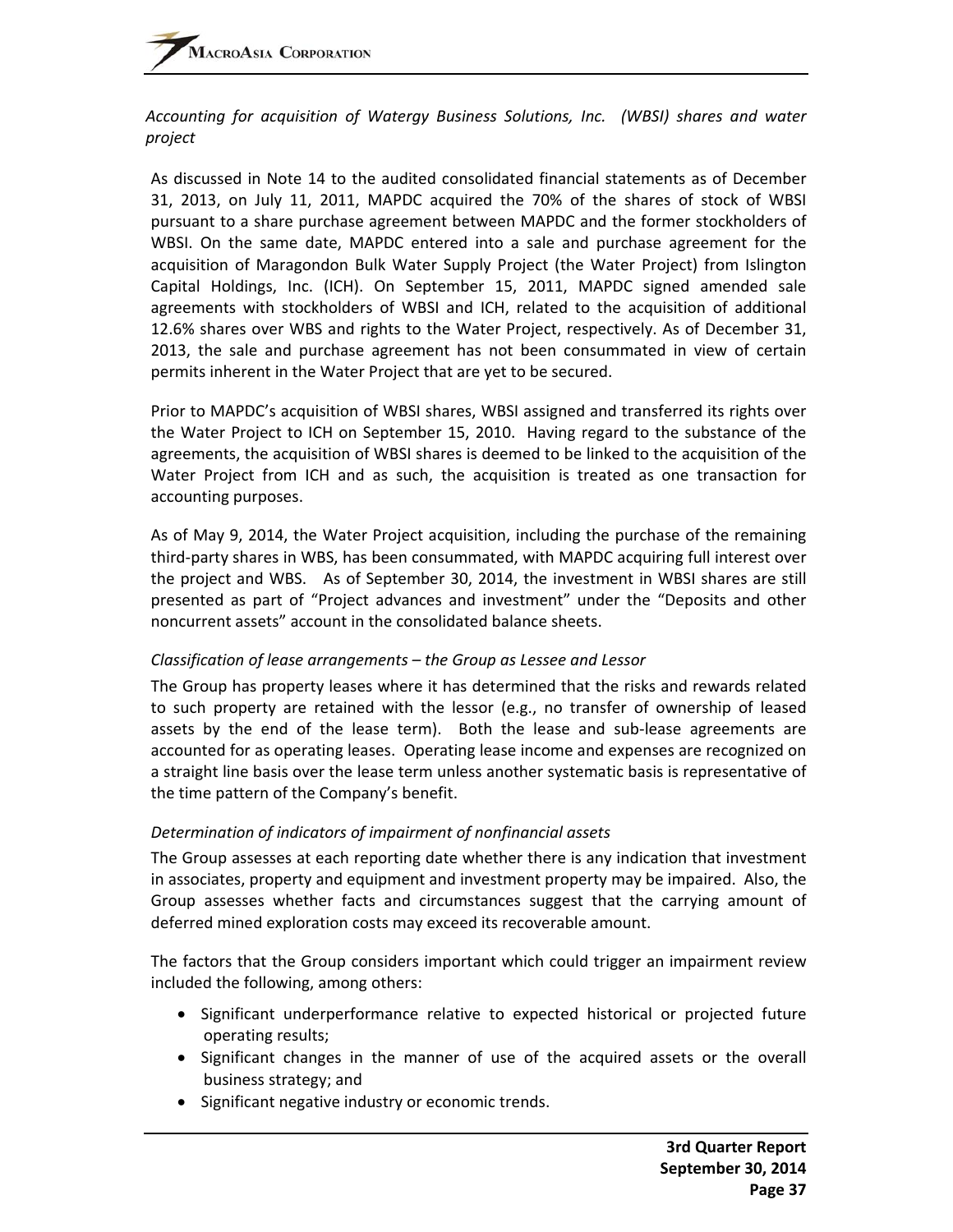In 2013, an impairment test was made on the Group's investment in LTP primarily due to losses incurred by LTP. The recoverable amount has been determined based on a value‐in‐ use calculation using cash flow projections based on financial budgets as approved by management covering a three-year projection. The projected cash flows was based on expectations of future outcomes taking into account past experience, adjusted for anticipated revenue growth based on management's future plans. Cash flows beyond the three year period are extrapolated into perpetuity assuming a zero growth rate, for impairment test purposes. The discount rate was a pre-tax measure based on the weighted average cost of capital of listed entities with similar assets or similar in terms of potential risk. The discount rate used in 2013 is 13%. Based on management's evaluation as of December 31, 2013, the Company's investment in LTP is not impaired.

Management believes that no reasonably possible change in these key assumptions would cause the carrying value of the cash generating unit to materially exceed its recoverable amount.

Except for the Group's investment in LTP, management believes there are no impairment indicators on its investments in associates, property and equipment and investment property and deferred mine exploration cost as of September 30, 2014 and December 31, 2013.

#### **Estimates and Assumptions**

The estimates and underlying assumptions are reviewed on an ongoing basis. Revisions to accounting estimates are recognized in the period in which the estimates are revised if the revision affects that period or in the period of revision and future periods if the revision affects both current and future periods.

The key assumptions concerning the future and other key sources of estimation uncertainty at the reporting date that have a significant risk of causing material adjustment to the carrying amounts of the Group's assets and liabilities follow:

#### *Determination of fair value of financial instruments*

When the fair values of financial assets and financial liabilities recorded in the consolidated balance sheet cannot be measured based on quoted prices in active markets, their fair values is measured using valuation techniques including the discounted cash flow model. The inputs to these models are taken from observable markets where possible, but where this is not feasible, a degree of judgment is required in establishing fair values. Judgments include considerations of inputs such as liquidity risk, credit risk and volatility. Changes in assumptions about these assumptions about these factors could affect the reported fair value of financial instruments. See Note 9 for further disclosures.

#### *Estimation of allowance for doubtful accounts*

Allowance for doubtful accounts is provided for accounts that are specifically identified to be doubtful of collection. The level of allowance is evaluated by management on the basis of factors that affect the collectability of the accounts, such as historical performance of counterparties, among others.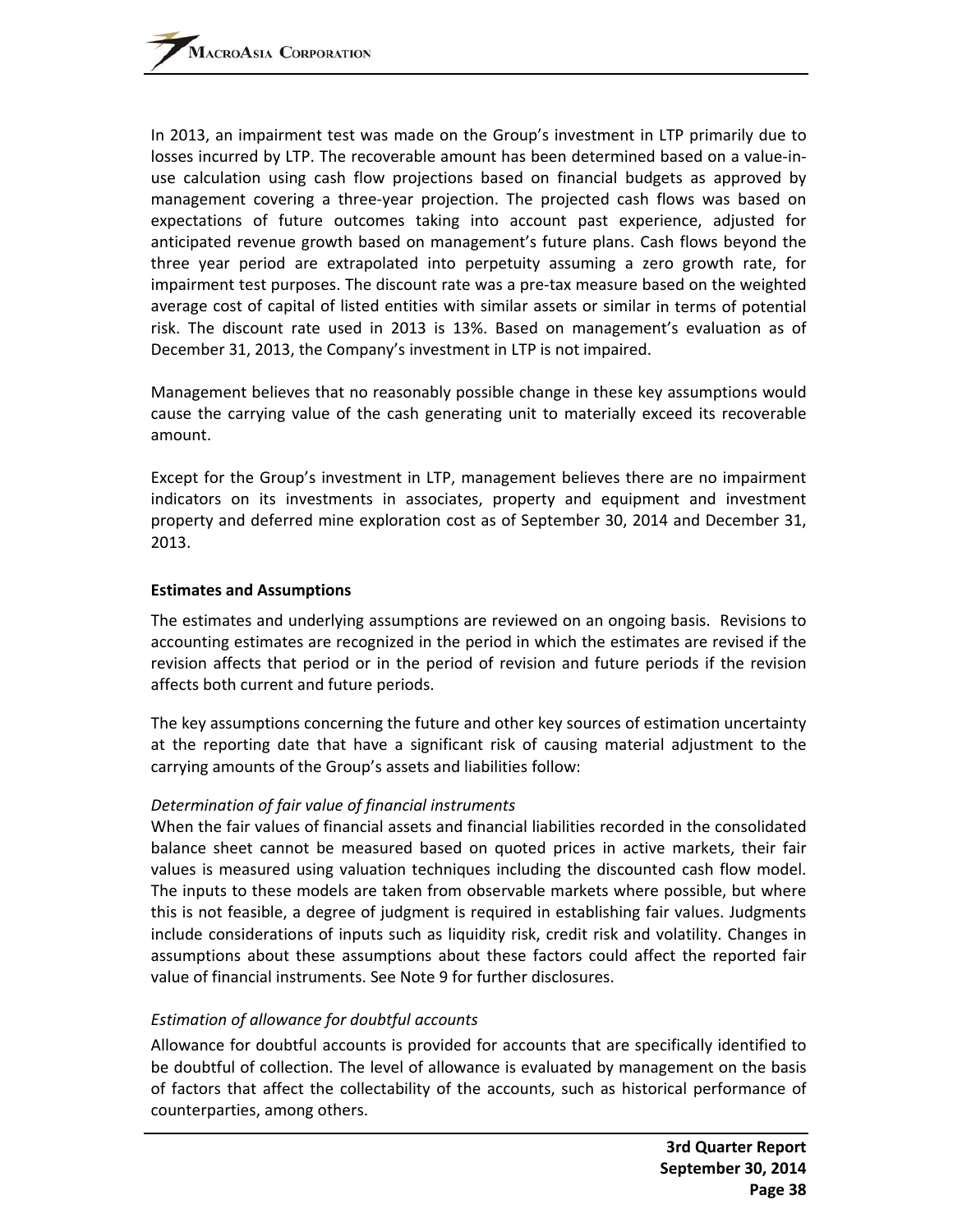In addition to specific allowance against individually significant receivables primarily from airline customers, the Group also assesses, at least on an annual basis, a collective impairment allowance against credit exposures which, although not specifically identified as requiring a specific allowance, have a greater risk of default than when the receivables were originally granted to customers. This collective allowance is based on various factors such as historical performance of the counterparties within the collective group, deterioration in the markets in which the customers operate, various country or area risks, overall performance of the airline industry, and technological obsolescence which affects the confidence of the air transport market, as well as identified structural weaknesses or deterioration in the cash flows of counterparties.

The carrying value of the Group's receivables amounted to  $P$ 580.8 million and  $P$ 367.8 million as of September 30, 2014 and December 31, 2013, respectively. Allowance for doubtful accounts amounted to  $P14.3$  million and  $P11.6$  million as of September 30, 2014 and December 31, 2013, respectively.

#### *Determination of net realizable value (NRV) of inventories*

The Group estimates the NRV of inventories based on the most reliable evidence available at the time the estimates are made. These estimates consider the fluctuations of prices or costs directly relating to events occurring after the reporting date to the extent that such events affect the value of inventories. Other factors include the age and status of the inventories and the Group's experience on write‐off and expirations.

The carrying value of inventories amounted to  $P46.6$  million and P47 million net of allowance for probable losses of  $P1.0$  million as of September 30, 2014 and December 31, 2013, respectively.

### *Estimating allowances for probable losses on input taxes and tax credit certificates (TCC)* The Group estimates the level of provision for probable losses on input taxes and TCC based on the experience of the Group and assessment of counsels assisting the Group in processing the claims and negotiating the realization of TCC. As of September 30, 2014 and December 31, 2013, the carrying value of input taxes and TCC amounted to  $P228$  million and P249 million, respectively. Allowance for probable losses amounted to P38.6 million and P37 million as of September 30, 2014 and December 31, 2013, respectively.

#### *Estimation of useful lives of property and equipment and number of flying hours of helicopter unit*

The Group estimates the useful lives of property and equipment and number of flying hours of helicopter unit based on the internal technical evaluation and experience with similar assets. Estimated useful lives and number of flying hours are reviewed periodically and updated if expectations differ from previous estimates due to physical wear and tear, technical and commercial obsolescence and other limits on the use of the assets. There is no change in the estimated useful lives of property and equipment and number of flying hours in September 30, 2014 and December 31, 2013.

The carrying value of property and equipment as of September 30, 2014 and December 31, 2013 amounted to P352.7 million and P379.2 million, respectively.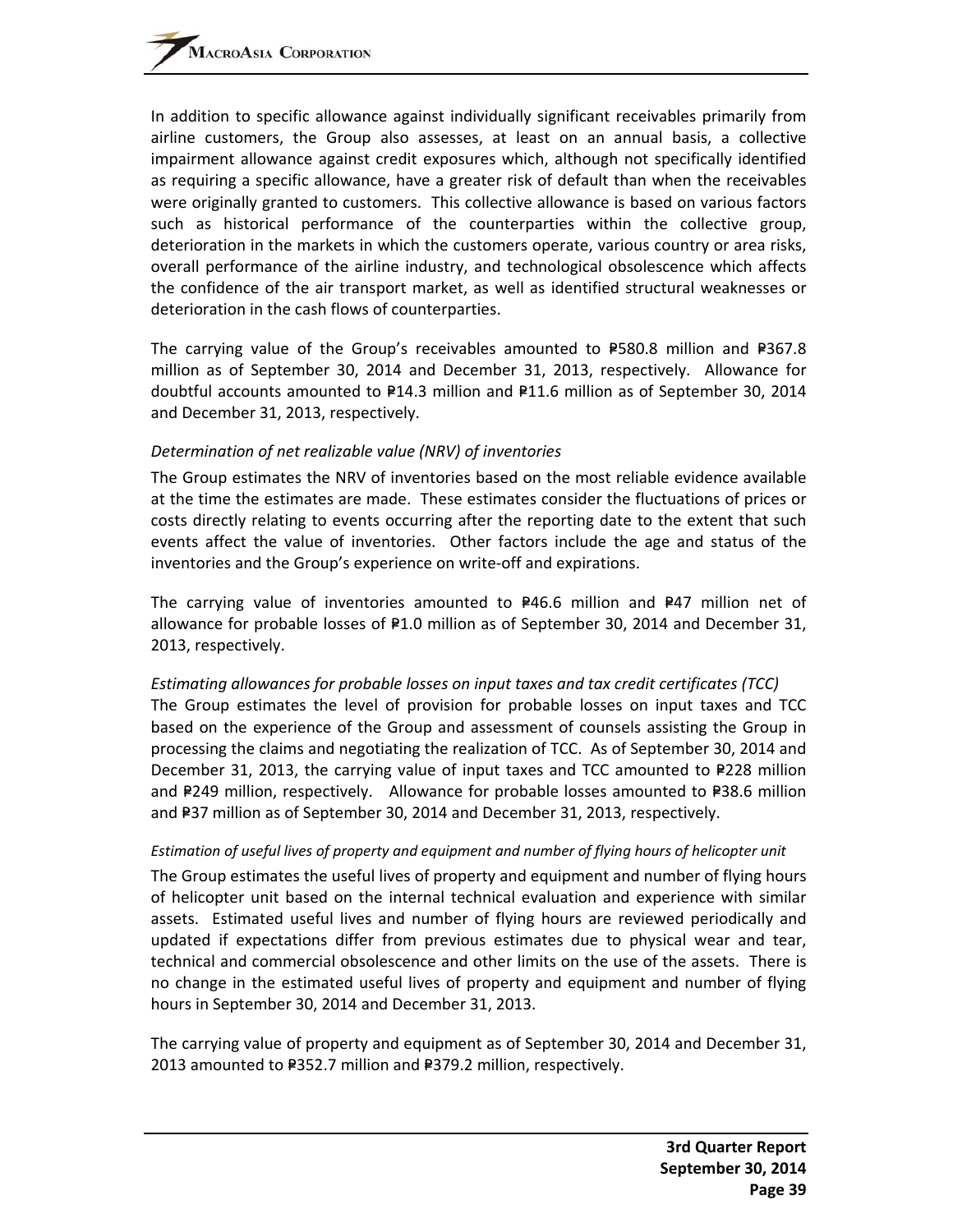#### *Estimation of retirement benefits costs and obligation*

The cost of defined benefit pension plans, as well as the present value of the pension obligation is, determined using actuarial valuations. The actuarial valuation involves making various assumptions. These include the determination of the discount rates and future salary increases. Due to the complexity of the valuation, the underlying assumptions and its long-term nature, defined benefit obligations are highly sensitive to changes in these assumptions. All significant assumptions are reviewed at each reporting date.

In determining the appropriate discount rate, management considers the interest rates of government bonds, adjusted to zero coupon rates, with term consistent with the obligation of the plan.

Accrued retirement benefits payable amounted to  $P27.6$  million and P28.8 million as of September 30, 2014 and December 31, 2013, respectively. Pension assets amounted to  $P$ 0.5 million and P0.5 million as of September 30, 2014 and December 31, 2013, respectively, and is included under "Deposit and other noncurrent assets" account. Retirement benefits cost amounted to P2.4 million as of September 30, 2014.

### *Recognition of deferred income tax assets*

The Group reviews the carrying amounts of deferred income tax assets (gross of deferred income tax liabilities) at each reporting date and adjusts the balance of deferred income tax assets to the extent that it is no longer probable that sufficient future taxable profits will be available to allow all or part of the deferred income tax assets to be utilized. The determination of future taxable income, which will establish the amount of deferred income tax assets that can be recognized, requires the estimation and use of assumptions about the Group's future income and timing of reversal of temporary differences, unused NOLCO and excess MCIT.

Gross deferred income tax assets recognized which relates primarily to operating subsidiaries amounted to  $P21.3$  million and  $P16.9$  million as of September 30, 2014 and December 31, 2013, respectively. The Group also has unrecognized deferred income taxes primarily on the Company's and non‐operating subsidiaries' temporary differences, NOLCO and MCIT.

#### *Impairment of goodwill*

The Group determines whether goodwill is impaired at least on an annual basis. This requires the estimation of value‐in‐use of the cash generating unit to which goodwill relates. Estimating the value-in-use requires management to make an estimate of the expected future cash flows from the CGU (cash generating unit) and also to choose a suitable discount rate in order to calculate the present value of those cash flows. For the purpose of impairment testing, goodwill has been allocated to MACS, the cash generating unit. The recoverable amount of the cash‐generating unit has been determined based on a value in use calculation using cash flow projections based on financial budgets as approved by management covering a three‐year projection. The projected cash flows was based on expectations of future outcomes taking into account past experience, adjusted for anticipated revenue growth based on management's future plans. Cash flows beyond the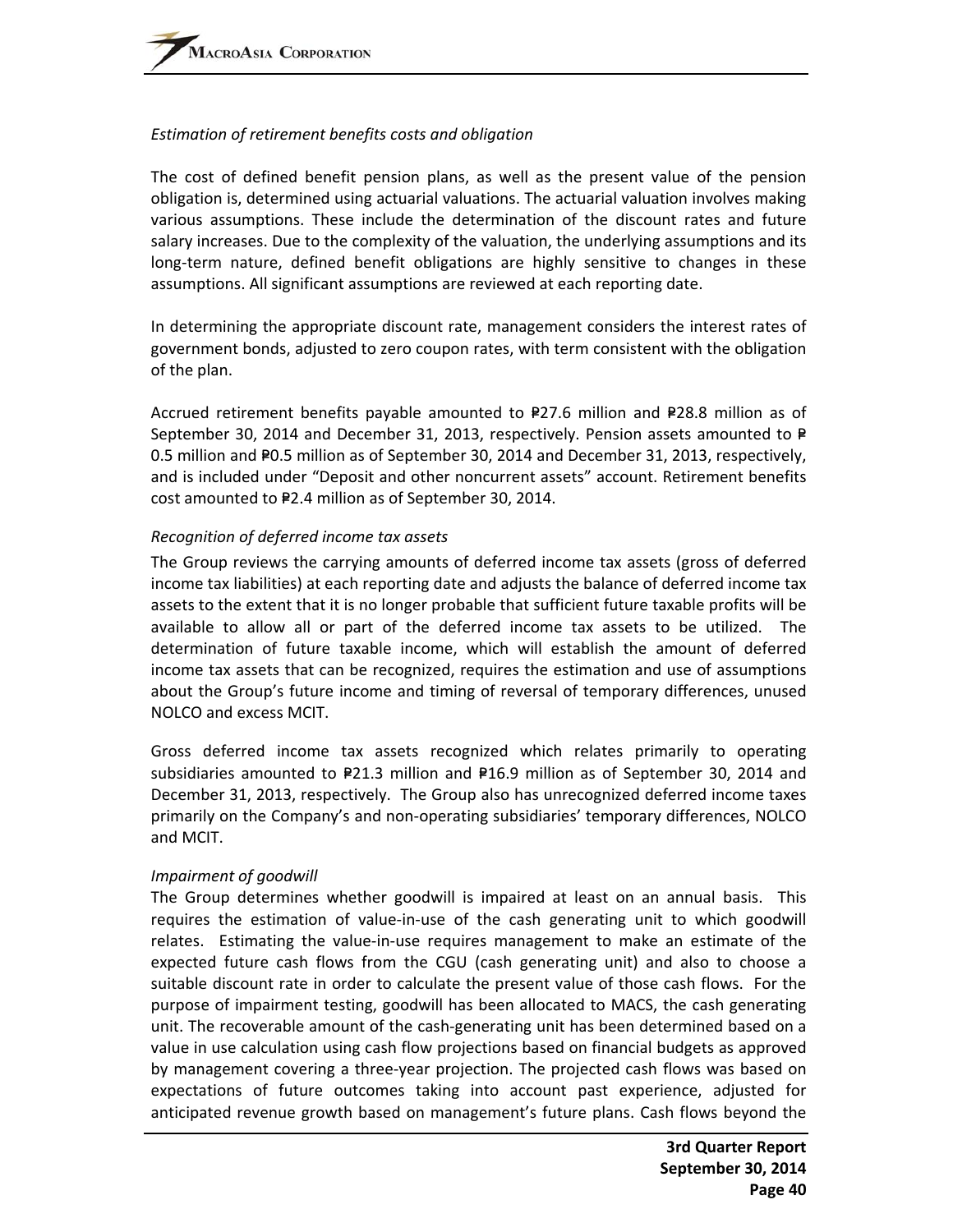three year period are extrapolated into perpetuity assuming a zero growth rate, for impairment test purposes. The discount rate was a pre-tax measure based on the weighted average cost of capital of listed entities with similar assets or similar in terms of potential risk. The discount rate used in 2013 and 2014 is 9%.

Management believes that no reasonably possible change in any of the above assumptions would cause the carrying value of the related investment to exceed its recoverable amount.

Based on management's assessment, the recoverable amount of the goodwill is higher than the carrying value, thus no impairment loss was noted on the goodwill with carrying amount of P17.5 million as of September 30, 2014 and December 31, 2013.

#### **4. Segment Information**

The Group's operating businesses are organized and managed separately according to the nature of the aviation‐support services provided by the four operating subsidiaries and mining-related activities, which is the basis on which the Group reports its primary segment information. The Group also monitors its share in the results of operations of its associates (LTP and CPCS) that are accounted for using the equity method.

The operations of Group's segments are described as follows:

- In-flight and other catering segment, which is operated by MACS, refers to servicing of meal requirements of certain foreign and domestic passenger airlines at the NAIA and the MDA and of certain institutional accounts.
- Ground handling and aviation segment, which is operated by MASCORP and MAATS, refers to both ramp and passenger handling and aviation services to foreign airlines and domestic carriers at NAIA, MCIA and KIA.
- Charter flights segment, which is handled by MAATS, provides international and domestic chartered flights from its base at the General Aviation Area, MDA to any point within the Philippines, through alliances with other helicopter owners.
- Rental and administrative segment, which is primarily operated through MAPDC, pertains to the sub‐lease of the MacroAsia Ecozone at NAIA, which MAPDC leases from Manila International Airport Authority (MIAA) with LTP as the anchor locator.
- Mining segment which pertains to mining-related activities of the Group, refers to expenditures for exploration activities and rendering of exploration‐related services.
- Associates this segment represents the Group's investments in associates that are accounted for using the equity method.

Currently, the Group has only one geographic segment. There were no inter‐segment sales as of September 30, 2014 and December 31, 2013. Segment assets include the operating assets used by a segment and consist principally of cash and cash equivalents, receivables, inventories, other current assets and property and equipment, net of allowances, depreciation and any impairment in value. Segment liabilities include all operating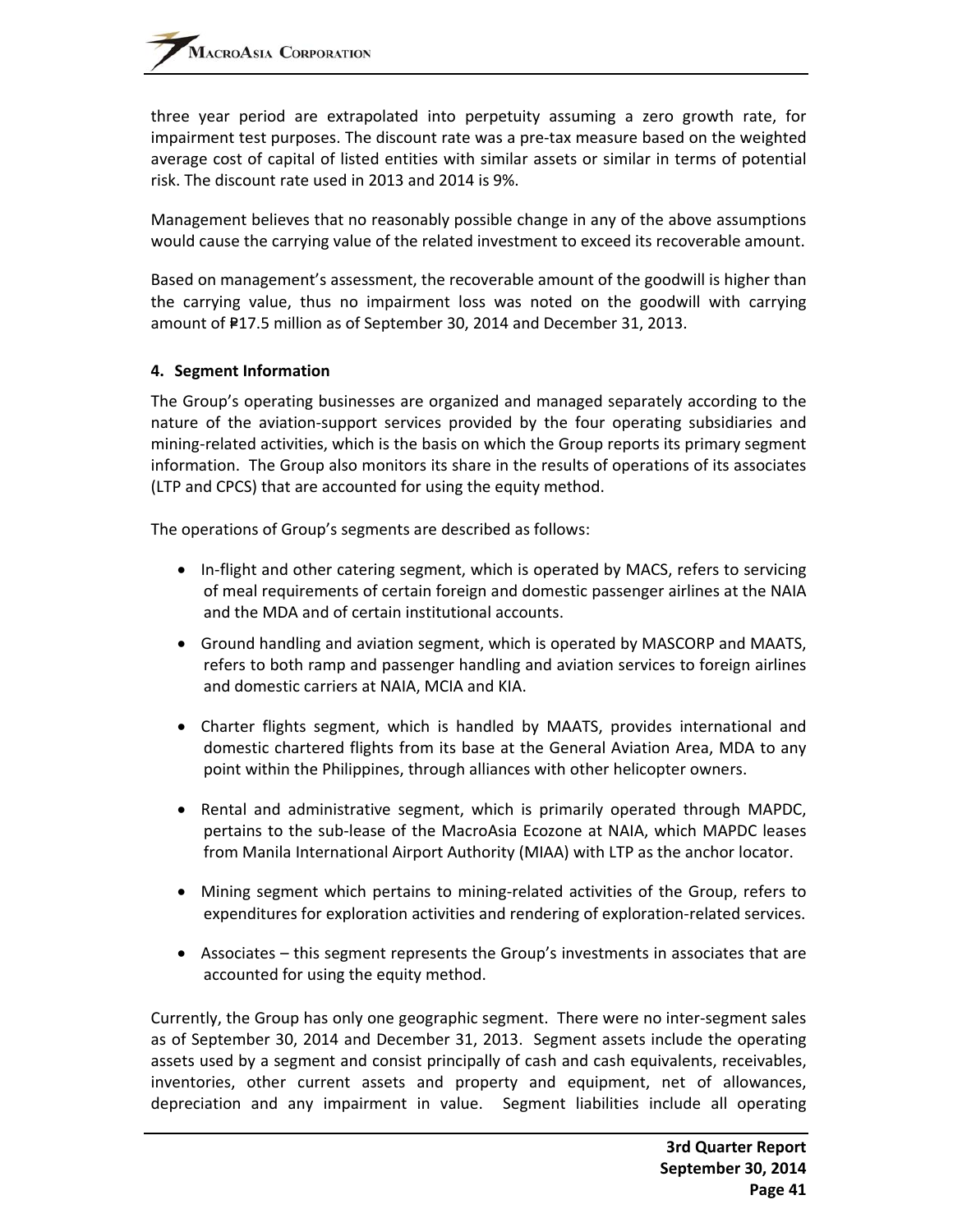liabilities for and consist principally of notes payable, accounts payable and accrued liabilities. Segment assets and liabilities do not include deferred income taxes. Segment results pertain to operating income.

Financial information on the Group's business segments as of and for the period ended September 30, 2014 and 2013 are as follows:

|                                             | July to September |           | January to September |            |  |
|---------------------------------------------|-------------------|-----------|----------------------|------------|--|
| REVENUE - External                          | 2014              | 2013      | 2014                 | 2013       |  |
| In-flight and other catering services       | 259,951           | 249,584   | 783,995              | 751,623    |  |
| Ground handling and aviation                | 109,407           | 102,125   | 323,815              | 308,938    |  |
| Rental and administrative services          | 46,981            | 46,933    | 140,961              | 141,180    |  |
| Mining                                      | 16,875            | (2, 335)  | 24,473               | 7,638      |  |
| Charter flights service                     | 3,969             | 1,101     | 9,665                | 5,707      |  |
| Total segment and consolidated revenue      | 437,183           | 397,408   | 1,282,909            | 1,215,086  |  |
|                                             |                   |           |                      |            |  |
| <b>RESULT - Segment result</b>              |                   |           |                      |            |  |
| In-flight and other catering services       | (6, 494)          | 25,096    | 31,026               | 58,547     |  |
| Ground handling and aviation                | 1,203             | 6,637     | 8,712                | 17,782     |  |
| Rental and administrative services          | 2,078             | 222       | 3,134                | 3,806      |  |
| Mining                                      | 252               | (3, 238)  | (8,097)              | (2, 424)   |  |
| Charter flights service                     | (32)              | (2,068)   | 222                  | (1,802)    |  |
| Share in net income (loss) of associates    | 98,782            | 2,068     | 118,959              | (50, 749)  |  |
| Total segment results                       | 95,789            | 28,718    | 153,957              | 25,160     |  |
| Unallocated corporate income (expenses) and |                   |           |                      |            |  |
| eliminations                                | 9,432             | 32,977    | (6)                  | 31,273     |  |
| Provision for income tax                    | (11,174)          | (19, 267) | (17, 652)            | (23, 524)  |  |
| Consolidated net income (loss)              | 94,047            | 42,428    | 136,299              | 32,909     |  |
|                                             |                   |           |                      |            |  |
| <b>OTHER INFORMATION</b>                    |                   |           | Sep-14               | Dec-13     |  |
|                                             |                   |           |                      |            |  |
| <b>Segment assets</b>                       |                   |           |                      |            |  |
| In-flight and other catering services       |                   |           | 706,184              | 615,546    |  |
| Rental and administrative services          |                   |           | 330,034              | 240,070    |  |
| Ground handling and aviation                |                   |           | 314,858              | 316,192    |  |
| Charter flights service                     |                   |           | 42,277               | 43,150     |  |
| Mining                                      |                   |           | 35,972               | 255,730    |  |
| Total segment assets                        |                   |           | 1,429,325            | 1,470,688  |  |
| Investment in associates                    |                   |           | 569,026              | 461,761    |  |
| Investment property                         |                   |           | 238,325              | 143,852    |  |
| Deferred tax asset                          |                   |           | 21,303               | 16,857     |  |
| Unallocated corporate assets                |                   |           | 1,057,945            | 979,696    |  |
| Consolidated total assets                   |                   |           | 3,315,923            | 3,072,854  |  |
|                                             |                   |           |                      |            |  |
| <b>Segment liabilities</b>                  |                   |           |                      |            |  |
| In-flight and other catering services       |                   |           | 388,787              | 323,325    |  |
| Rental and administrative services          |                   |           | 440,034              | 214,182    |  |
| Ground handling and aviation                |                   |           | 161,328              | 172,775    |  |
| Charter flights service                     |                   |           | 11,069               | 13,728     |  |
| Mining                                      |                   |           | 49,320               | 24,961     |  |
| <b>Total segment liabilities</b>            |                   |           | 1,050,538            | 748,971    |  |
| Deferred tax liabilities                    |                   |           | 415                  | 415        |  |
| Eliminations                                |                   |           | (387, 372)           | (312, 956) |  |
| Unallocated corporate liabilities           |                   |           | (81, 459)            | 37,229     |  |
| Consolidated total liabilities              |                   |           | 582,122              | 473,659    |  |

*(In Thousand Pesos)*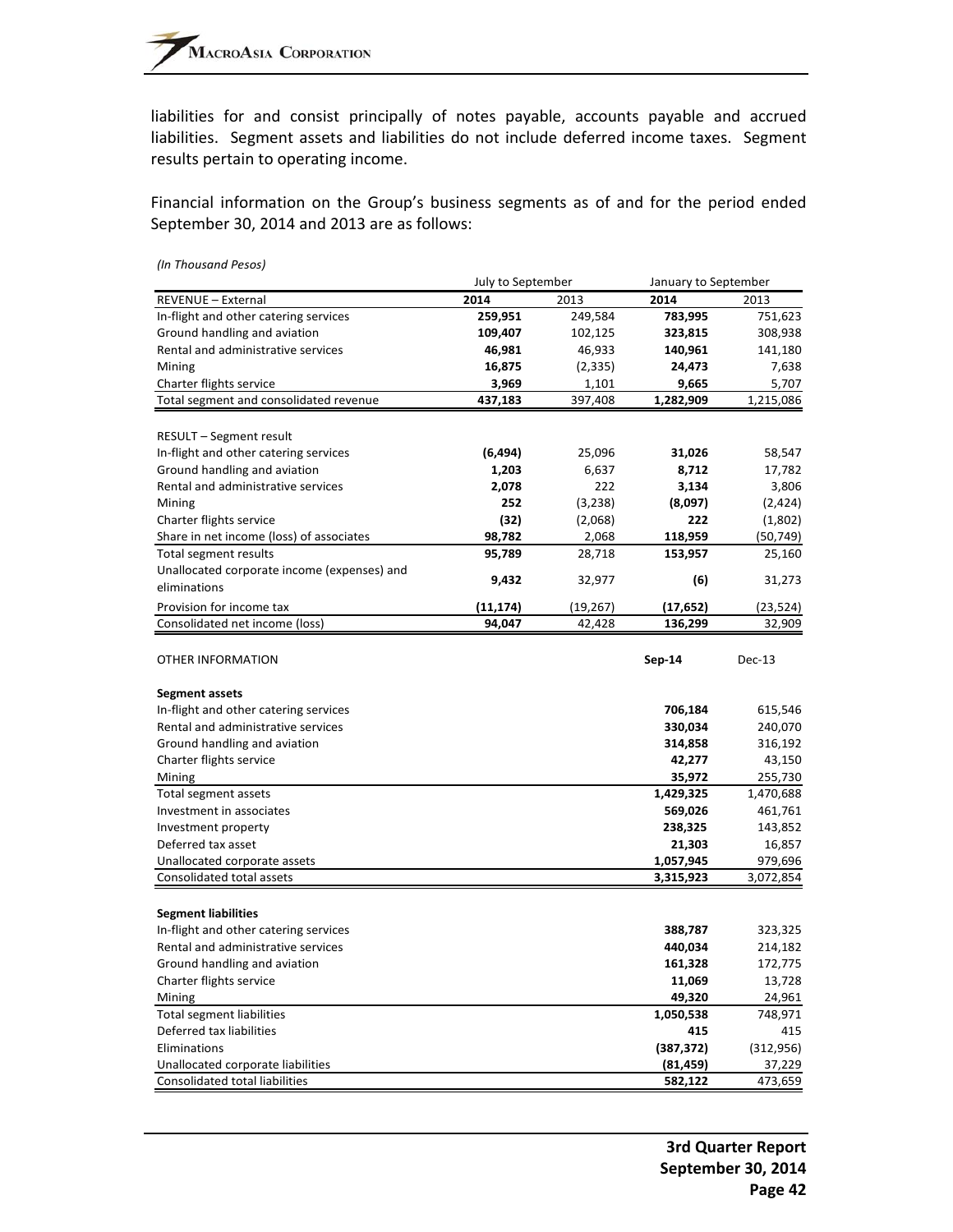| Capital expenditures                                     | July to September |        | January to September |        |  |
|----------------------------------------------------------|-------------------|--------|----------------------|--------|--|
|                                                          | 2014              | 2013   | 2014                 | 2013   |  |
| In-flight catering services                              | 20,843            | 12,994 | 36,202               | 19,954 |  |
| Rental and administrative services                       |                   |        | 91,324               |        |  |
| Ground handling and aviation                             | 405               |        | 4,966                | 31,750 |  |
| Charter flights service                                  | 27                | 1,277  | 99                   | 2,980  |  |
| Mining                                                   | 107               | 12     | 4,599                | 916    |  |
| Total                                                    | 21,383            | 14,283 | 137,190              | 55,600 |  |
|                                                          |                   |        |                      |        |  |
| <b>Depreciation &amp; amortization</b>                   |                   |        |                      |        |  |
| In-flight catering services                              | 13,966            | 25,091 | 40,445               | 37,624 |  |
| Rental and administrative services                       | 422               | 1,163  | 1,486                | 1,728  |  |
| Ground handling and aviation                             | 8,060             | 13,368 | 23,748               | 20,133 |  |
| Charter flights service                                  | 356               | 689    | 1,055                | 1,094  |  |
| Mining                                                   | 2,360             | 1,168  | 3,349                | 1,861  |  |
| Unallocated<br>depreciation<br>corporate<br>and          | 2,421             | 3,569  | 7,538                | 7,761  |  |
| amortization                                             |                   |        |                      |        |  |
| Total                                                    | 27,584            | 45,048 | 77,621               | 70,201 |  |
|                                                          |                   |        |                      |        |  |
| Non cash expenses other than depreciation & amortization |                   |        |                      |        |  |
| In-flight catering services                              | 2,450             |        | 4,850                | 1,500  |  |

# *5. Basic/Diluted Earnings per Share*

Basic/diluted earnings per share are computed as follows:

| (In thousand pesos except earnings per share)           | Sep-14    | Dec-13    | Sep-13    |
|---------------------------------------------------------|-----------|-----------|-----------|
| Net income attributable to equity holders of the parent | 130.093   | (170.048) | 24.713    |
| Divided by weighted average number of common shares     | 1.233.404 | 1.233.404 | 1.233.404 |
|                                                         | 0.1055    | (0.1379)  | 0.0200    |

# *6. Equity*

a. Restriction on retained earnings of the Company:

The retained earnings is restricted for dividend declaration for the portion equivalent to the following:

- Undistributed earnings of subsidiaries and equity in net earnings of associates amounting to P459 million and P325.9 million as of September 30, 2014 and December 31, 2013, respectively.
- Cost of treasury shares amounting to P49.4 million as of September 30, 2014 and December 31, 2013.
- Deferred income tax asset amounting to P3.9 million as of December 31, 2013 (nil as of September 30, 2014 and December 31, 2012).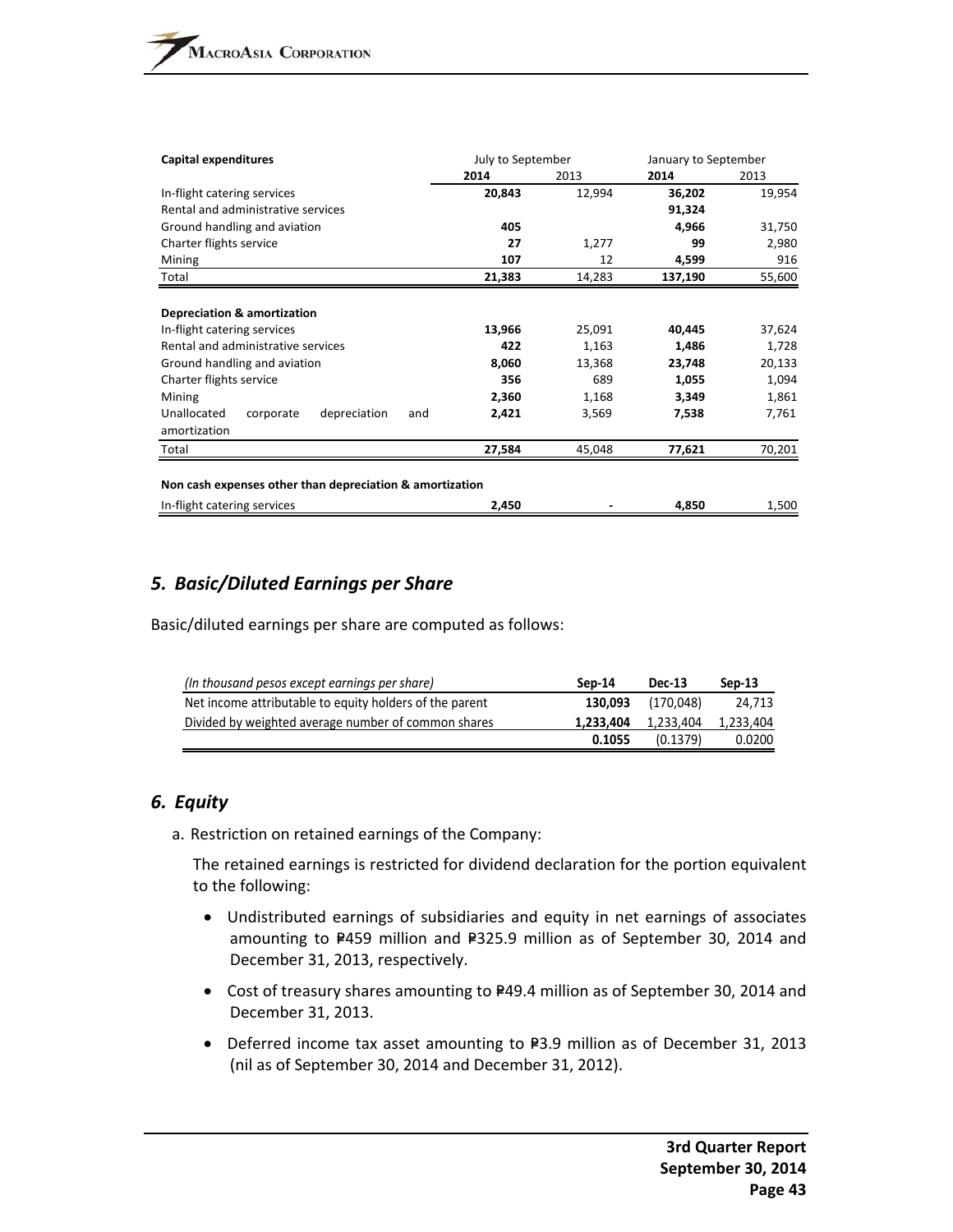b. Appropriation of retained earnings

On September 26, 2012, MACS' BOD approved the appropriation of MACS' retained earnings amounting to P50.0 million for various investments to expand business and renovation of facilities of MACS. On December 31, 2013, MACS' BOD has allotted this appropriation for the operation of an offsite commissary within the next two (2) years.

On June 21, 2012, MASCORP's BOD approved to appropriate  $P=30.0$  million of the unappropriated retained earnings for business expansion. The expansion program is expected to run for two (2) years.

On December 12, 2011 and July 15, 2011, the Company's BOD approved the appropriation of the Company's retained earnings amounting to  $P=393.1$  million and P300.0 million, respectively, for the mining development projects and water project, respectively. The water project is expected to be completed and operational on the first quarter of 2015. As to the mining project, the Company intends to start development activities and mining operations on 2015, after the period allotted for the extension of exploration, if on‐going studies indicate favorable economics.

On December 12, 2011, the MAATS' BOD authorized and approved the appropriation of its retained earnings which amounted to  $P15.0$  million for purposes of expanding the business of MAATS, particularly the acquisition of an aircraft hangar. Acquisition is to be made in 2015 or earlier.

c. Cash dividends declared by the Company from the retained earnings are as follows:

| Date Approved  | Per Share          | Stockholder of Record Date | Date Paid/Issued |
|----------------|--------------------|----------------------------|------------------|
| March 25, 2013 | PO.065             | April 24, 2013             | May 19, 2013     |
| March 7, 2012  | P <sub>0.065</sub> | April 24, 2012             | May 18, 2012     |
| March 21, 2011 | P <sub>0.065</sub> | April 25, 2011             | May 19, 2011     |

- On March 25, 2013, the BOD approved the declaration of cash dividend of  $P0.065$ per share, payable on or before May 19, 2013 to stockholders of record as of April 24, 2013.
- On March 18, 2013, the BOD of CPCS approved the declaration of P30 million cash dividends payable on or before April 30, 2013 to its stockholders.
- On March 27, 2013, the BOD of MACS approved the declaration of  $P20$  million cash dividends payable on or before May 15, 2013 and another  $P20$  million cash dividends payable on or before December 31, 2013 to its stockholders.
- On December 10, 2013, the BOD of MASCORP approved the declaration of  $E$ 38.05 million stock dividends.
- On December 10, 2013, the BOD of MACS approved the declaration of P20 million cash dividends payable on or before April 15, 2014 to its stockholders.
- d. Treasury stock

On July 16, 2010, the BOD approved the Share Buyback Program (the Program) involving a total cash outlay of  $P$ 50.0 million for the repurchase of the outstanding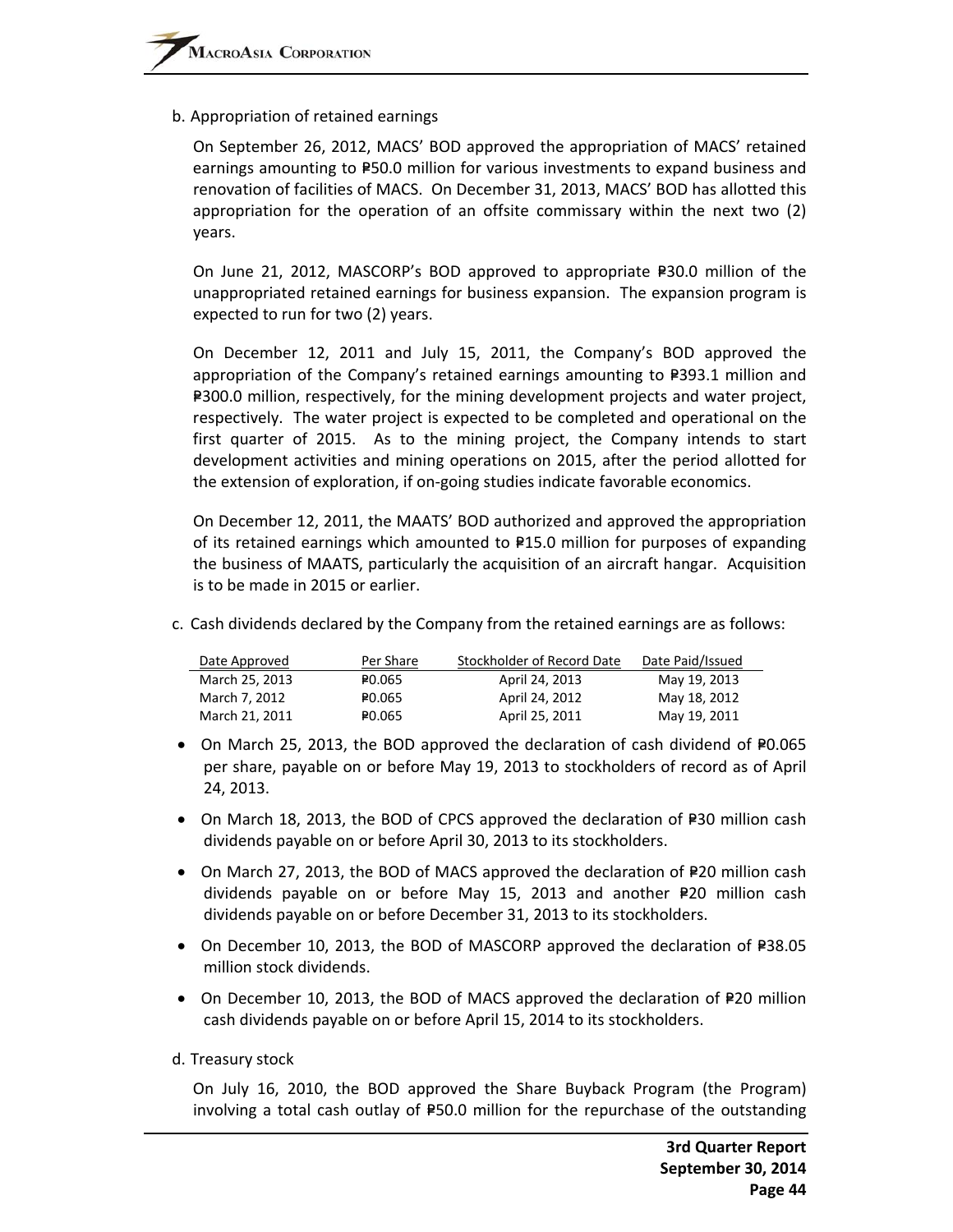common shares of the Company from the market, using the trading facilities of the Philippine Stock Exchange (PSE). The Program will not involve any active or widespread solicitation for stockholders to sell. Repurchase of shares of stock will be done during the period of the Program at such prices perceived by the Company to be lower than the inherent value of the share. The Program will run until the  $P50.0$ million authorized cash outlay is fully utilized or until such time that the BOD may direct, subject to appropriate disclosures to the PSE and the SEC.

There was no reacquisition of shares in the current year and in 2013. In 2012 and 2011, the Company has reacquired  $6,125,000$  shares for  $P17.5$  million and 7,486,000 shares for P23.2 million, respectively.

e. Movement in the Company's outstanding shares are as follows:

| Issued shares as of December 31, 2010                | 1,247,015,000 |
|------------------------------------------------------|---------------|
| Acquisition of treasury shares in 2011               | 7,486,000     |
| Outstanding shares as of December 31, 2011           | 1,239,529,000 |
| Acquisition of treasury shares in 2012               | 6,125,000     |
| Outstanding shares as of December 31, 2012, 2013 and | 1,233,404,000 |
| September 30, 2014                                   |               |

### f. Track record of registration of securities

On August 30, 1974, the SEC authorized the registration and licensing of the Company's securities with total par value of P20.0 million divided into 2,000,000,000 shares with a par value of  $P0.01$  per share.

On March 22, 2000, the Philippine Stock Exchange, Inc. authorized to list the Company's 750,000,000 shares, with a par value of  $F1.00$  per share and 500,000,000 warrants divided into the following:

- a. 250,000,000 shares to cover the 1:4 stock rights offering to stockholders of record as of April 12, 2000 at an offer price of  $P2.00$  per share;
- b. 500,000,000 warrants to cover the 2:1 warrants offering attached to and detachable from the rights shares at a subscription price of  $P0.10$  per warrant; and
- c. 500,000,000 shares to cover the underlying shares of warrants at an exercise price of  $P6.00$  per share. Actual listing of the underlying common shares of the warrants shall take effect upon the exercise of the warrants.
- d. All warrants expired in 2005.

MAC's shares are listed and traded at the Philippine Stock Exchange, Inc. and the approximate number of holders of its common equity as of September 30, 2014 and December 31, 2013 are 862 and 867, respectively.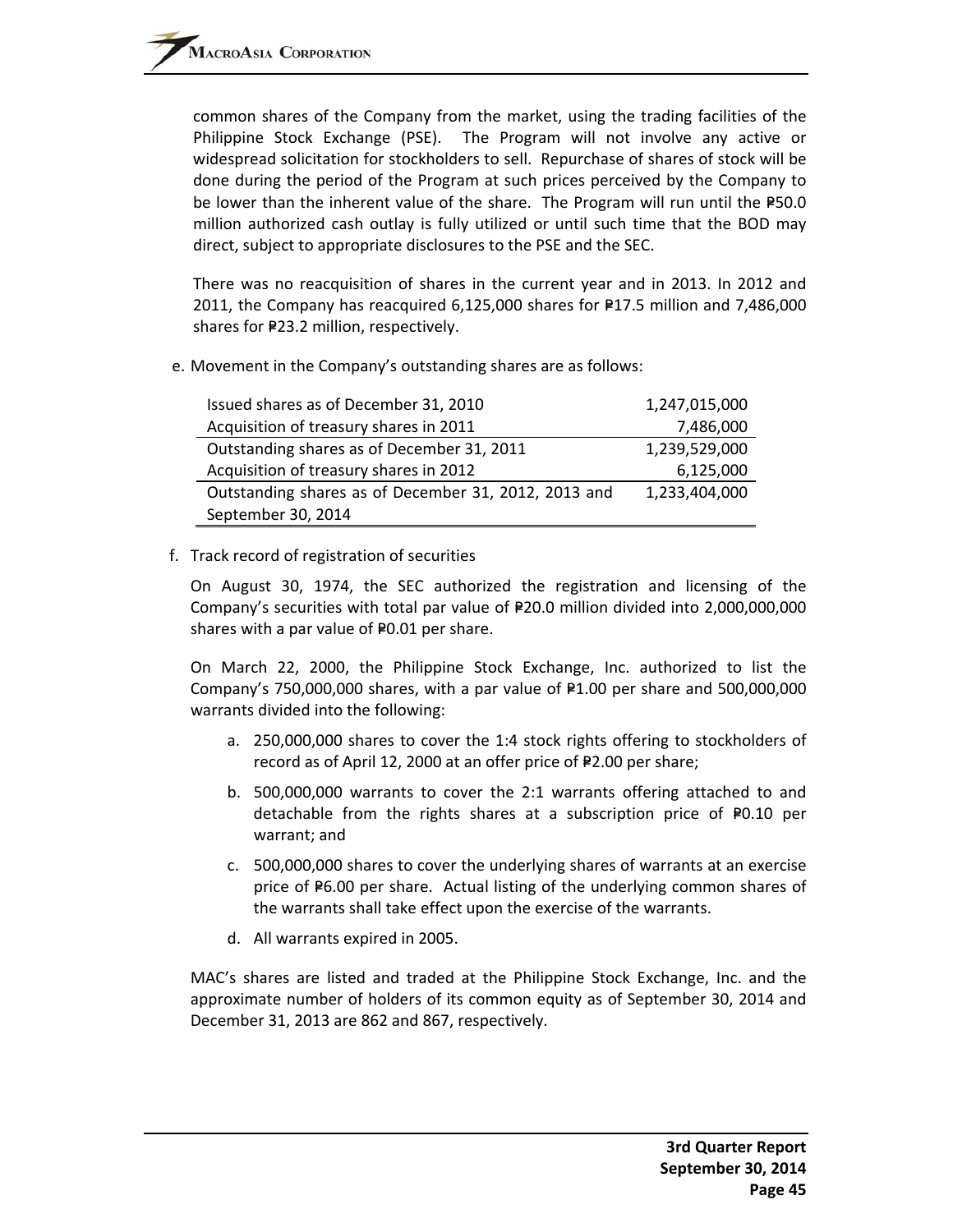- g. Cash dividends received by non‐controlling interest
	- I. On December 10, 2013, MACS' BOD approved the declaration of cash dividends amounting to P20.0 million or P16 per share payable on or before April 15, 2014.

On March 27, 2013, MACS' BOD approved the declaration of cash dividends amounting P20.0 million or P16 per share payable on or before May 15, 2013 and another P20.0 million or P16 per share payable on or December 31, 2013. This was fully paid in 2013.

Dividends attributed to non-controlling interest amounted to  $F12.0$  million in 2013.

- II. On March 2, 2011, the BOD of MACS approved the declaration of cash dividend amounting to  $P10.0$  million or  $P8$  per share on MACS' 1,250,000 issued and outstanding shares payable to stockholders on record as of declaration date. This was fully paid in 2012. Dividends attributed to non-controlling interest amounted to P2.0 million.
- h. Acquisition of non‐controlling interest

In December 2012, MAC paid for the paid up subscription of all of the previous non‐ controlling stockholders of MMC bringing MAC's ownership over MMC from 67% to 100%. The carrying value of the interest acquired as of that date amounted to  $P2.1$ million.

## *7. Capital Management*

The primary objective of the Group's capital management is to ensure that it maintains a strong credit and healthy capital ratios in order to support its business and maximize shareholder value.

The Group manages its capital structure and makes adjustments to it, in light of changes in economic conditions. To maintain or adjust capital structure, the Group may adjust the dividend payment to shareholders, return capital to shareholders and repurchase or issue new shares. The Group is not subject to externally imposed capital requirements as of September 30, 2014 and December 31, 2013. Further, no changes were made in the objectives, policies or processes for the nine‐month period ended September 30, 2014, December 31, 2013 and December 31, 2012.

The Group monitors capital vis-à-vis after tax profit. The Group also monitors the equity ratio. Equity considered by the Group is total equity in the consolidated balance sheets, excluding items arising from other comprehensive income. The return on equity ratio is computed by dividing the after tax profit by total capital.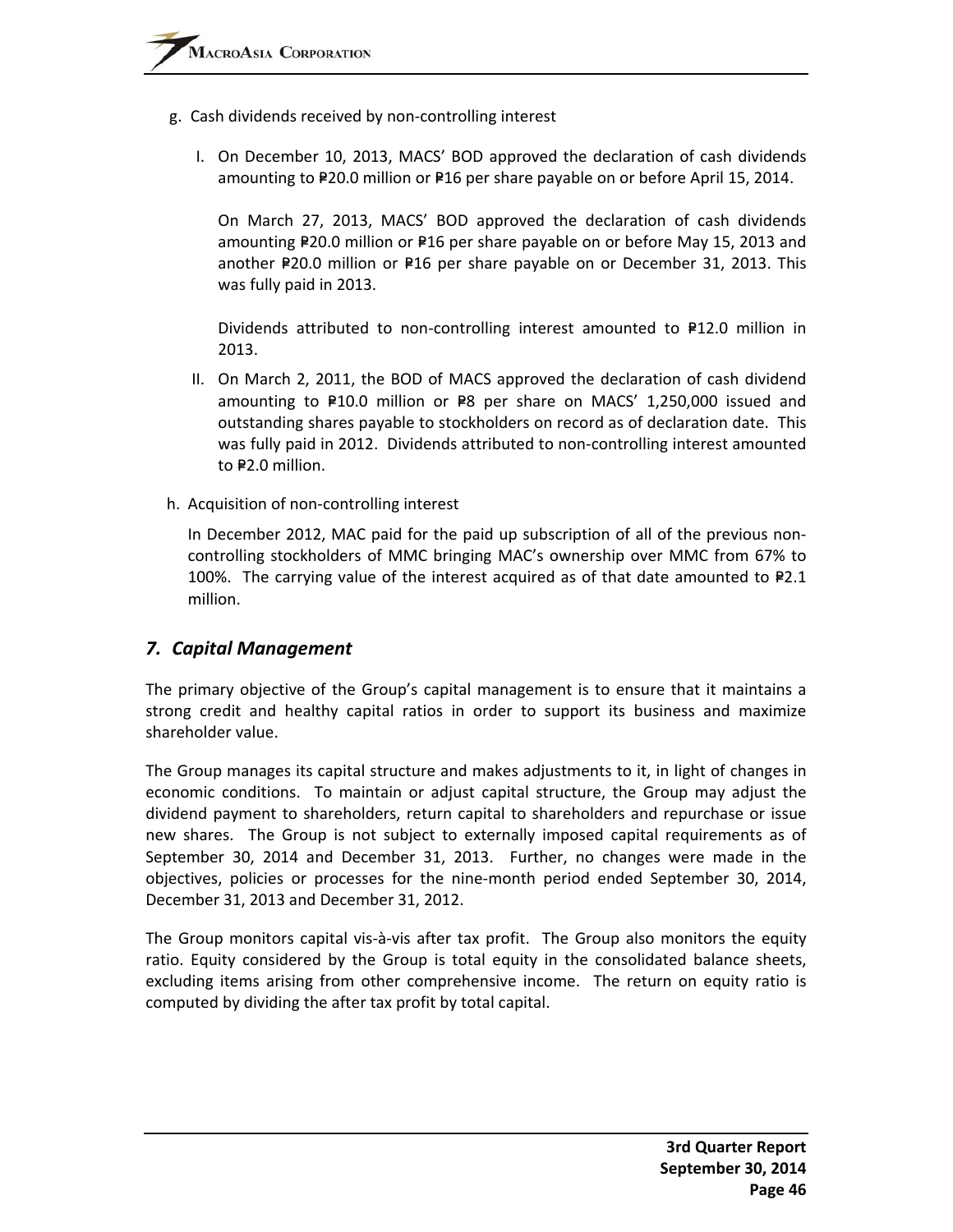The following summarizes the total capital considered by the Group and the computation of the return on equity:

|                            | 30-Sep-14 | 31-Dec-13 | 30-Sep-13 |
|----------------------------|-----------|-----------|-----------|
| Capital stock              | 1,250,000 | 1,250,000 | 1,250,000 |
| Additional paid in capital | 281,437   | 281,437   | 281,437   |
| Treasury shares            | -49.419   | $-49.419$ | -49,419   |
| Retained earnings          | 1,503,594 | 1,373,499 | 1,549,962 |
|                            | 2,985,612 | 2,855,517 | 3,031,980 |
| Net income after tax       | 136,299   | -160,843  | 32,909    |
| Return on equity           | 4.57%     | $-5.63%$  | 1.09%     |

# *8. Financial Risk Management Objectives and Policies*

#### **Risk Management Structure**

#### *Audit Committee*

The Committee performs oversight role on financial management functions especially in the areas of managing credit, market, liquidity, operational, legal and other risks of the Group.

#### *Risk Management Committee*

The Committee assists the BOD in identifying and assessing the various risks to which the Group is exposed to. The Committee also ensures that the Group's management has implemented a process to identify, manage and report on the risks that might prevent the Group from achieving its strategic objectives.

#### *Board of Directors*

The BOD is responsible for the overall risk management approach and for approval of risk strategies and principles of the Group.

#### **Financial Risk Management**

The Group's principal financial instruments comprise cash and cash equivalents and some external liabilities which were availed of primarily to fund operations. The Group has other financial assets and financial liabilities such as trade receivables and payables which arise directly from operations.

The main risks arising from the Group's financial instruments are foreign currency risk, credit risk, interest rate risk and liquidity risk. The BOD reviews and approves policies for managing these risks and they are summarized as follows:

#### *Foreign currency risk*

The Group's transactional currency exposure arises from sales in currencies other than its functional currency and retaining its cash substantially in currency other than its functional currency. Approximately 80% of sales are denominated in US\$. Starting in 2009, the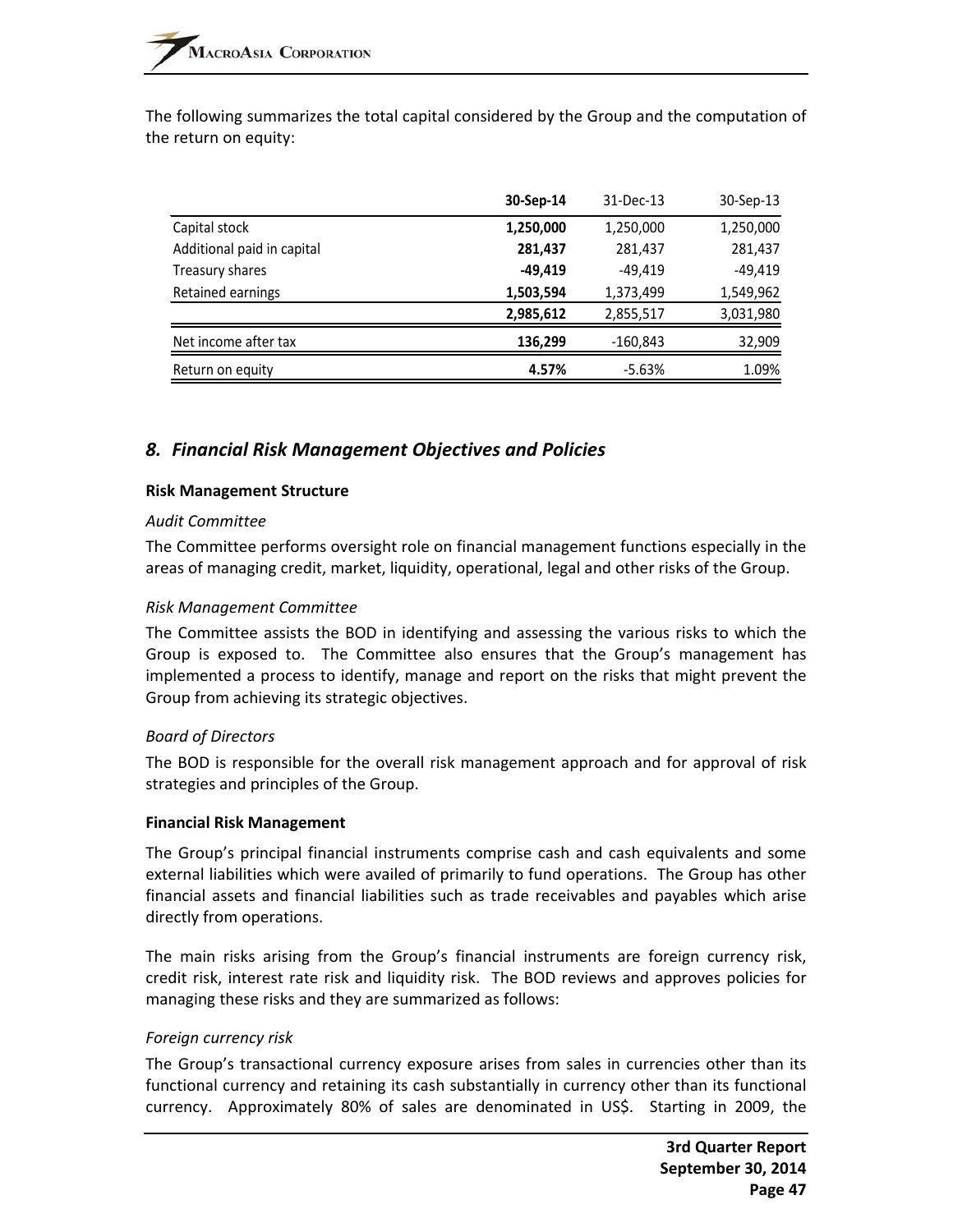Company and MACS enter into forward contracts to mitigate this risk. In addition, the Group closely monitors the foreign exchange rates fluctuations and regularly assesses the impact of future foreign exchange movements on its operations.

The following table demonstrates the impact on the Group's income before income tax and equity of reasonably possible changes in the US\$, with all other variables held constant:

| (in millions) |                  | Net Effect on      |
|---------------|------------------|--------------------|
|               |                  | Income/Loss before |
|               | Movement in US\$ | Income Tax US\$    |
| 2014          | Increase of 5%   | 10.2               |
|               | Decrease of 5%   | (10.2)             |
| 2013          | Increase of 5%   | 13.4               |
|               | Decrease of 5%   | (13.4)             |
| 2012          | Increase of 4%   | (11.6)             |
|               | Decrease of 4%   | 11.6               |

### *Credit and concentration risk*

Credit risk is the risk that the Group will incur a loss because its customers or counterparties failed to discharge their contractual obligations. The Group manages and controls credit risk by setting limits on the amount of risk it is willing to accept for individual counterparties and by monitoring exposures in relation to such limits.

The Group trades only with related parties and duly evaluated and approved creditworthy third parties. It is the Group's policy that all customers and counterparties that wish to trade with the Group, particularly on credit terms, are subjected to credit verification procedures. In addition, receivable balances are monitored on a continuous basis with the result that the Group's exposure to bad debts is not significant. The Group has no major concentration of credit risk given the Group's diverse base of counterparties. The Group has major concentration of credit risk given that the Group's cash and cash equivalents are deposited in the local affiliated bank. Further, MASCORP's major customers include PAL and Air Phil. MMC also has a single customer. However, since these companies are related parties and the local affiliated bank is one of the country's reputable banks, management believes that the Company is not exposed to any significant risk.

With respect to credit risk arising from other financial assets, the Group's exposure arises from default of the counterparty, with a maximum exposure equal to the carrying values of these instruments. The Group only deals with financial institutions that have been approved by the BOD of the Company and those of its subsidiaries. The Group does not require any collateral and other credit enhancements.

#### *Credit quality per class of financial assets*

The credit quality of financial assets is managed by the Group using internal credit ratings.

The tables below show the credit quality of the Group's financial assets and an aging analysis of past due but not impaired financial assets.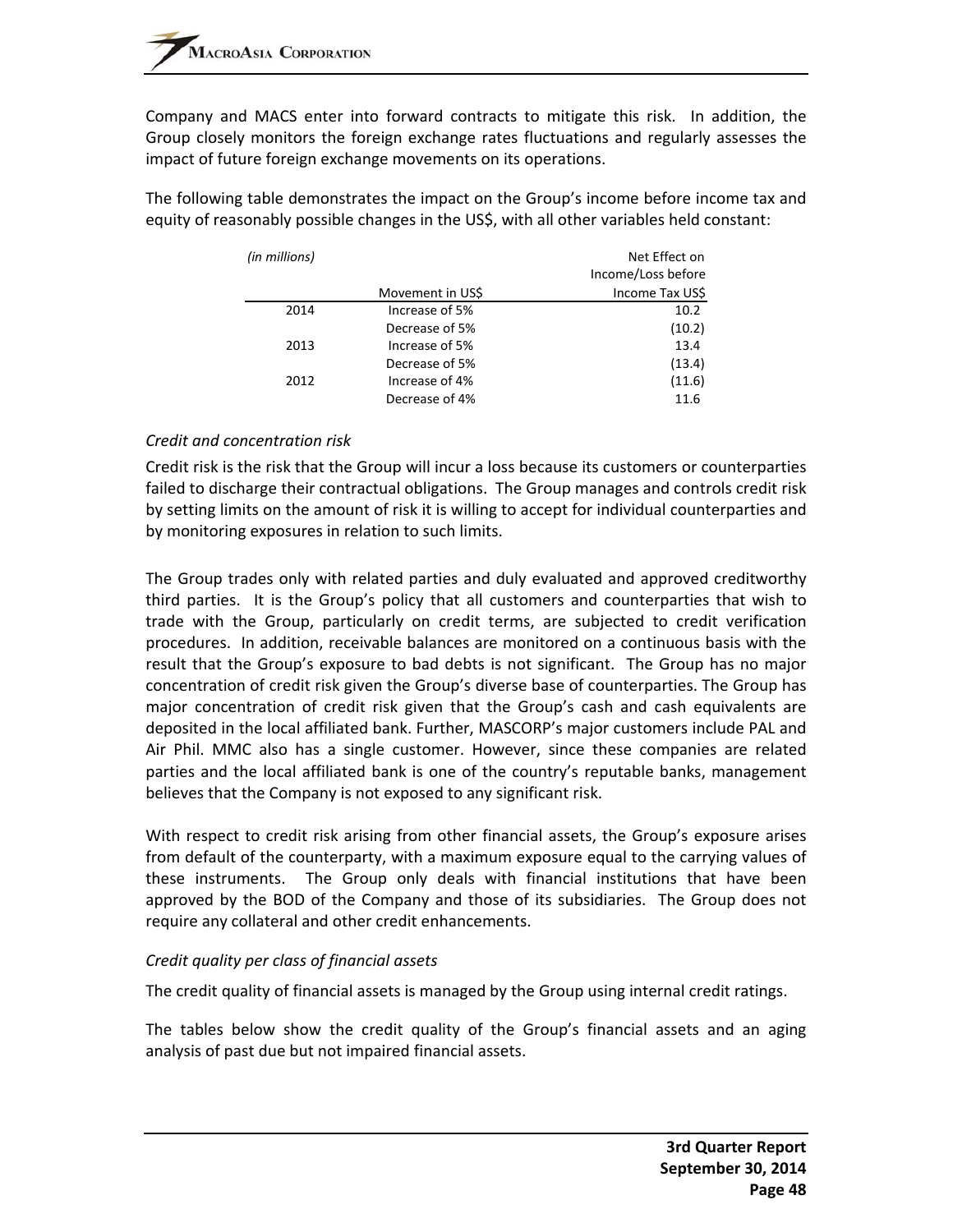|                        | Neither past due nor impaired |        |                       | Past due or  |           |  |
|------------------------|-------------------------------|--------|-----------------------|--------------|-----------|--|
| September 30, 2014     | High Grade                    |        | Standard Sub-standard | individually | Total     |  |
| (in '000)              |                               | Grade  | Grade                 | impaired     |           |  |
| Loans and receivable:  |                               |        |                       |              |           |  |
| Cash in bank and cash  | 646,556                       |        |                       |              | 646,556   |  |
| equivalents*           |                               |        |                       |              |           |  |
| Receivables:           |                               |        |                       |              |           |  |
| Trade                  | 187,072                       | 54,163 | 58,626                | 125,259      | 425,120   |  |
| Due from related party | 36,383                        |        |                       |              | 36,383    |  |
| Due from officers and  |                               |        |                       |              |           |  |
| employees              | 17,641                        |        |                       |              | 17,641    |  |
| Interest receivable    | 2,537                         |        |                       |              | 2,537     |  |
| Other receivables      | 95,029                        |        |                       |              | 95,029    |  |
| Deposits               | 42,357                        |        |                       |              | 42,357    |  |
| Project advances and   |                               |        |                       |              |           |  |
| investment**           |                               | 31,785 |                       |              | 31,785    |  |
| AFS investments        |                               |        |                       |              |           |  |
| Retail treasury and    |                               |        |                       |              |           |  |
| corporate bonds        | 106,615                       |        |                       |              | 106,615   |  |
|                        | 1,134,190                     | 85,948 | 58,626                | 125,259      | 1,404,023 |  |

*\*Exclusive of cash on hand amounting to P1.02 million as of September 30, 2014*

*\*\*Exclusive of nonfinancial assets of P4,985 as of September 30, 2014*

|                               | Neither past due nor impaired |        |                       | Past due or  |           |  |
|-------------------------------|-------------------------------|--------|-----------------------|--------------|-----------|--|
| December 31, 2013             | High Grade                    |        | Standard Sub-standard | individually | Total     |  |
| (in '000)                     |                               | Grade  | Grade                 | impaired     |           |  |
| Loans and receivable:         |                               |        |                       |              |           |  |
| Cash in bank and cash         | 866,454                       |        |                       |              | 866,454   |  |
| equivalents*                  |                               |        |                       |              |           |  |
| Receivables:                  |                               |        |                       |              |           |  |
| Trade                         | 93,627                        | 27,108 | 29,341                | 152,375      | 302,451   |  |
| Due from related party        | 38,762                        |        |                       |              | 38,762    |  |
| Due from officers and         |                               |        |                       |              | 12,345    |  |
| employees                     | 12,345                        |        |                       |              |           |  |
| Interest receivable           | 2,709                         |        |                       |              | 2,709     |  |
| Other receivables             | 14,652                        |        |                       | 3,371        | 18,023    |  |
| Deposits                      | 19,385                        |        |                       |              | 19,385    |  |
| Project advances and          |                               |        |                       |              |           |  |
| investment**                  |                               | 15,572 |                       |              | 15,572    |  |
| AFS investments               |                               |        |                       |              |           |  |
| Retail treasury and corporate |                               |        |                       |              |           |  |
| bonds                         | 106,615                       |        |                       |              | 106,615   |  |
|                               | 1,154,549                     | 42,680 | 29,341                | 155,746      | 1,382,316 |  |

*\*Exclusive of cash on hand amounting to P0.926 as of December 31, 2013.*

*\*\*Exclusive of nonfinancial assets of P3,304 as of December 31, 2013.*

The Group's financial assets are categorized based on the Group's collection experience with affiliates and third parties.

- a. High Grade settlements are obtained from counterparty following the terms of the counterparty.
- b. Standard Grade some reminder follow-ups are performed to obtain settlement from the counterparty.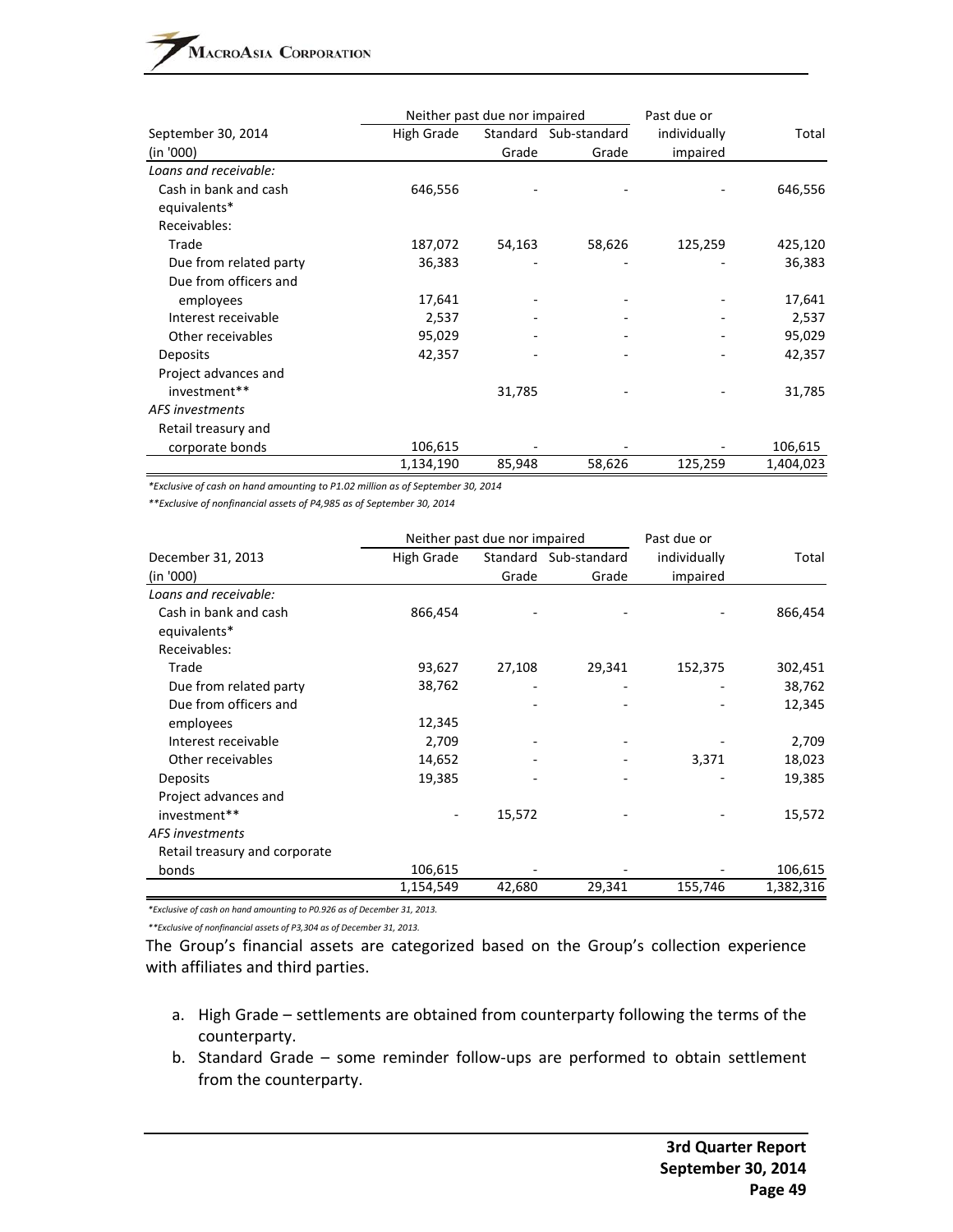- c. Sub‐standard Grade constant reminder follow‐ups are performed to collect accounts from counterparty.
- d. Impaired difficult to collect with some uncertainty as to collectability of the accounts.

Overall, the Group considers its high grade and standard grade accounts of good quality and it expects to collect all receivables except for impaired accounts where credit losses may be incurred.

*The aging analysis of past due but not impaired financial assets per class of financial assets*

|           |                      | Past Due but not Impaired |                  |                      |          |         |
|-----------|----------------------|---------------------------|------------------|----------------------|----------|---------|
|           | Less than 30<br>days | 30 to 60<br>days          | 61 to 90<br>days | More than<br>90 days | Impaired | Total   |
| 30-Sep-14 | 49.260               | 27.223                    | 12,036           | 24.257               | 12.484   | 125,259 |
| 31-Dec-13 | 33,378               | 55,823                    | 20,797           | 34,165               | 11.584   | 155,747 |

#### *Impairment assessment*

The main considerations for impairment assessment include whether any payments are overdue or if there are any known difficulties in the cash flows of the counterparties. The Group assesses impairment on an individual account basis.

Items considered when determining allowance amounts include the sustainability of the counterparty's business plan, its ability to improve performance once a financial difficulty has arisen, projected receipts and the expected dividend payout should bankruptcy ensue, the availability of other financial support and the realizable value of collateral, and the timing of the expected cash flows. The impairment losses are evaluated at each reporting date, unless unforeseen circumstances require more careful attention even at interim.

#### *Interest rate risk*

The Group's exposure to the risk for changes in market interest rates relates primarily to the Group's notes payable with floating interest rates. The Group has a practice of keeping its interest‐bearing liabilities to third parties within a threshold that can be serviced through operating cash flows. Management closely monitors the behavior of interest rates to ensure that cash flow interest rate risk is kept within management's tolerable level. Finally, interest‐bearing liabilities are ordinarily incurred on a short‐term basis only.

The following table sets forth the estimated change in the Group's income before income tax (through the impact on the variable rate borrowings) due to parallel challenges in the interest rate curve in terms of basis points (bp) as of September 30, 2014, with all other variables held constant. There is no other impact on the Group's equity other than those already affecting the consolidated statements of income.

|             | Effect on Income before | Effect on Income before  |
|-------------|-------------------------|--------------------------|
|             | Income Tax              | Income Tax               |
|             | September 30, 2014      | December 31, 2013        |
| 100 bp rise | 0.97 million            | 0.27 million             |
| 100 bp fall | $(0.97$ million $)$     | $(0.27 \text{ million})$ |
| 50 bp rise  | 0.49 million            | 0.14 million             |
| 50 bp fall  | $(0.49$ million)        | $(0.14$ million)         |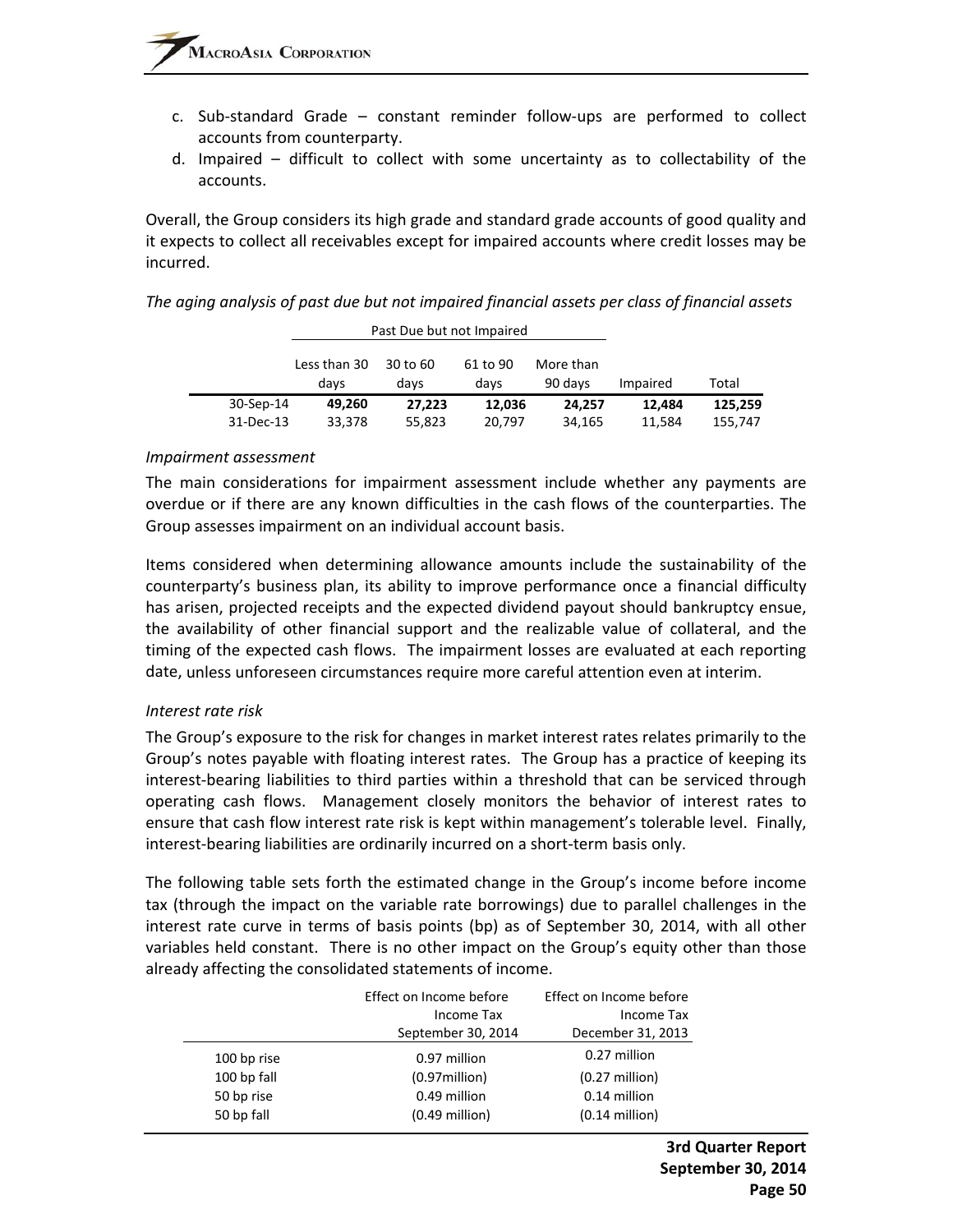#### *Liquidity risk*

Liquidity risk is the risk that the Group will be unable to meet its payment obligations when they fall due under normal and stress circumstances. To limit this risk, management engages assets with liquidity in mind, and monitors future cash flows and liquidity on a daily basis. This incorporates an assessment of expected cash flows which could be used to secure additional funding if required.

The Group's objective is to maintain a balance between continuity of funding and flexibility through the use of operating cash flows, advances from related parties and short‐term bank loans.

In addition, MASCORP has an available credit line for P20.0 million as of December 31, 2013. The line of credit is available through drawing of checks up to the approved credit line and will be effective up to November 2014.

The table below summarizes the maturity profile of the Group's financial liabilities based on contractual and undiscounted repayment obligations. Repayments which are subject to notice are treated as if notice were to be given immediately. This table also analyses the maturity profile of the Group's financial assets in order to provide complete view of the Group's contractual commitments and liquidity.

| As of September 30, 2014     |           |            |            |          |           |
|------------------------------|-----------|------------|------------|----------|-----------|
| (in '000)                    | < 1 year  | >1-2 years | >2-3 years | >5 years | Total     |
| Loans and receivables:       |           |            |            |          |           |
| Cash and cash equivalents    | 646,556   |            |            |          | 646,556   |
| Receivables:                 |           |            |            |          |           |
| Trade                        | 412,636   |            |            |          | 412,636   |
| Due from a related party     | 36,383    |            |            |          | 36,383    |
| Due from officers            |           |            |            |          |           |
| and employees                | 17,641    |            |            |          | 17,641    |
| Interest receivable          | 2,537     |            |            |          | 2,537     |
| Other receivables            | 95,029    |            |            |          | 95,029    |
| Deposits*                    |           |            |            | 62,924   | 62,924    |
| Project advances and         |           |            |            |          |           |
| investment**                 | 36,770    |            |            |          | 36,770    |
| AFS - debt                   |           | 106,615    |            |          | 106,615   |
|                              | 1,247,552 | 106,615    |            | 62,924   | 1,417,091 |
| Other financial liabilities: |           |            |            |          |           |
| Accounts payable and         |           |            |            |          |           |
| accrued liabilities***       | 277,657   |            |            |          | 277,657   |
| Notes Payable                | 25,285    | 39,070     | 15,467     | 12,354   | 92,176    |
| Dividends payable            | 8,621     |            |            |          | 8,621     |
| Deposit****                  |           |            |            | 24,929   | 24,929    |
|                              | 311,563   | 39,070     | 15,467     | 37,283   | 403,383   |
| Liquidity position           | 935,989   | 67,545     | (15, 467)  | 25,641   | 1,013,708 |

*\*Inclusive of accretion of interest of P20,566*

*\*\* Exclusive of nonfinancial assets of P4,985 as of September 30, 2014.*

*\*\*\* Exclusive of nonfinancial liabilities of P28,429*

*\*\*\*\*Inclusive of accretion of interest of P19,966*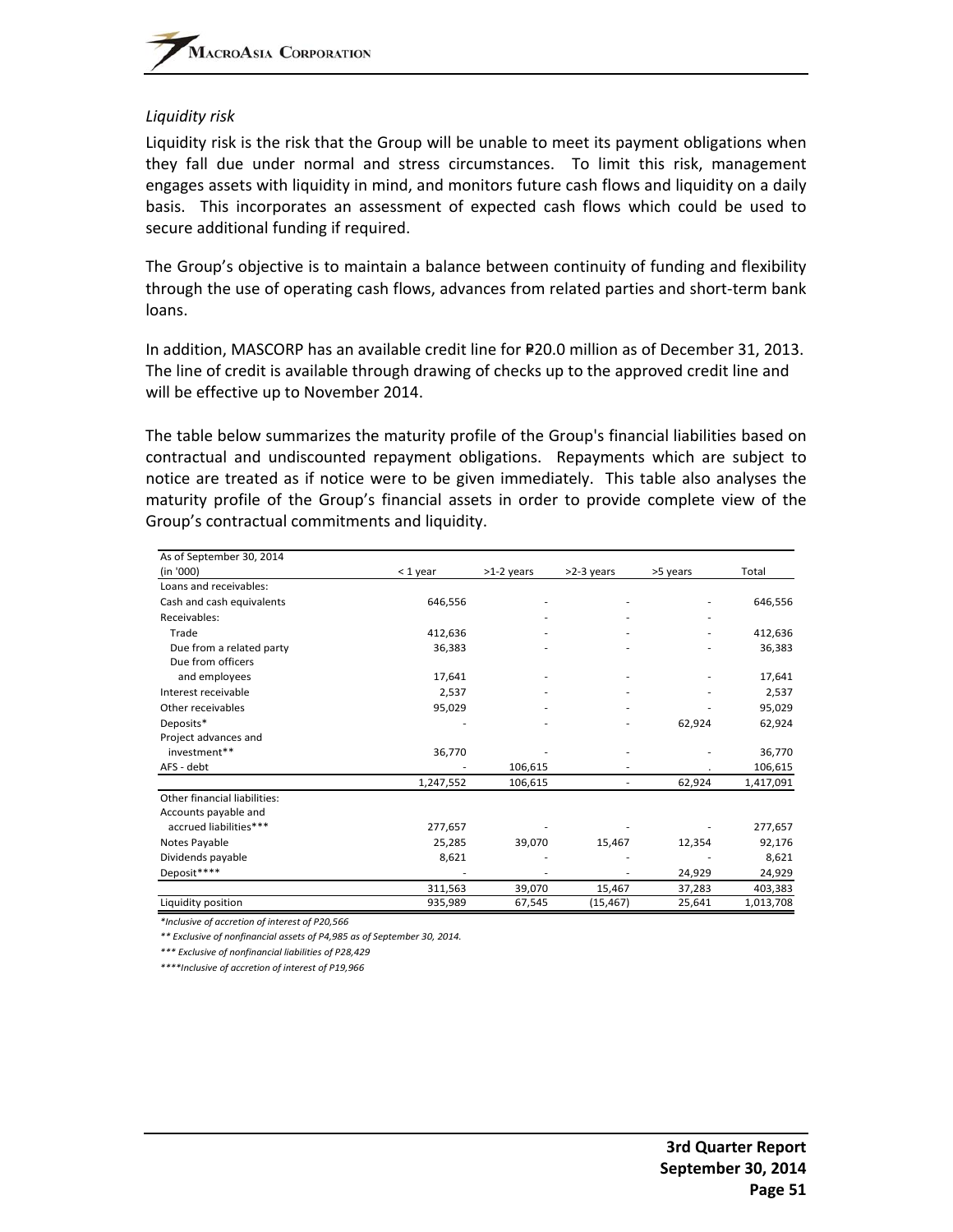| As of Dec. 31, 2013 ('000)                           | $<$ 1 year | >1-2 years | >2-3 years | >5 years | Total     |
|------------------------------------------------------|------------|------------|------------|----------|-----------|
| Loans and receivables:                               |            |            |            |          |           |
| Cash and cash equivalents                            | 867,381    |            |            |          | 867,381   |
| Receivables:<br>Trade                                | 290,867    |            |            |          | 290,867   |
|                                                      |            |            |            |          |           |
| Due from a related party<br>Due from officers and    | 38,762     |            |            |          | 38,762    |
| employees                                            | 12,345     |            |            |          | 12,345    |
| Interest receivable                                  | 2,709      |            |            |          | 2,709     |
| Other receivables                                    | 18,023     |            |            |          | 18,023    |
| Deposits*                                            |            |            |            | 39,951   | 39,951    |
| Project advances and                                 |            |            |            |          |           |
| investment**                                         | 15,572     |            |            |          | 15,572    |
| Available for sale - debt                            |            | 106,615    |            |          | 106,615   |
|                                                      | 1,245,659  | 106,615    |            | 39,951   | 1,392,225 |
| Other financial liabilities:<br>Accounts payable and |            |            |            |          |           |
| accrued liabilities***                               | 241,694    |            |            |          | 241,694   |
| Notes payable                                        | 10,275     | 9,773      | 9,273      |          | 29,321    |
| Dividends payable                                    | 12,621     |            |            |          | 12,621    |
| Deposit*****                                         |            |            |            | 24,589   | 24,589    |
|                                                      | 264,590    | 9,773      | 9,273      | 24,589   | 308,225   |
| Liquidity position                                   | 981,069    | 96,842     | (9, 273)   | 15,362   | 1,084,000 |

*\*Inclusive of accretion of interest of P20,566*

*\*\*Exclusive of nonfinancial assets of P3,304 as of December 31, 2013.*

*\*\*\*Exclusive of nonfinancial liabilities of P28,430.*

*\*\*\*\*Inclusive of interest to maturity P2,321.*

*\*\*\*\*Inclusive of accretion of interest of P19,967*

#### *9. Fair Value of Financial Instruments*

The following is a comparison by category of carrying amounts and fair values of the Group's financial instruments that are reflected in the consolidated financial statements as of September 30, 2014 and December 31, 2013:

| As at 30 September 2014                                                                                                                              |                                  |                            |                                                                         | Fair value measurements using   |                                                           |  |  |
|------------------------------------------------------------------------------------------------------------------------------------------------------|----------------------------------|----------------------------|-------------------------------------------------------------------------|---------------------------------|-----------------------------------------------------------|--|--|
|                                                                                                                                                      | Date of<br>valuation             | Carrying value             | <b>Quoted prices</b><br>in active<br>markets (Level inputs (Level<br>1) | Significant<br>observable<br>2) | <b>Significant</b><br>unobservable<br>inputs (Level<br>3) |  |  |
| Assets measures at fair value:<br>Available for sale financial<br>investments<br><b>Government Securities</b><br>Corporate bonds<br>Golf club shares | September 30,<br>2014            | 66,872<br>39,743<br>30,138 | 66,872<br>39,743<br>30,138                                              |                                 |                                                           |  |  |
| Assets for which fair value is<br>disclosed:<br>Investment property<br>Deposits<br>Liabilities for which fair value<br>is disclosed                  | Sept. 30, 2014<br>Sept. 30, 2014 | 143,852<br>41,842          |                                                                         |                                 | 174,064<br>41,842                                         |  |  |
| Deposits                                                                                                                                             | Sept. 30, 2014                   | 15,711                     |                                                                         |                                 | 15,711                                                    |  |  |